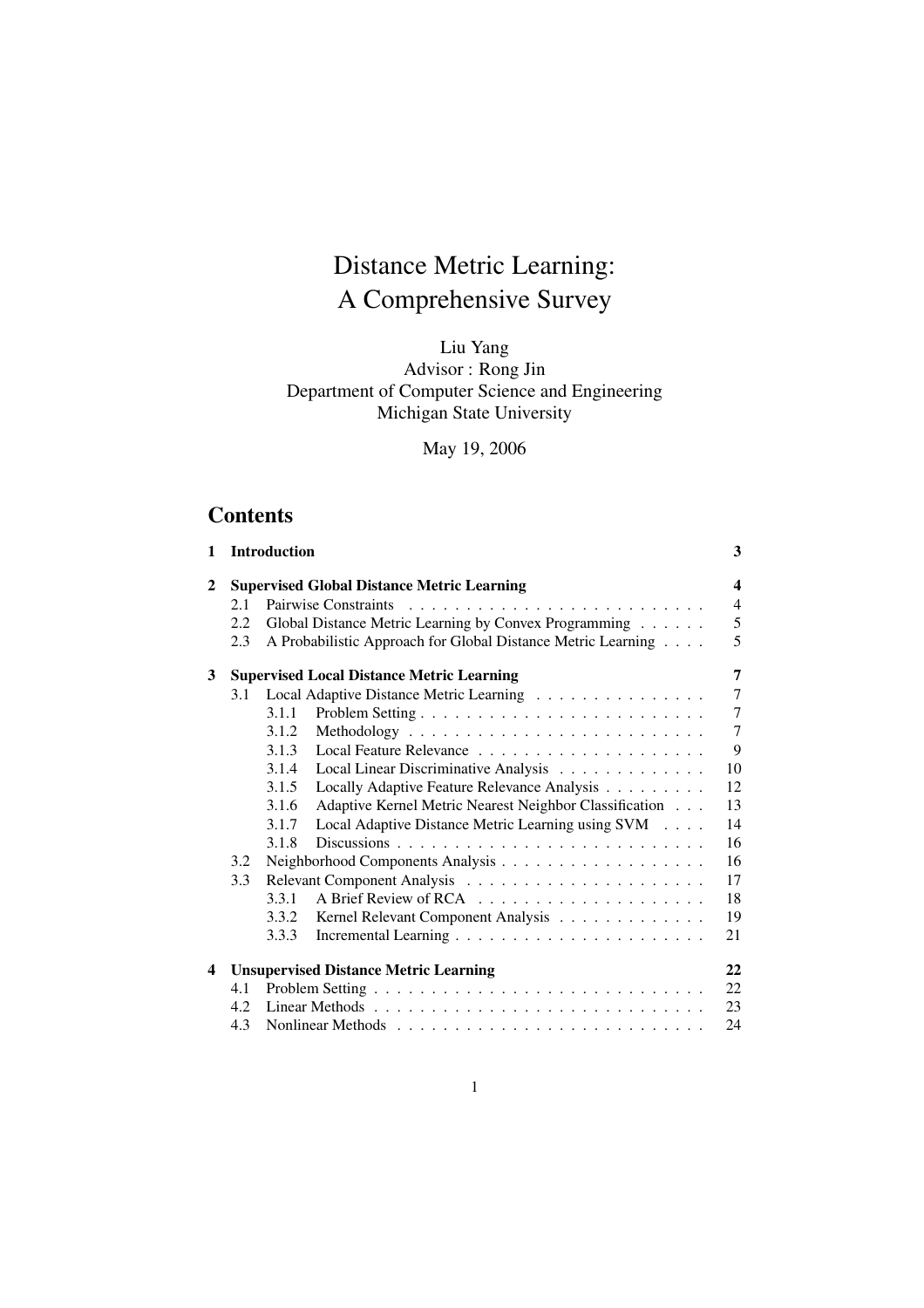|   |     | 4.3.1                                                     | LLE(Locally Linear Embedding)                                | 24 |  |  |  |
|---|-----|-----------------------------------------------------------|--------------------------------------------------------------|----|--|--|--|
|   |     | 4.3.2                                                     |                                                              | 26 |  |  |  |
|   |     | 4.3.3                                                     |                                                              | 27 |  |  |  |
|   |     | 4.3.4                                                     | Connections among ISOMAP, LLE, Laplacian Eigenmaps and       |    |  |  |  |
|   |     |                                                           |                                                              | 28 |  |  |  |
|   | 4.4 |                                                           | A Unified Framework for Dimension Reduction Algorithms       | 29 |  |  |  |
|   |     | 4.4.1                                                     |                                                              | 29 |  |  |  |
|   |     | 4.4.2                                                     |                                                              | 30 |  |  |  |
|   | 4.5 |                                                           |                                                              | 30 |  |  |  |
| 5 |     |                                                           | <b>Distance Metric Learning based on SVM</b>                 | 31 |  |  |  |
|   | 5.1 |                                                           |                                                              | 31 |  |  |  |
|   | 5.2 |                                                           | Large Margin Nearest Neighbor Based Distance Metric Learning | 32 |  |  |  |
|   |     | 5.2.1                                                     |                                                              | 32 |  |  |  |
|   |     | 5.2.2                                                     |                                                              | 33 |  |  |  |
|   | 5.3 |                                                           | Cast Kernel Margin Maximization into a SDP Problem           | 34 |  |  |  |
|   |     | 5.3.1                                                     |                                                              | 34 |  |  |  |
|   |     | 5.3.2                                                     |                                                              | 35 |  |  |  |
|   |     | 5.3.3                                                     |                                                              | 36 |  |  |  |
|   |     | 5.3.4                                                     |                                                              | 37 |  |  |  |
| 6 |     | <b>Kernel Methods for Distance Metrics Learning</b><br>40 |                                                              |    |  |  |  |
|   | 6.1 |                                                           |                                                              | 40 |  |  |  |
|   | 6.2 |                                                           |                                                              | 40 |  |  |  |
|   | 6.3 |                                                           |                                                              | 41 |  |  |  |
|   | 6.4 |                                                           |                                                              | 43 |  |  |  |
|   |     | 6.4.1                                                     |                                                              | 44 |  |  |  |
|   |     | 6.4.2                                                     |                                                              | 44 |  |  |  |
|   |     | 6.4.3                                                     | Formulation as Distance Metric Learning                      | 45 |  |  |  |
|   |     | 6.4.4                                                     |                                                              | 45 |  |  |  |
|   |     | 6.4.5                                                     |                                                              | 46 |  |  |  |
| 7 |     | <b>Conclusions</b>                                        |                                                              | 47 |  |  |  |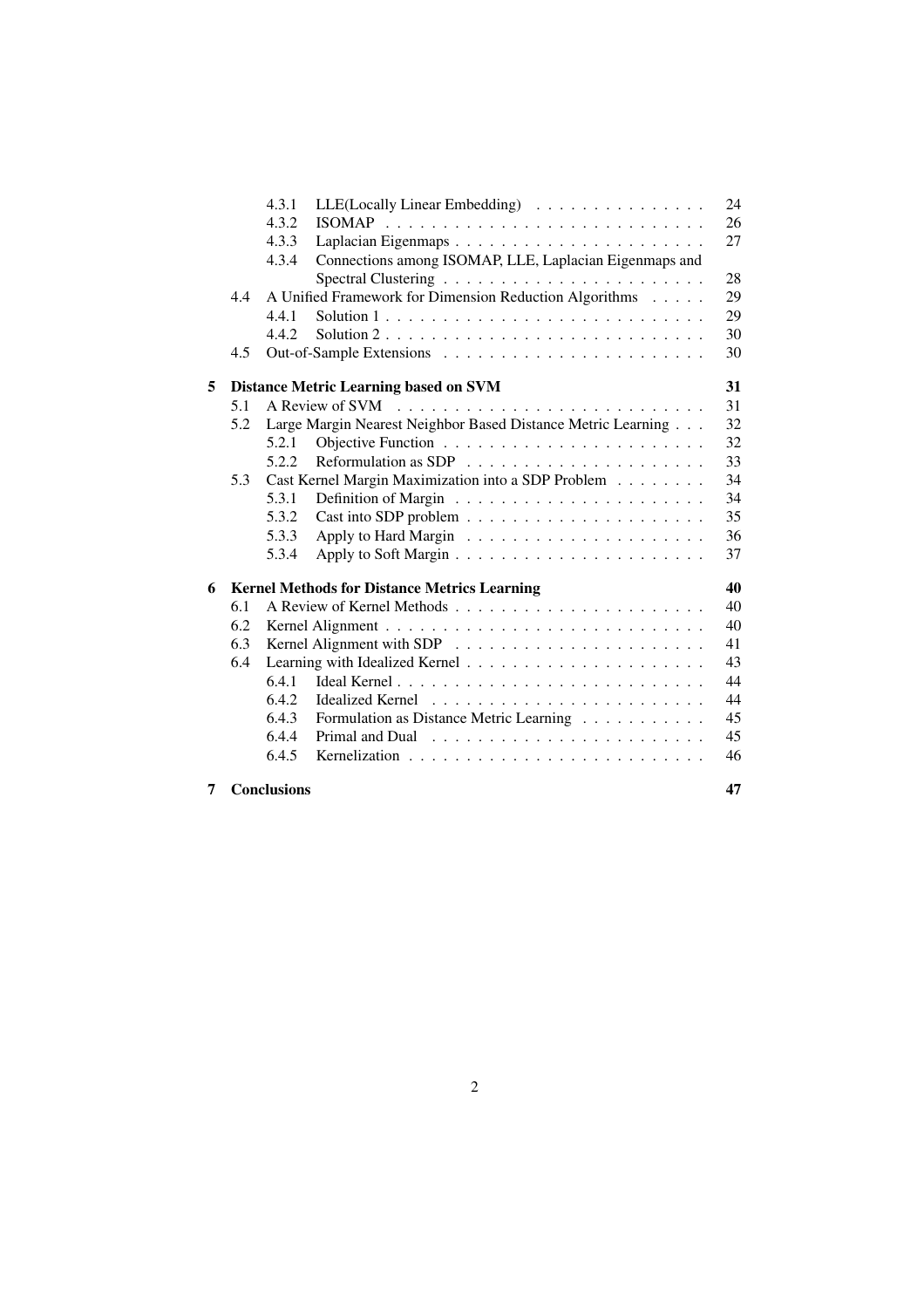#### Abstract

Many machine learning algorithms, such as K Nearest Neighbor (KNN), heavily rely on the distance metric for the input data patterns. Distance Metric learning is to learn a distance metric for the input space of data from a given collection of pair of similar/dissimilar points that preserves the distance relation among the training data. In recent years, many studies have demonstrated, both empirically and theoretically, that a learned metric can significantly improve the performance in classification, clustering and retrieval tasks. This paper surveys the field of distance metric learning from a principle perspective, and includes a broad selection of recent work. In particular, distance metric learning is reviewed under different learning conditions: supervised learning versus unsupervised learning, learning in a global sense versus in a local sense; and the distance matrix based on linear kernel versus nonlinear kernel. In addition, this paper discusses a number of techniques that is central to distance metric learning, including convex programming, positive semi-definite programming, kernel learning, dimension reduction, K Nearest Neighbor, large margin classification, and graph-based approaches.

# 1 Introduction

Learning a good distance metric in feature space is crucial in real-world application. Good distance metrics are important to many computer vision tasks, such as image classification and content-based image retrieval. For example, the retrieval quality of content-based image retrieval (CBIR) systems is known to be highly dependant on the criterion used to define similarity between images and has motivated significant research in learning good distance metrics from training data. Distance metrics are also critical in image classification applications. For instance, in the K-nearest-neighbor (KNN) classifier, the key is to identify the set of labeled images that are closest to a given test image in the space of visual features — again involving the estimation of a distance metric. Previous work [1, 2, 3, 4, 5, 6, 7, 8, 9, 10] has shown that appropriatelydesigned distance metrics can significantly benefit KNN classification accuracy compared to the standard Euclidean distance.

There has been considerable research on distance metric learning over the past few years. Depending on the availability of the training examples, algorithms for distance metric learning can be divided into two categories: supervised distance metric learning and unsupervised distance metric learning. Unlike most supervised learning algorithms where training examples are given class labels, the training examples of supervised distance metric learning is cast into pairwise constraints: the equivalence constraints where pairs of data points that belong to the same classes, and inequivalence constraints where pairs of data points belong to different classes. The supervised distance metric learning can be further divided into two categories: the global distance metric learning, and the local distance metric learning. The first one learns the distance metric in a global sense, i.e., to satisfy *all* the pairwise constraints simultaneously. The second approach is to learn a distance metric in a local setting, i.e., only to satisfy *local* pairwise constraints. This is particularly useful for information retrieval and the KNN classifiers since both methods are influenced most by the data instances that are close to the test/query examples. Section 2 and Section 3 are devoted to the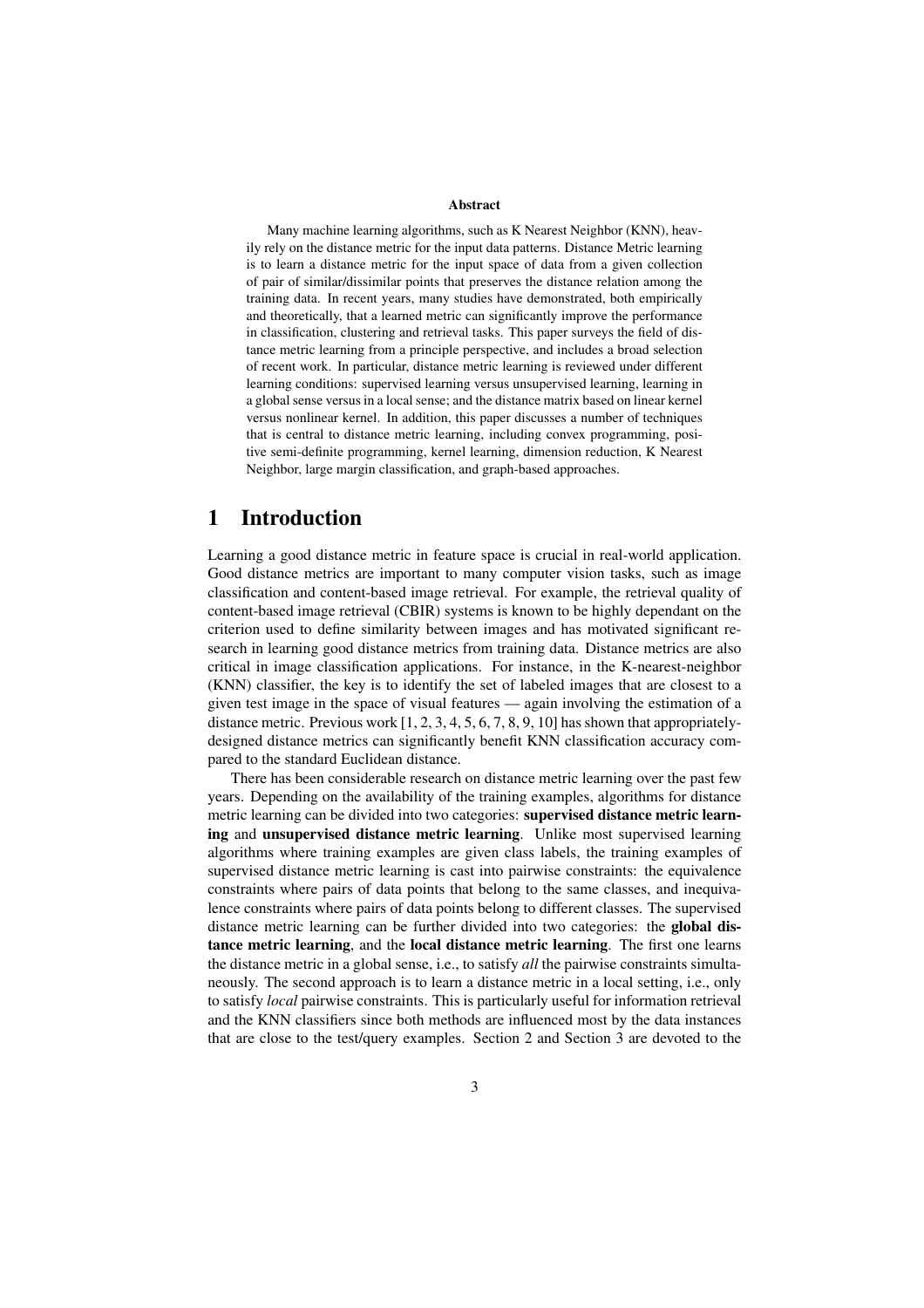review of the supervised distance metric learning. The existing work for unsupervised distance metric learning methods is presented in section 4. In section 5, we will discuss the maximum margin based distance metric learning approaches. The kernel methods towards distance metrics is summarized in Section 6.

# 2 Supervised Global Distance Metric Learning

Approaches in this category attempt to learn metrics that keep *all* the data points within the same classes close, while separating *all* the data points from different classes far apart. The most representative work in this category is [11], which formulates distance metric learning as a constrained convex programming problem. It learns a global distance metric that minimizes the distance between the data pairs in the equivalence constraints subject to the constraint that the data pairs in the inequivalence constraints are well separated. This section is organized as the following. We start with the introduction of pairwise constraints. Then, we will review [11] in a framework of global distance metric learning. Finally, a probabilistic framework for global distance metric learning will be represented by the end of this section.

## 2.1 Pairwise Constraints

Unlike typical supervised learning, where each training example is annotated with its class label, the label information in distance metric learning is usually specified in the form of pairwise constraints on the data: (1) equivalence constraints, which state that the given pair are semantically-similar and should be close together in the learned metric; and (2) inequivalence constraints, which indicate that the given points are semantically-dissimilar and should not be near in the learned metric. Most learning algorithms try to find a distance metric that keeps all the data pairs in the equivalence constraints close while separating those in the inequivalence constraints. In [7], features weights are adjusted adaptively for each test point to reflect the importance of features in determining the class label of the test point. In [12], the distance function of a information geometry is learned from labeled examples to reflect the geometric relationship among labeled examples. In [11] and [13], the distance metric is explicitly learned to minimize the distance between data points within the equivalence constraints and maximize the distance between data points in the inequivalence constraints.

Let  $\mathcal{C} = {\mathbf{x}_1, \mathbf{x}_2, ..., \mathbf{x}_n}$  be a collection of data points, where *n* is the number of samples in the collection. Each  $x_i \in \mathbb{R}^m$  is a data vector where m is the number of features. Let the set of equivalence constraints denoted by

 $S = \{(\mathbf{x}_i, \mathbf{x}_j | \mathbf{x}_i \text{ and to } \mathbf{x}_j \text{ belong to the same class}\}\$ 

and the set of inequivalence constraints denoted by

 $D = \{(\mathbf{x}_i, \mathbf{x}_j | \mathbf{x}_i \text{ and } \mathbf{x}_j \text{ belong to different classes}\}\)$ 

Let the distance metric denoted by matrix  $A \in \mathbb{R}^{m \times m}$ , and the distance between any two data points x and y expressed by

$$
d_{\mathbf{A}}^{2}(\mathbf{x}, \mathbf{y}) = \|\mathbf{x} - \mathbf{y}\|_{\mathbf{A}}^{2} = (\mathbf{x} - \mathbf{y})^{T} \mathbf{A}(\mathbf{x} - \mathbf{y})
$$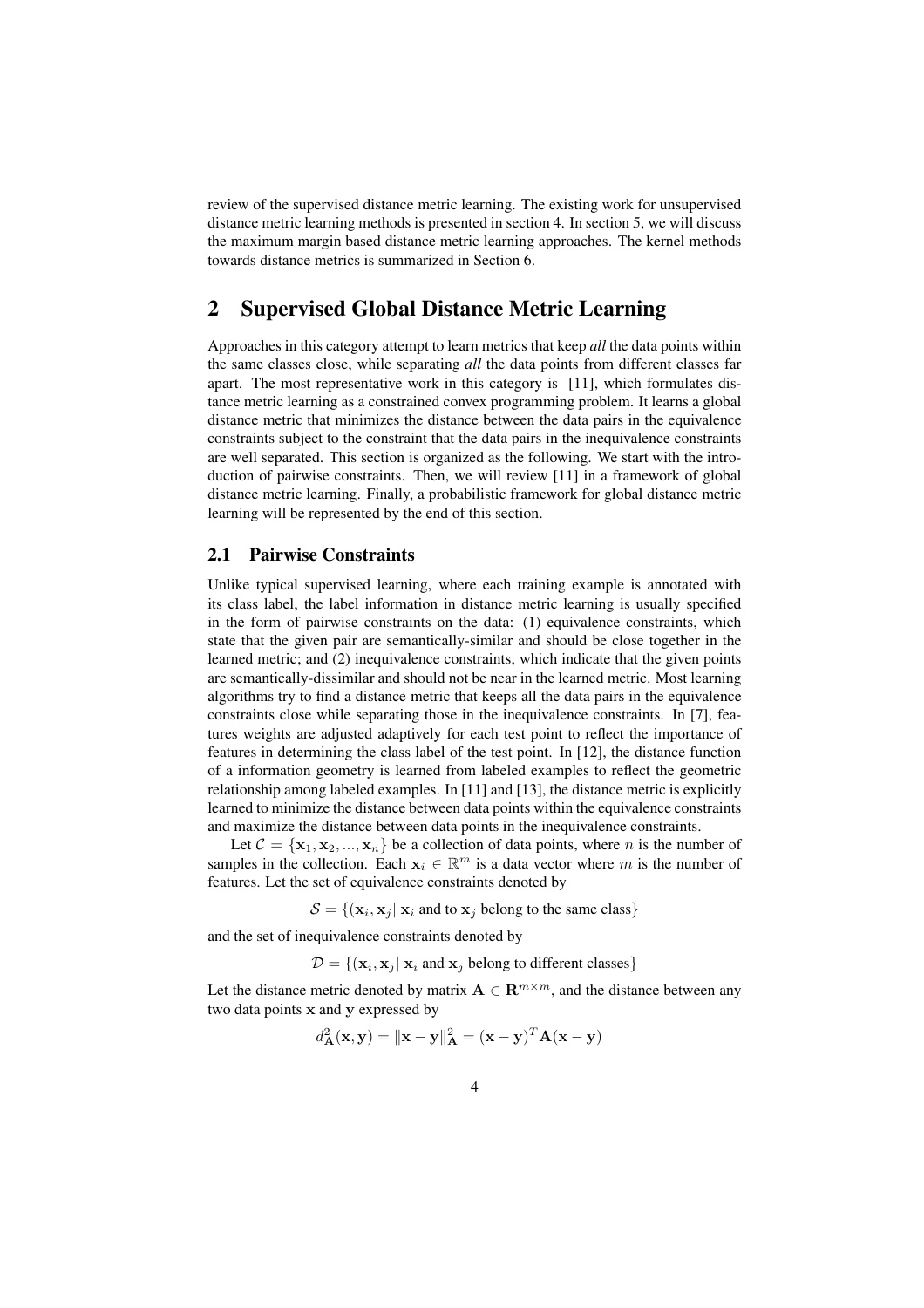#### 2.2 Global Distance Metric Learning by Convex Programming

Given the equivalence constraints in S and the inequivalence constraints in  $\mathcal{D}$ , [11] formulated the problem of metric learning into the following convex programming problem [14]:

$$
\min_{\mathbf{A}\in\mathbf{R}^{m\times m}} \sum_{(\mathbf{x}_i,\mathbf{x}_j)\in\mathcal{S}} \|\mathbf{x}_i - \mathbf{x}_j\|_{\mathbf{A}}^2
$$
\ns.t. 
$$
\mathbf{A} \succeq 0, \sum_{(\mathbf{x}_i,\mathbf{x}_j)\in\mathcal{D}} \|\mathbf{x}_i - \mathbf{x}_j\|_{\mathbf{A}}^2 \ge 1
$$

Note that the positive semi-definitive constraint  $A \succeq 0$  is needed to ensure the negative distance between any two data points and the triangle inequality. Although the problem in (1) falls into the category of convex programming, it may not be solved efficiently because of the following two reasons: First, it does not fall into any special class of convex programming, such as quadratic programming [15] and semi-definite programming [14]. As a result, it can only be solved by the generic approach, which is unable to take advantage of the special structure of the problem. Second, as pointed in [16], the number of parameters in (1) is almost quadratic in the number of features. This property makes (1) difficult to scale to a large number of features. Another disadvantage with (1) is that it is unable to estimate the probability for any data points to share the same class. This algorithm is further extended to the nonlinear case in [17] by the introduction of kernels. The authors also presented the dual formulism to reduce the computation complexity of the original optimization problem in [11]. We will discuss its kernel version in section 6.

### 2.3 A Probabilistic Approach for Global Distance Metric Learning

Given the computation complexity of the original optimization problem in [11], to simplify the calculation, a probabilistic framework for global distance metric can be set up based on the formulism in (1).

Following the idea of [12], we assume a logistic regression model when estimating the probability for any two data points  $x_i$  and  $x_j$  to share the same class, i.e.,

$$
\Pr(y_{i,j}|\mathbf{x}_i,\mathbf{x}_j) = \frac{1}{1+\exp(-y_{i,j}(\|\mathbf{x}_i-\mathbf{x}_j\|_{\mathbf{A}}^2-\mu))}
$$
(1)

where

$$
y_{i,j} = \begin{cases} 1 & (\mathbf{x}_i, \mathbf{x}_j) \in \mathbf{S} \\ -1 & (\mathbf{x}_i, \mathbf{x}_j) \in \mathbf{D} \end{cases}
$$

Parameter  $\mu$  is the threshold. Two data points  $x_i$  and  $x_j$  will have the same class label only when their distance  $\|\mathbf{x}_i - \mathbf{x}_j\|^2$  is less than the threshold  $\mu$ . Then, the overall log likelihood for both the equivalence constraints S and the inequivalence constraints  $D$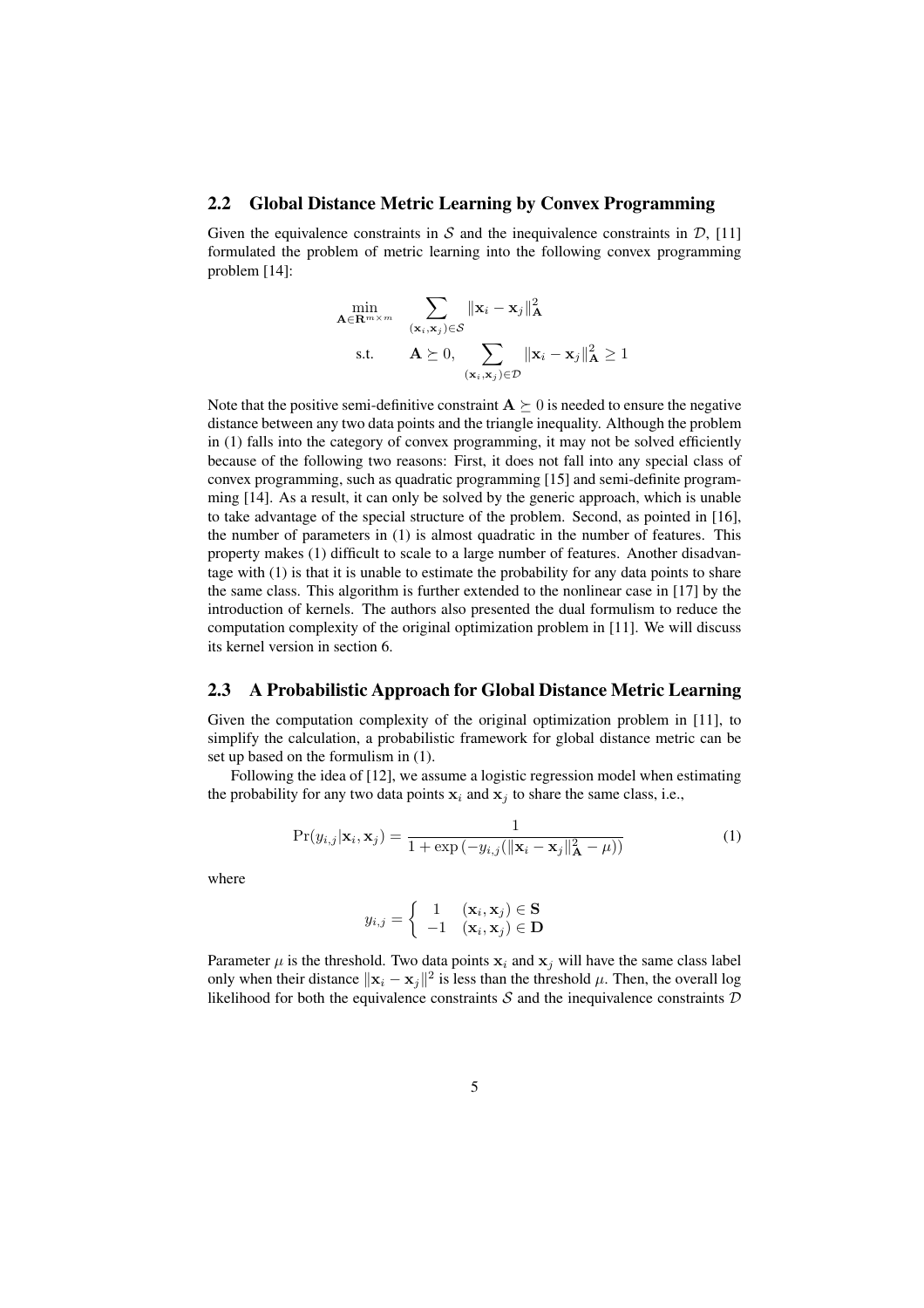is written as:

$$
\mathcal{L}_{g}(\mathbf{A}, \mu) = \log \Pr(\mathcal{S}) + \log \Pr(\mathcal{D})
$$
\n
$$
= - \sum_{(\mathbf{x}_{i}, \mathbf{x}_{j}) \in \mathcal{S}} \log (1 + \exp(-\|\mathbf{x}_{i} - \mathbf{x}_{j}\|_{\mathbf{A}}^{2} + \mu))
$$
\n
$$
- \sum_{(\mathbf{x}_{i}, \mathbf{x}_{j}) \in \mathcal{D}} \log (1 + \exp(\|\mathbf{x}_{i} - \mathbf{x}_{j}\|_{\mathbf{A}}^{2} - \mu)) \tag{2}
$$

Using the maximum likelihood estimation, we will cast the problem of distance metric learning into the following optimization problem

$$
\min_{\mathbf{A}\in\mathbf{R}^{m\times m},\mu\in\mathbf{R}}\quad\mathcal{L}_{g}(\mathbf{A},\mu)
$$
\ns. t. 
$$
\mathbf{A}\succeq 0, \ \mu\geq 0
$$
\n(3)

The difficulty with solving (3) lies in positive semi-definitive constraint  $A \succeq 0$ . To simplify our computation, we will model the matrix A using the eigenspace of training instances xs. Let  $\mathcal{T} = (\mathbf{x}_1, \dots, \mathbf{x}_n)$  include all the training instances used by the constraints in S and D. Let  $\mathbf{M} = \frac{1}{n}$  $\sum_{i=1}^{n}$  x<sub>i</sub>x $\overline{X}_i^T$  include the pairwise correlation between any two features. Let  $\{v_i\}_{i=1}^K$  are the top  $K$  ( $K \leq m$ ) eigenvectors of matrix M. We then assume that  $A$  is a linear combination of the top  $K$  eigenvectors

$$
\mathbf{A} = \sum_{i=1}^{K} \gamma_i \mathbf{v}_i \mathbf{v}_i^T, \gamma_i \ge 0, \ i = 1, \dots, K
$$
 (4)

where  $(\gamma_i, \dots, \gamma_K)$  are the non-negative weights for linear combination.

Using the parametric form in (4), we have (1) written as

$$
\Pr(y_{i,j}|\mathbf{x}_i, \mathbf{x}_j) = \frac{1}{1 + \exp\left(-y_{i,j}\left(\sum_{k=1}^K \gamma_k w_{i,j}^k - \mu\right)\right)}
$$
(5)

where

$$
w_{i,j}^k = (\mathbf{x}_i - \mathbf{x}_j)^T \mathbf{A} (\mathbf{x}_i - \mathbf{x}_j)
$$

Then, the log-likelihood function  $\mathcal{L}(\mathbf{A}, \mu)$  in (2) becomes

$$
\mathcal{L}_g^e(\{\gamma_i\}_{i=1}^K, \mu) =
$$
  
- 
$$
\sum_{(\mathbf{x}_i, \mathbf{x}_j) \in S} \log \left(1 + \exp\left(-\sum_{k=1}^K \gamma_k w_{i,j}^k + \mu\right)\right)
$$
  
- 
$$
\sum_{(\mathbf{x}_i, \mathbf{x}_j) \in \mathcal{D}} \log \left(1 + \exp\left(\sum_{k=1}^K \gamma_k w_{i,j}^k - \mu\right)\right)
$$
(6)

Finally, the optimization problem in (3) is simplified into the following form:

$$
\min_{\{\gamma_i \in \mathbf{R}\}_{i=1}^K, \mu \in \mathbf{R}} \quad \mathcal{L}_g^e(\{\gamma_i\}_{i=1}^K, \mu)
$$
\n
$$
\text{s.t.} \quad \mu \ge 0, \ \gamma_i \ge 0, i = 1, \dots, K \tag{7}
$$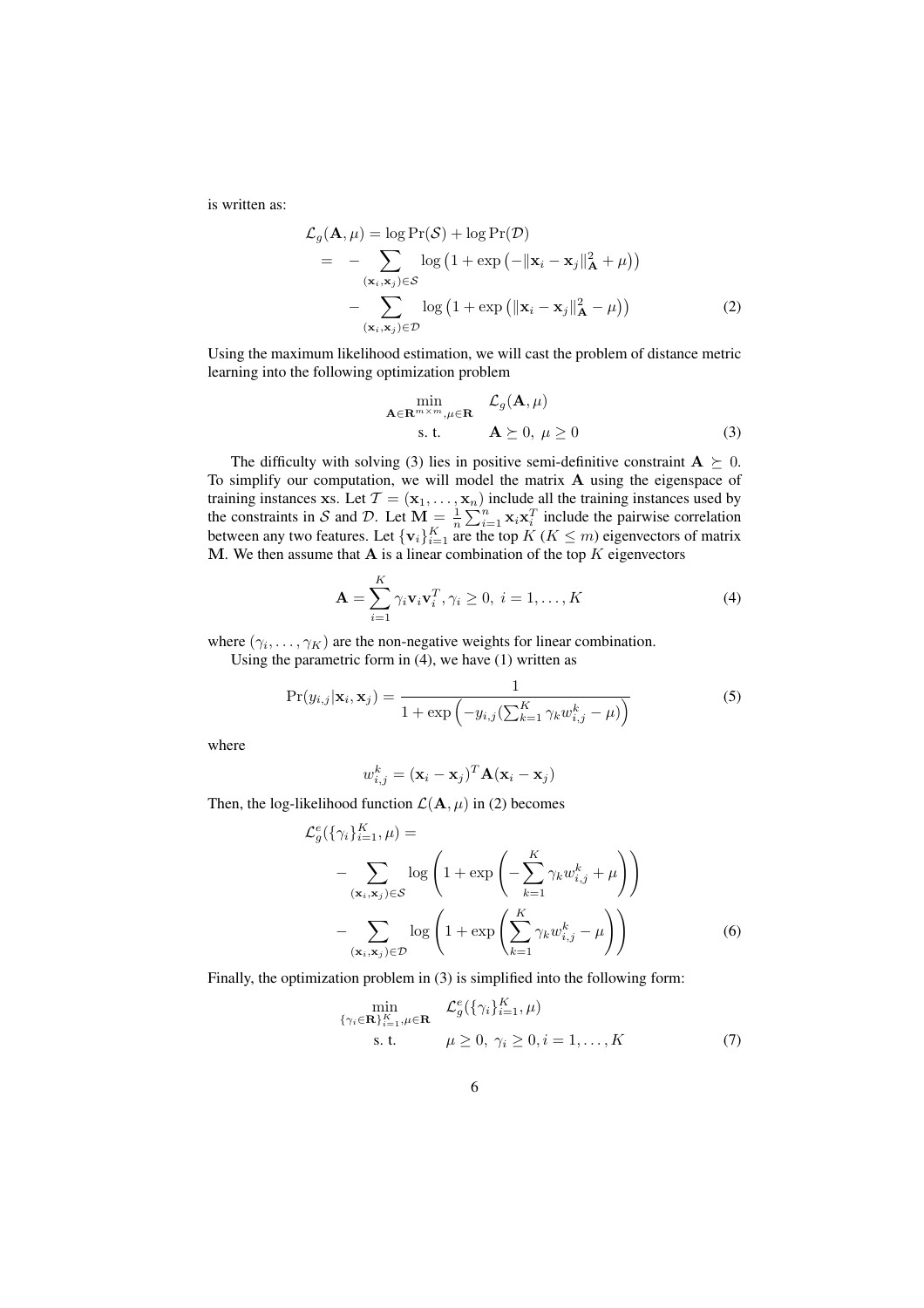Notice that the above optimization problem is a convex programming problem, and can be solved directly using the Newton's method. Furthermore, the above framework allows for the incorporation of unlabeled data. This is because matrix M can be constructed using both the labeled data and the unlabeled data.

# 3 Supervised Local Distance Metric Learning

### 3.1 Local Adaptive Distance Metric Learning

In addition to general purpose algorithms for distance metric learning, several papers [7, 18, 16, 19, 6, 8] presented approaches to learn appropriate distance metrics for the KNN classifier. More specifically, these approaches tried to find feature weights that are adapted to individual test examples. We refer to these approaches as "Local Adaptive Distance Metric Learning".

#### 3.1.1 Problem Setting

Consider a discrimination problem with  $J$  classes and  $n$  training data samples. The training dataset is  $S = {\mathbf{x}_1, \dots, \mathbf{x}_n}$ , with the known class labels denoted as  $\{y_1, \dots, y_n\}$ , where  $\mathbf{x}_i \in \mathbb{R}^m$ , and  $y_i \in \{1, \dots, J\}$ .  $C_j$  is used to represent the set of training samples in class j. The goal is to predict the class label of a given testing sample with predictor vector  $x_0$ .

Assume the data is generated from an unknown distribution  $P(\mathbf{x}, y)$ . For a given testing sample  $\mathbf{x}_0$ , the task reduces to estimating the class posterior probabilities  $P(j|\mathbf{x}_0)_{j=1}^J$ . Essentially speaking, the K-nearest neighbor approach assumes that  $P(j|(\mathbf{x}_0+\delta\mathbf{x}_0)) \simeq$  $P(j|\mathbf{x}_0)$ , when  $\delta$  is small enough. Then,  $P(j|\mathbf{x}_0) \simeq (\sum_{x \in N(\mathbf{x}_0)} P(j|\mathbf{x}))/|N(\mathbf{x}_0)|$ , where  $N(\mathbf{x}_0)$  is a neighborhood of  $\mathbf{x}_0$ , and  $|N(\mathbf{x}_0)|$  denotes the number of points in  $N(\mathbf{x}_0)$ . The simplest estimate is to use an indicator function as below:

$$
\hat{P}(j|\mathbf{x}_0) = \frac{\sum_{i=1}^n \theta(\mathbf{x}_i \in N(\mathbf{x}_0))\theta(y_i = j)}{\sum_{i=1}^n \theta(\mathbf{x}_i \in N(\mathbf{x}_0))}
$$

where  $\theta(x)$  is an indicator function that returns 1 when the input argument is true, and 0 otherwise.

However, the assumption of smoothness within the neighborhood will not hold when the input observations approach class boundaries or when the dimensionality is large. Consequently, a modified local neighborhood where the posterior probabilities are approximately constant, need to be produced by locally adaptive metric techniques in the nearest neighbor classification setting.

#### 3.1.2 Methodology

The k nearest neighbor method classifies  $x_0$  as the most frequent class among its k neighbors in the training set. It is an extremely flexible method, and does not make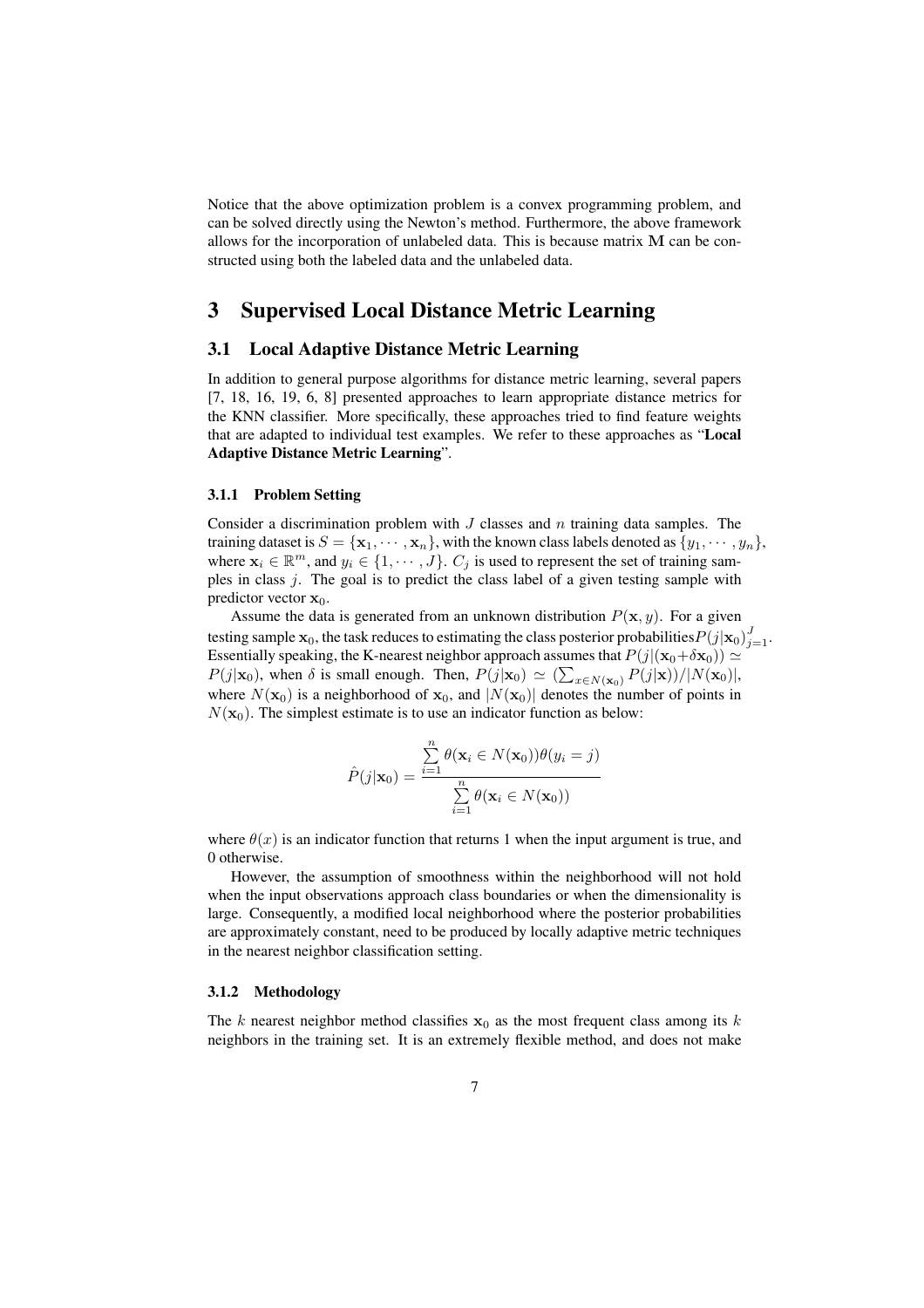any assumption about the training data. Furthermore, the  $k$  nearest neighbor method is supported by the theoretical argument [20, 21], i.e., the asymptotic error rate of one nearest neighbor is at most twice the Bayes error rate, independent of the distance metric used. We refer the more detailed discussion of KNN to [20, 22, 23]. However, in the case when we have finite samples in a high dimensional space, the curse of dimensionality can hurt the nearest neighbor rule.

According to [6] and [18], a crucial assumption made by the KNN approach is that the class conditional probabilities in the local nearest neighbor is constant. This assumption can be relaxed by assuming that the conditional probabilities in the neighborhood of test examples is smooth, or a slow changing function. However, this is not necessarily true. For instance, for the area close to the decision boundary between two classes, we expect the class labels to change dramatically even within a range of short distance. In order to preserve the smoothness of neighborhood in terms of class conditional probability, we can elongate the distance where the change of label tends to be large such that the data points having inconsistent labeling as the query point are excluded from the neighbor of the query example. In the meantime, we can also squeeze the distance to include more points into the neighborhood of the query point if they share the same class labels as the query point . In other words, the goal of adaptive feature relevance learning is to obtain a neighborhood for a given testing point that have high consistency in assigning class labels.

Below gives two cases that may cause the inconsistency of the class conditional probabilities in the local neighborhood. The first case is the data sparseness caused by the curse of dimension, and the second case is bumpy class distribution in the local neighborhood when the query point is close to the decision boundary. Research has been motivated by the two cases, and significant work has been done on learning local distance metrics adaptive to each query point with modified spacial resolution. For the first case (e.g. [24]), local adaptive distance metric learning essentially determines the feature relevance for each query. The resulting neighborhood is elongated along less relevant feature dimensions and constricted along most influential ones. Consequently, the dimension with low feature relevance value will eventually be eliminated, which is similar to the feature selection adapted to each query point. For the second case (e.g. [25]), given a discriminative function learned by algorithms (e.g. SVM), we learn a distance metric to increase the spatial resolution around the decision surface, and in the meantime decrease the spatial resolution elsewhere. More specifically, along the direction that is perpendicular to the decision boundary, class labels are more likely to change dramatically and thus distance will be elongated to exclude the points that are likely to have inconsistent class labels in the neighborhood of query point; while in the direction along the decision boundary, class labels are less likely to change and therefore distance will be shrunk.

The concept of "local feature relevance" originated from [18], which learns a flexible metrics to capture local feature relevance. Specifically, it uses a recursive partitioning strategy to adaptively shrink and shape rectangular neighborhood around the test point. Therefore, the learning approach they use combines the strength of the KNN method and the recursive partitioning method. [6] proposes another adaptive nearest-neighbor classification method based on the local Linear Discriminative Analysis (LDA). More specifically, the LDA analysis is applied for each query data point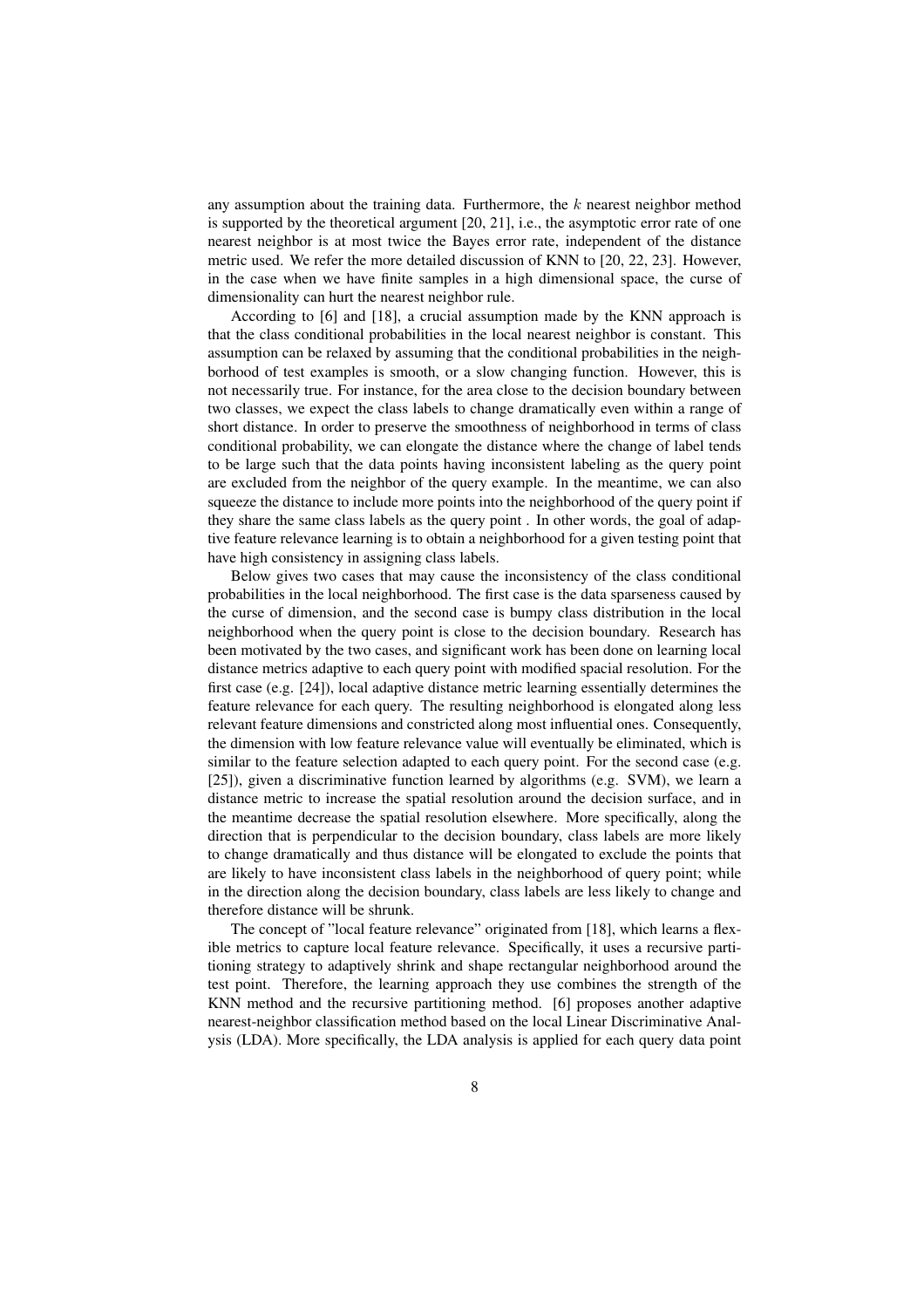by weighting the training examples based on their distance to the query point. Then, only the discriminative directions identified by the local LDA are used for distance measurement. Interestingly, [6] illustrated the relationship between chi-square statistics and the local LDA, namely the local LDA can be viewed as an approximation of chi-square statistics if we assume a mixture Gaussian distribution for each class. A similar idea is proposed in [26, 27], in which the discriminative direction is computed as the line joining the centriods of the training examples in two different classes that are close to the given test example. [24] developed unified theory for adaptive metric that encompasses the strength of [18] and [6]. Inspired by the similar observation as [24], [8] developed a kernel version of adaptive local distance measurement. [28] presented a distance metric learning method to improve SVM, which increases the spatial resolution around the decision surface based on a Riemannian geometry. A parallel work of [28] is done by [25], which computes a local flexible metric using SVMs.

In the rest of this section, we will first review the concept of "local feature relevance" defined in [18]. We will then reveal the work in [6] in more details. Next, we will introduce the unified framework of Local Adaptive Distance Metric Learning that is presented in [24] and its kernel extension [8]. Finally, we also review algorithm for adaptive local distance metric using SVM in [25].

#### 3.1.3 Local Feature Relevance

The concept of local feature relevance is first introduced by [18]. The motivation of feature relevance estimation comes from the need to exploit the differential relevance of the input measurement variables for class assignment. We briefly review the idea as below.

The least-squares estimate for predicting  $f(\mathbf{x})$  is just its expected value over the joint probability density, i.e.  $Ef = \int f(x)p(x)dx$ . Then under the restriction that  $x_i = z$ , the least-squares prediction for  $f(\mathbf{x})$  is

$$
E[f|x_i = z] = \int f(\mathbf{x})p(\mathbf{x}|x_i = z)d\mathbf{x}.
$$

Here  $p(x|x_i = z)$  represents the probability density distribution of the input variables other than the ith variable, or

$$
p(\mathbf{x}|x_i = z) = \frac{p(\mathbf{x})\delta(x_i - z)}{\int p(\mathbf{x'})\delta(x'_i - z)d\mathbf{x}}
$$

where  $\delta(x_i - z)$  is the Dirac "delta" function with the property  $\delta(x - z) = 0$  if  $x \neq z$ where  $\delta(x_i - z)$  is the Dir and  $\int_{-\infty}^{\infty} \delta(x - z) dx = 1$ .

Then the improvement in squared prediction error  $I_i^2(z)$  associated with knowing the value z of the *i*th input variable  $x_i = z$  is the following:

$$
I_i^2(z) = \mathbf{E}[(f(\mathbf{x}) - \mathbf{E}f)^2 | x_i = z] - \mathbf{E}[(f(\mathbf{x}) - \mathbf{E}[f(\mathbf{x}) | x_i = z])^2 | x_i = z]
$$
  
=  $(\mathbf{E}f - \mathbf{E}[f | x_i = z])^2$  (8)

Clearly, with assumptions  $p(\mathbf{x}) = \Pi_{i=1}^p p_i(x_i)$  and  $f(\mathbf{x}) = a_0 + \sum_{i=1}^p a_i x_i$ , (8) can be Clearly, with assumptions  $p(\mathbf{x}) = \mathbf{n}_{i=1}^T p_i(x_i)$  and  $f(\mathbf{x}) = a_0 +$ <br>easily calculated. In this case,  $I_i^2(z) = a_i^2(z - \bar{x}_i)^2$  with  $\bar{x}_i = \int$  $x_i p(x_i) dx_i$  being the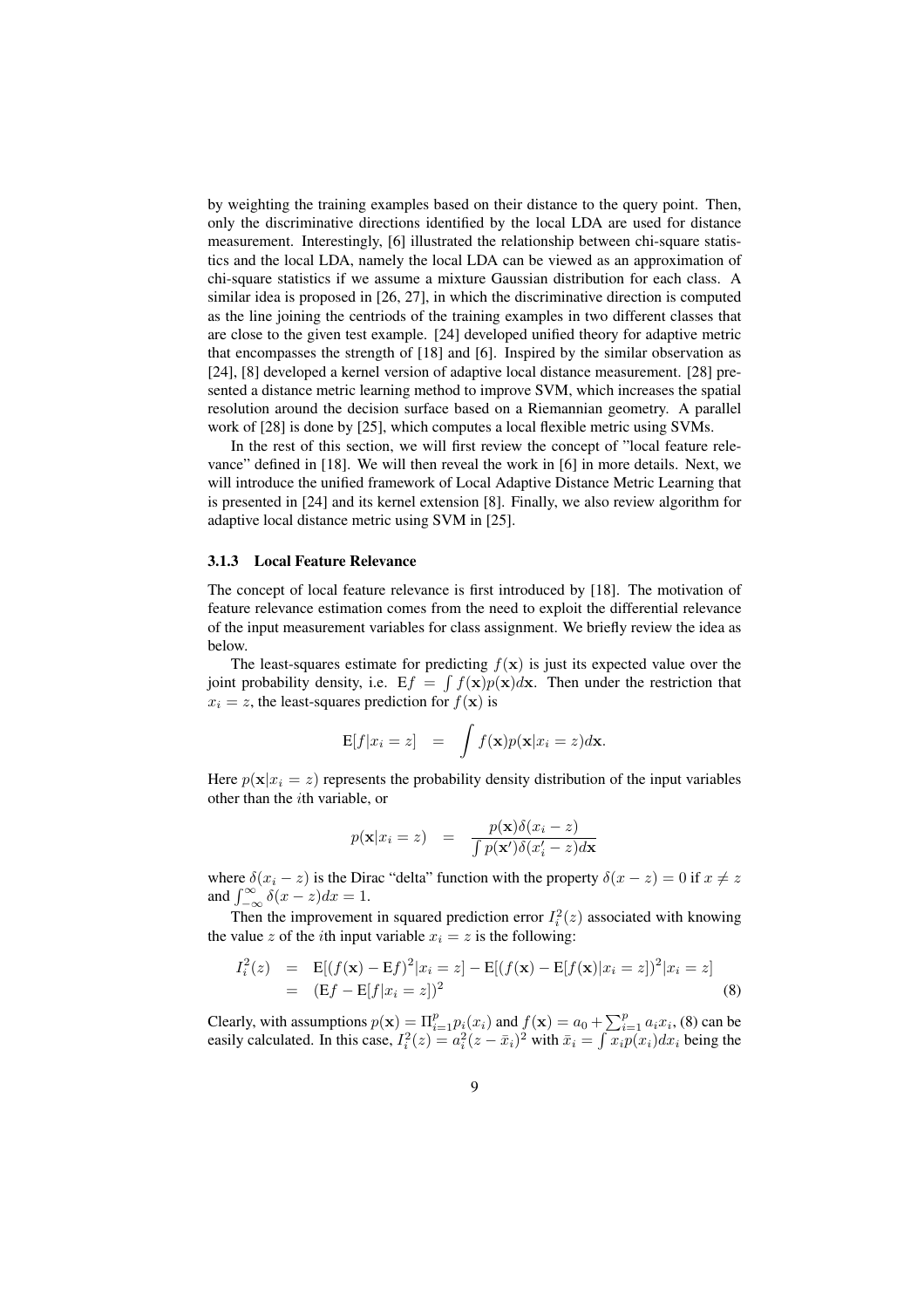average value of the *i*th input variable. To be more general, suppose  $f(\mathbf{x}) = \sum_{i=1}^{p} p_i$  $\sum_{i=1}$   $f_i(x_i)$ , we get  $I_i^2(z) = [f_i(z) - Ef_i]^2$ . (8) reflects the influence of the *i*th input variable on the variation of  $f(\mathbf{x})$  at the point  $x_i = z$ .

Consider an arbitrary point  $z = (z_1, \dots, z_n)$  in the m-dimensional feature space. A measure of the relevance of the *i*th input variable  $x_i$  to the variation of  $f(\mathbf{x})$  at  $\mathbf{x} = \mathbf{z}$ is,

$$
r_i^2(\mathbf{z}) = \frac{I_i^2(z_i)}{\sum_{k=1}^m I_k^2(z_k)}
$$
(9)

 $r_i^2(\mathbf{z}) = 0$  when  $f(\mathbf{x})$  is independent of  $x_i$  at  $\mathbf{z}$ ; and  $r_i^2(\mathbf{z}) = 1$  when  $f(\mathbf{x})$  only depends on  $x_i$  at  $z$ .

We can generalized the definition of local feature relevance in (9) by changing the conditioning from a single point z to a subregion  $R(x)$  that includes z. More specifically, we define  $r_i^2(R(\mathbf{x}))$  as

$$
r_i^2(R(\mathbf{x})) = \int r_i^2(\mathbf{x}) p(x|R(\mathbf{x})) d\mathbf{z}
$$

where

$$
p(\mathbf{x}|\mathbf{x} \in R(\mathbf{z})) = \frac{p(\mathbf{x})1(\mathbf{x} \in R(\mathbf{z}))}{\int p(\mathbf{x}')1(\mathbf{x}' \in R(\mathbf{z}))d\mathbf{x}'}.
$$

Here function  $1(\cdot) = 1$  when its input argument is true and 0 otherwise. Thus  $r_i^2(R(\mathbf{z}))$ measures the relevance of the *i*th dimension to the variation of  $f(x)$  within the region  $R(\mathbf{z}).$ 

#### 3.1.4 Local Linear Discriminative Analysis

To make the posterior probabilities in the neighborhood be more homogenous, [6] modifies the neighborhood by distance metric estimation, called *Local Linear Discriminative Analysis*. The estimated distance metric shrinks neighborhoods in directions orthogonal to these local decision boundaries, and elongates them parallel to the boundaries. Moreover, this paper discovers the elegant connection between local LDA and the chi-squared distance between the true and estimated posterior, which justify the the proposed metric for computing neighborhood. Details are given below.

Let us first briefly review the standard linear discriminant Analysis(LDA) classification procedure with J classes. As a discriminative feature transform, LDA finds eigenvectors of matrix  $T = S_w^{-1}S_b$ . Here  $S_b$  denotes the between-class covariance matrix, i.e., the covariance matrix of class means, and  $S_w$  denotes the within-class covariance matrix, i.e. the weighted sum of covariance matrices of each class.  $S_w^{-1}$ captures the compactness of each class, and  $S_b$  represents the separation of the class means. Thus the principle eigenvectors of  $T$  will keep data points from the same classes close and meanwhile separate data points from different classes far apart. We then form a transform matrix  $S_T$  by stacking principle eigenvectors of T together, and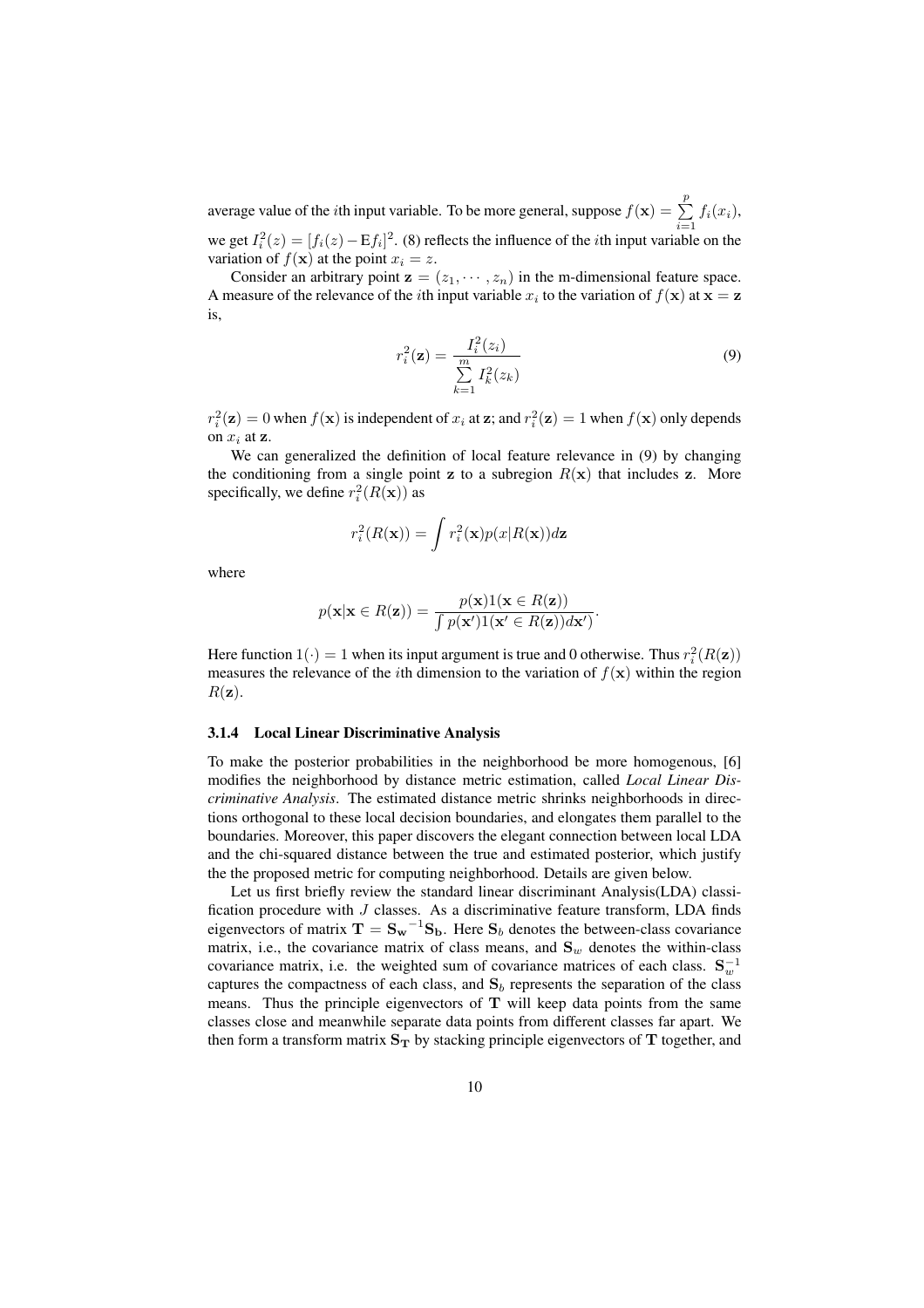the discriminative features y is computed as  $y = S_w x$  where the x is the original input patterns of the test example.

Based on the standard LDA, [6] proposed to localize both  $S_b$  and  $S_w$  through a iterative procedure: It initializes the distance metric  $\Sigma$  as an identical matrix, i.e., a Euclidean distance metric. At the first step, it calculates  $S_b$  and  $S_w$  using the points that are in the neighborhood of the testing point  $x_0$  measured by the distance metric  $\Sigma$ . At the second step, the estimated  $S_b$  and  $S_w$  are used to update distance metric  $\Sigma$  as follows:

$$
\Sigma = S_w^{-\frac{1}{2}} [S_w^{-\frac{1}{2}} S_b S_w^{-\frac{1}{2}} + \epsilon I] S_w^{-\frac{1}{2}}
$$
  
=  $S_w^{-\frac{1}{2}} [S_b^* + \epsilon I] S_w^{-\frac{1}{2}}$  (10)

The steps of computing local LDA and updating local distance metric will be iterated alternatively until  $\Sigma$  converges. Note that (10) essentially comes from the following equation

$$
\Sigma = S_{w}^{-1} S_{b} S_{w}^{-1}
$$
  
=  $S_{w}^{-\frac{1}{2}} (S_{w}^{-\frac{1}{2}} S_{b} S_{w}^{-\frac{1}{2}} S_{w}^{-\frac{1}{2}})$   
=  $S_{w}^{-\frac{1}{2}} S_{b}^{*} S_{w}^{-\frac{1}{2}}$  (11)

 $\epsilon$  is introduced to prevent the neighborhood to be infinitely long in the complement of the sphered space. We denote  $S_b^*$  as the projection of  $S_b$  on the sphered space  $\mathbf{S}_w$ . Essentially,  $\mathbf{S}_w$  is used to obtain the projection of the distance upon the sphered space, and  $S<sub>b</sub>$  in the local neighborhood discloses the consistency of the class centroids. Consequently, the metric defined in (10), shrinks the neighborhood in directions in which the local centroids differs, and elongates the neighborhood in directions where the class centroids are close to each other. In this sense, the goal of [6] is consistent with the general goal of Local Adaptive Distance Metric Learning.

Furthermore, [6] justifies the proposed metric by showing that the first item in (11) approximates the Chi-squared distance  $r(\mathbf{X}, \mathbf{x}_0)$  between the true and estimated posterior at the test point  $x_0$ . Let X represent the neighborhood of a test point  $x_0$ . Let  $p(j|x)$ be the true probability of class  $j$  at point x. Then, the Chi-square distance between the true estimation and approximate estimation of the posterior class probabilities at location  $x_0$ , i.e.,  $r(X, x_0)$ , is expressed as

$$
r(\mathbf{X}, \mathbf{x}_0) = \sum_{j=1}^{J} \frac{[p(j|\mathbf{X}) - p(j|\mathbf{x}_0)]^2}{p(j|\mathbf{x}_0)}
$$
(12)

We assume the class conditional density to be Gaussian distribution with mean  $u_i$  $(j = 1, \dots, J)$ , and a same covariance matrix  $\Sigma$  for each class. A first-order Taylor approximation of  $Pr(j|\mathbf{X})$  at point  $\mathbf{x}_0$  is:

$$
Pr(j|\mathbf{X}) \approx Pr(j|\mathbf{x_0}) - Pr(j|\mathbf{x_0})(\mu_j - \bar{\mu})^T \Sigma^{-1} (\mathbf{X} - \mathbf{x_0})
$$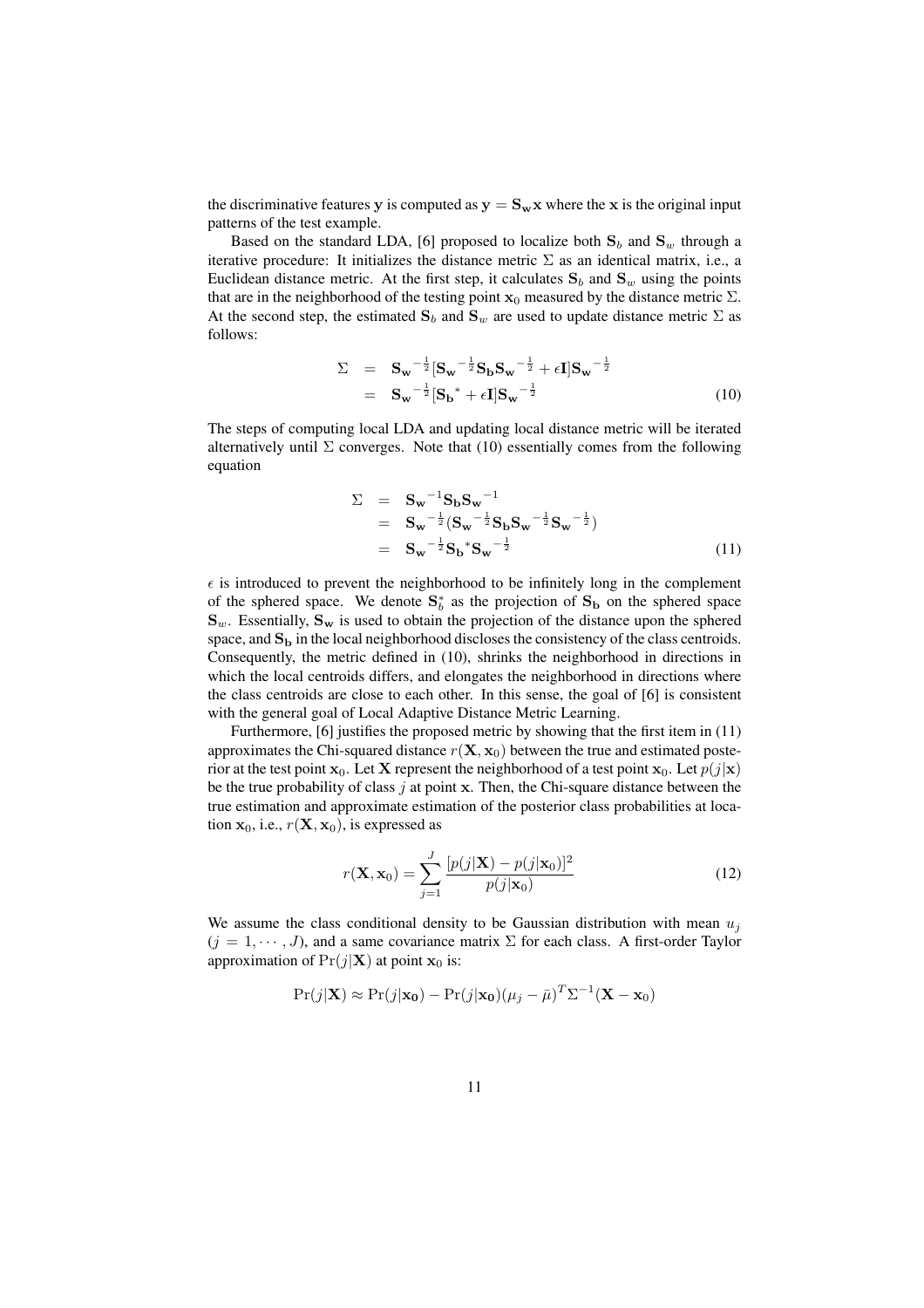where  $\bar{\mu} = \sum_j \Pr(j|\mathbf{x}_0)\mu_j$ . Using this approximation, we have (12) simplified as

$$
r(\mathbf{X}, \mathbf{x}_0) = \sum_{j=1}^{J} \Pr(j|\mathbf{x}_0)[(\mu_j - \bar{\mu})\Sigma^{-1}(\mathbf{X} - \mathbf{x}_0))]^2
$$
  
= 
$$
(\mathbf{X} - \mathbf{x}_0)^T \Sigma^{-1} \sum_j \Pr(j|\mathbf{x}_0)(\mu_j - \bar{\mu})(\mu_j - \bar{\mu})^T \Sigma^{-1}(\mathbf{X} - \mathbf{x}_0)
$$

Thus the approximated distance metric is  $\Sigma^{-1}$   $\Sigma$  $\sum_j \Pr(j|\mathbf{x}_0) (\mu_j - \bar{\mu}) (\mu_j - \bar{\mu})^T \Sigma^{-1}$ . Let  $S_w^{-\frac{1}{2}} = \Sigma^{-1}$  and  $S_b^* = \sum$  $\sum_{j} \Pr(j|\mathbf{x}_0) (\mu_j - \bar{\mu}) (\mu_j - \bar{\mu})^T$ . This metric can be written into the exact form in (11). By assuming  $\mu_j \sim \mathbf{N}(\nu_j, \epsilon \mathbf{I})$  in the sphered space, (10) can be obtained.

#### 3.1.5 Locally Adaptive Feature Relevance Analysis

(12) computes the distance between the true and estimated posteriors. Consider x as a neighbor of the testing sample  $x_0$ . [24] found that the Chi-squared distance can also tell us the extent to which the *i*th dimension can be relied on for predicting  $Pr(j|\mathbf{x})$ . This is achieved by computing the expectation of  $Pr(j|\mathbf{x})$  conditioned at  $\mathbf{x}_0$  along the *i*th dimension, and estimating the relevance of the  $i_{th}$  dimension by its ability of predicting the class posterior probabilities locally at  $x_0$ . More specifically, [24] defines the measure of feature relevance for the testing point  $x_0$ , i.e.,  $r_i(\mathbf{z})$ , as follows

$$
r_i(\mathbf{z}) = \sum_{j=1}^{J} \frac{[\Pr(j|\mathbf{z}) - \overline{\Pr}(j|x_i = z_i)]^2}{\overline{\Pr}(j|x_i = z_i)}
$$

where  $\overline{\Pr}(j|x_i = z_i)$ , i.e., the conditional expectation of  $\Pr(j|x)$ , is calculated as:

$$
\overline{\Pr}(j|x_i = z_i) = E(\Pr(j|\mathbf{x})|x_i = z_i) = \int \Pr(j|\mathbf{x})p(\mathbf{x}|\mathbf{x}_i = z_i)d\mathbf{x}
$$

As indicated by the above definition, the feature relevance  $r_i(\mathbf{x})$  measures the distance between  $Pr(j|\mathbf{z})$  and the conditional expectation of  $Pr(j|\mathbf{x})$  at location z. The closer  $\overline{\Pr}(j|x_i = z_i)$  is to  $\Pr(j|\mathbf{z})$ , the more information the *i*th dimension provides for predicting the class posterior probabilities locally at z. Furthermore, [24] defined the expected relevance value for the *i*th feature by averaging  $r_i(z)$  in the vicinity of query point  $x_0$ , i.e.,

$$
\bar{r}_i(\mathbf{x}_0) = \frac{1}{|N(\mathbf{x}_0)|} \sum_{\mathbf{z} \in N(\mathbf{x}_0)} r_i(\mathbf{z}),
$$

where  $N(\mathbf{x}_0)$  denotes the neighborhood of  $\mathbf{x}_0$  according to a given metric. Similarly, a small  $\bar{r}_i(\mathbf{x}_0)$  implies that the class posterior of the test example can be well approximated along the *i*th dimension in the vicinity of  $x_0$ .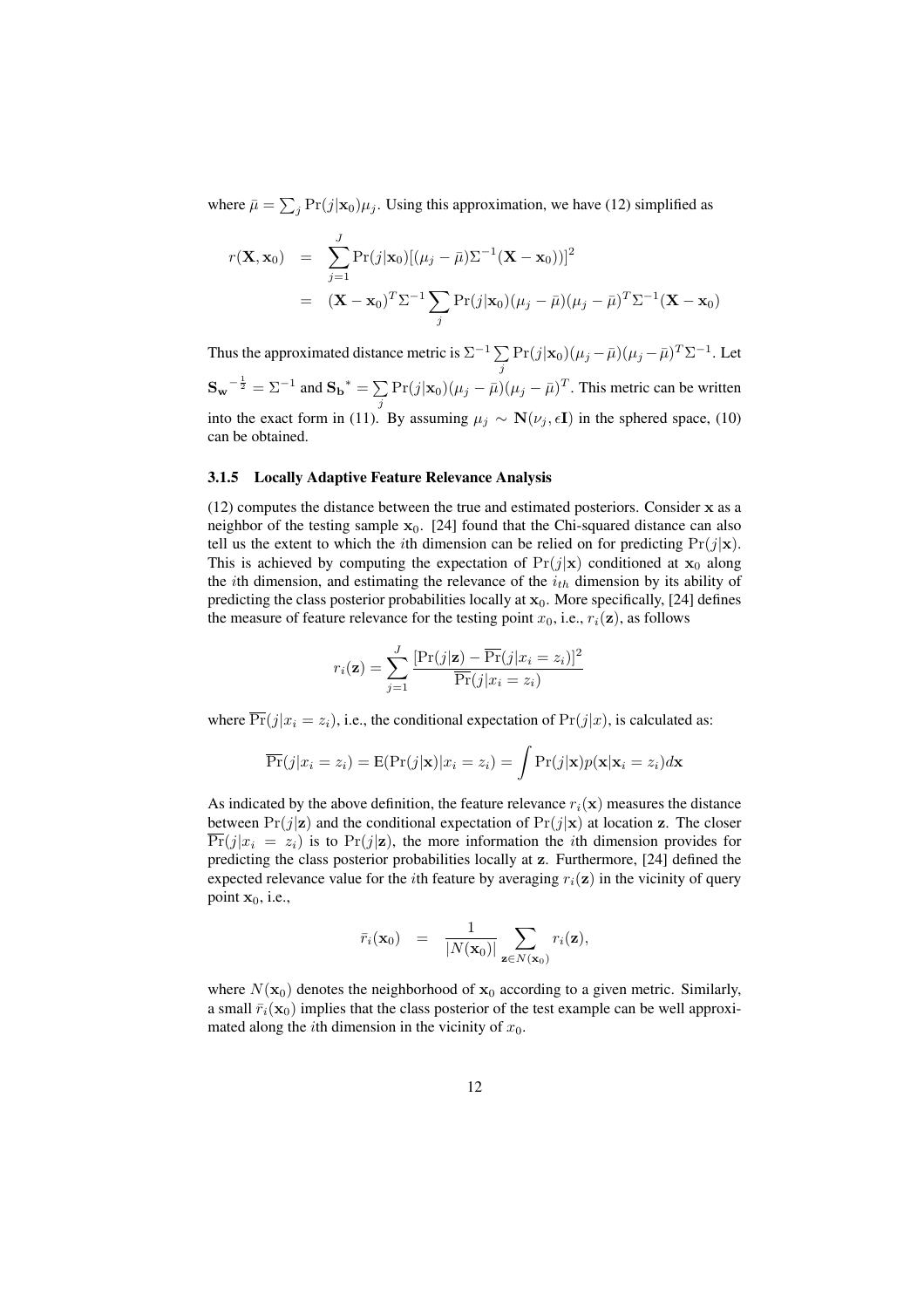Based on the above definition of  $\bar{r}_i(\mathbf{x}_0)$ , the relative relevance of the *i*th feature can be defined by

$$
w_i(\mathbf{x}_0) = \frac{R_i(\mathbf{x}_0)^t}{\sum_{l=1}^q R_l(\mathbf{x}_0)^t}
$$

where  $R_i(\mathbf{x}_0) = (max_{j=1}^q \bar{r}_j(\mathbf{x}_0)) - \bar{r}_i(\mathbf{x}_0)$ . Parameter t can be set to be either 1 or 2, which corresponds to linear and quadratic weighting. We also can define the relative relevance using the exponential weighting, i.e.,

$$
w_i(\mathbf{x}_0) = \frac{\exp(cR_i(\mathbf{x}_0))}{\sum_{l=1}^q \exp(cR_l(\mathbf{x}_0))}
$$
(13)

where c is chosen to adjust the influence of  $\bar{r}_i$  on the relative relevance  $w_i$ . Compared to the polynomial weighting, the exponential weighting is more sensitive to the changes in the local feature relevance. Finally, the distance is computed by  $D(x, y) =$ 

 $\frac{q}{q}$  $\sum_{i=1} w_i (x_i - y_i)^2$ , where weights  $w_i$  enable the neighborhood to elongate less impor-

tant feature dimensions and, to constrict the most influential ones.

#### 3.1.6 Adaptive Kernel Metric Nearest Neighbor Classification

As an extension of [24], [8] proposed a new kernel (*Quasiconformal kernel*) for nearest neighbor classification. In particular, the proposed Quasiconformal kernel adjusts the RBF kernel by introducing weights based on the both local consistency of class labels and labeling uncertainty.

First, the quasiconformal mapping is defined as:

$$
\hat{\mathbf{K}}(\mathbf{x}, \mathbf{x_0}) = c(\mathbf{x})c(\mathbf{x_0})\mathbf{K}(\mathbf{x}, \mathbf{x_0})
$$
\n(14)

where x is a sample and  $x_0$  is a testing sample, and  $c(x)$  is a positive function of x. Assuming  $K(x, x) = 1$  for any x, the corresponding quaciconformal kernel distance is,

$$
\mathbf{D}(\mathbf{x}, \mathbf{x_0}) = c(\mathbf{x})^2 - 2c(\mathbf{x})c(\mathbf{x_0})\mathbf{K}(\mathbf{x}, \mathbf{x_0}) + c(\mathbf{x_0})^2
$$
  
=  $(c(\mathbf{x}) - c(\mathbf{x_0}))^2 + 2c(\mathbf{x})c(\mathbf{x_0})(1 - \mathbf{K}(\mathbf{x}, \mathbf{x_0}))$  (15)

In [8], the weight function  $c(\mathbf{x})$  is defined as

$$
c(\mathbf{x}) = \frac{\Pr(j_{\bar{m}}|\mathbf{x})}{\Pr(j_m|\mathbf{x_0})}
$$
(16)

where  $j_m = \arg \max_j \Pr(j|\mathbf{x_0})$  and  $j_{\bar{m}} = 1 - j_m$ .

Using the above distance of  $c(\mathbf{x})$ , (15) can be written as follows

$$
\mathbf{D}(\mathbf{x}, \mathbf{x_0}) = \left(\frac{\Pr(j_m|\mathbf{x_0}) - \Pr(j_m|\mathbf{x})}{\Pr(j_m|\mathbf{x_0})}\right)^2 + 2c(\mathbf{x})c(\mathbf{x_0})(1 - \mathbf{K}(\mathbf{x}, \mathbf{x_0}))
$$
(17)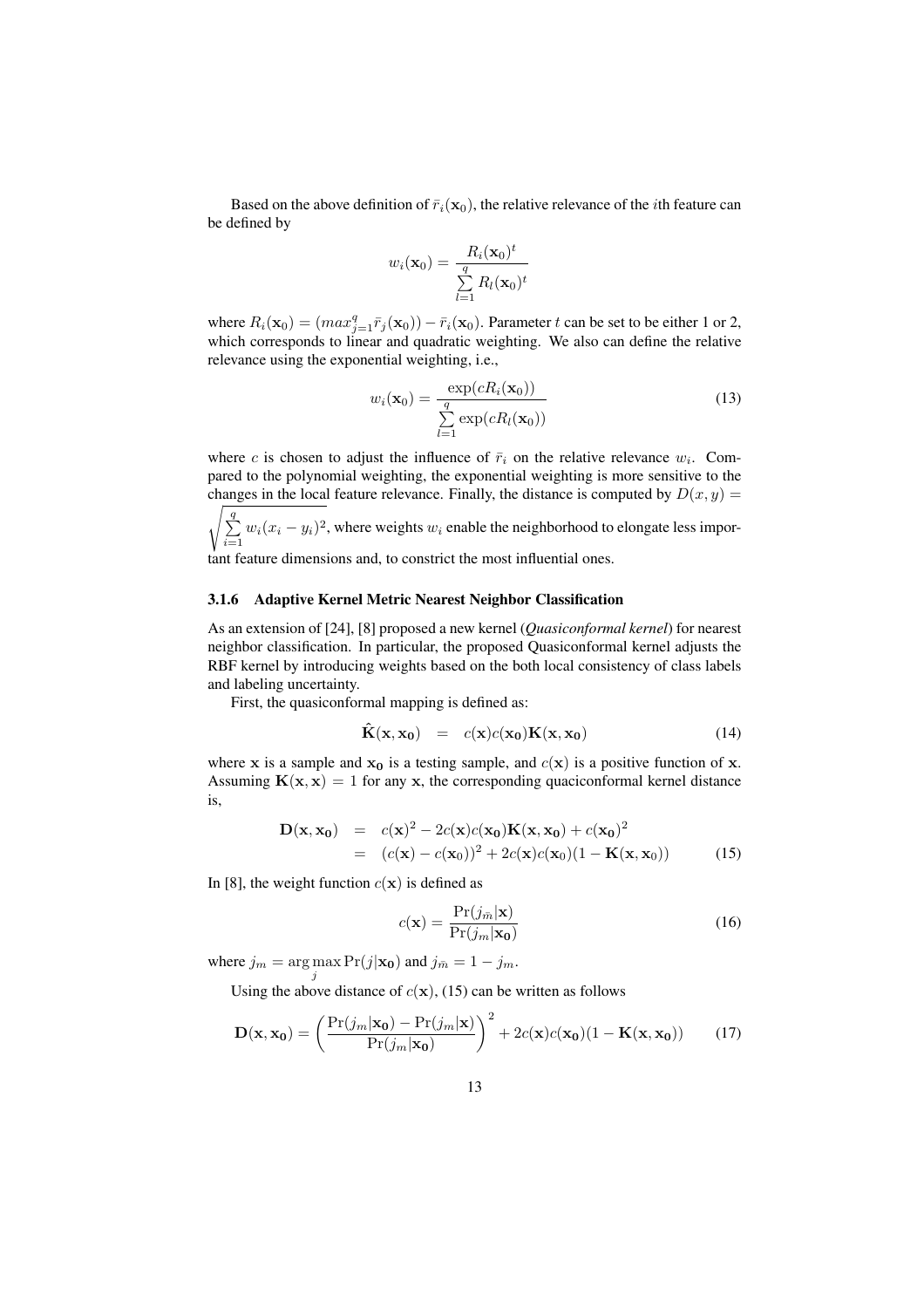For computational efficiency, the RBF kernel in (17) is replaced by its Taylor expansion at the second order.

$$
\mathbf{K}(\mathbf{x}, \mathbf{x_0}) = \exp\left(-\frac{1}{2}(\mathbf{x} - \mathbf{x_0})^T \Sigma^{-1} (\mathbf{x} - \mathbf{x_0})\right) \approx 1 - \frac{1}{2}(\mathbf{x} - \mathbf{x_0})^T \Sigma^{-1} (\mathbf{x} - \mathbf{x_0})
$$

This simplification leads to a weighted combination of Chi-squared distance and Mahalanobis distance.

$$
\mathbf{D}(\mathbf{x}, \mathbf{x_0}) \approx \left(\frac{\Pr(j_m|\mathbf{x_0}) - \Pr(j_m|\mathbf{x})}{\Pr(j_m|\mathbf{x_0})}\right)^2 + c(\mathbf{x})c(\mathbf{x_0})(\mathbf{x} - \mathbf{x_0})^T \Sigma^{-1}(\mathbf{x} - \mathbf{x_0})
$$
(18)

 $c(\mathbf{x}) \approx c(\mathbf{x_0})$  makes the first term in above expression to be zero, which reduces the distance  $D(x, x_0)$  to the Mahalanobis distance that is weighted by  $c(x)c(x_0)$ . It is interesting to note the different roles that weighting functions  $c(\mathbf{x})$  and  $c(\mathbf{x}_0)$  play on the distance measure. In particular,  $c(\mathbf{x})$  measures the consistency of class labels in the vicinity of  $x_0$ ; the smaller the  $c(x)$  is, the more consistency the class labels are in the neighborhood of  $x_0$ .  $c(x_0)$  measures the labeling uncertainty; the smaller the  $c(x_0)$ is, the less uncertain the class label is for  $x_0$ . Thus, the product of  $c(x)$  and  $c(x_0)$ measures both the labeling uncertainty and the label consistency in the neighborhood of  $\mathbf{x}_0$ .

Essentially, the sample risk  $r(\mathbf{x_0}, \mathbf{x})$  defined by [24] and  $c(\mathbf{x})$  defined by [8] both represent class-consistency.  $r^*(\mathbf{x_0})$  defined by [24] and  $c(\mathbf{x_0})$  defined by [8] both measure the degree of uncertainty in labeling  $x_0$  with its maximum likelihood class. However, the shortage of the Chi-squared distance adopted by [24] is that it ignores the direction of variation of  $Pr(j|\mathbf{x})$  from  $Pr(j|\mathbf{x}_0)$ . As disclosed by (19), this information is captured by  $c(\mathbf{x}_0)$  and  $c(\mathbf{x})$  in [8]. (19) shows that the dilation or contraction of the Mahalnobis distance due to the variation in  $c(\mathbf{x})$ , is proportional to the square root of the Chi-squared distance. The direction of variation of  $Pr(j|\mathbf{x})$  from  $Pr(j|\mathbf{x_0})$  is further used to decide to which degree the Mahalanobis distance should be modified to drive the neighborhood in the modified distance measure closer to homogeneous class posterior probabilities, or say to determine the dilation or contraction.

$$
c(\mathbf{x}) = c(\mathbf{x_0}) \pm \sqrt{\left(\frac{\Pr(j_m|\mathbf{x_0}) - \Pr(j_m|\mathbf{x})}{\Pr(j_m|\mathbf{x})}\right)^2}
$$
(19)

Here  $\pm$  represents the sign of  $(\Pr(j_m|\mathbf{x_0}) - \Pr(j_m|\mathbf{x}))$ .

#### 3.1.7 Local Adaptive Distance Metric Learning using SVM

[25] proposed a technique that computes a locally flexible distance metric using SVMs. Similar to the work [24, 7], [25] weights the features based on their relevance to the class conditional probabilities for the query example. However, unlike [24] where the feature relevance is computed based on the Chi-square distance, [25] measures the feature relevance based on the discriminative directions that are identified by SVMs. Specifically, the decision function constructed by SVMs is used to determine the most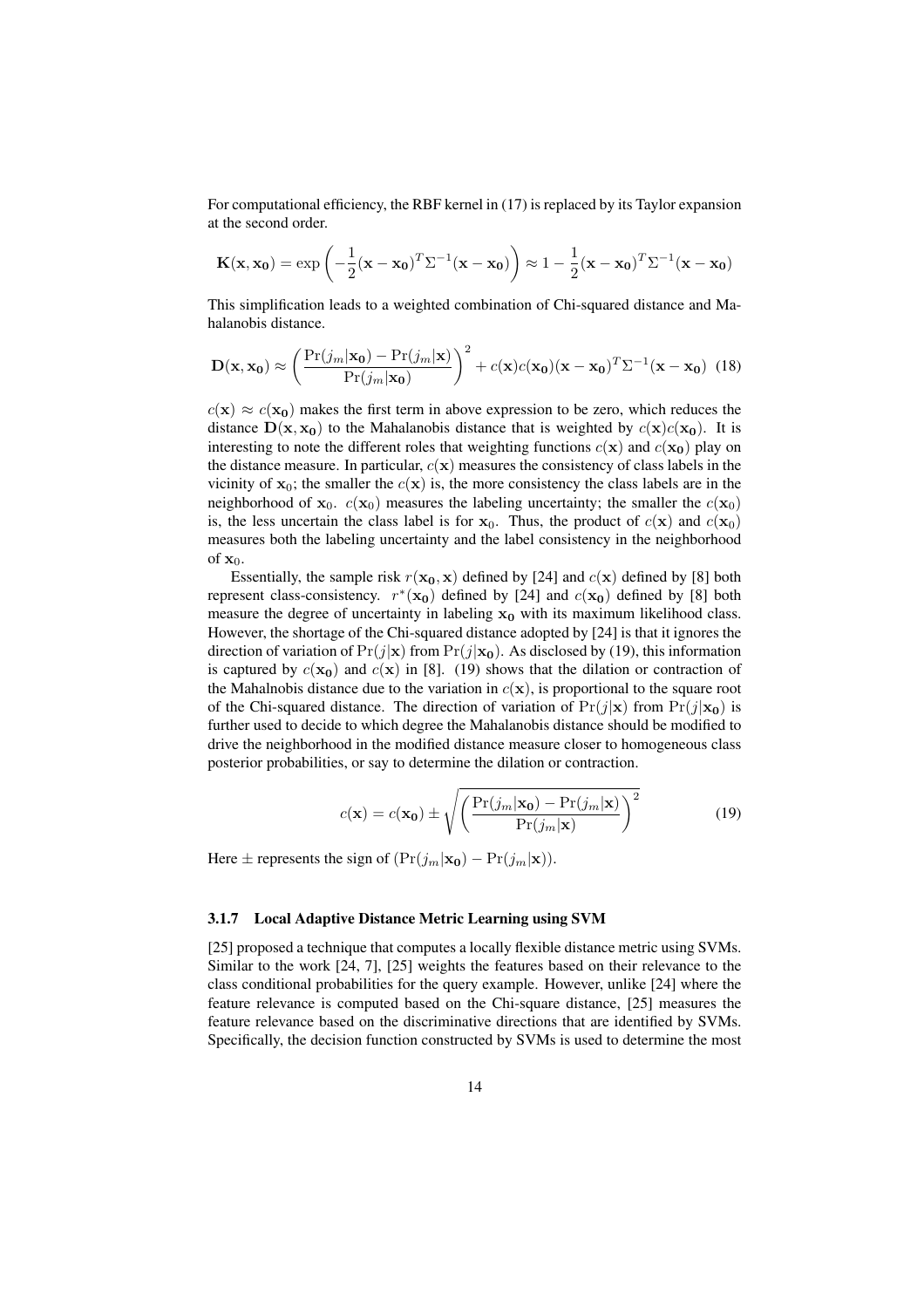discriminative direction in the neighborhood of the query example. The identified direction is then used to provide a local feature weighting scheme. Furthermore, the learned distance metric can be fed back to SVMs to further increase the performance of maximum margin classifers. Empirically, by combining the strength of [24] in local adaptive metric learning and the local discriminative direction obtained by SVMs, [25] improves the classification performance of SVM. By elongating the distance along the direction that is parallel to the decision boundary, and constricting the distance along the direction perpendicular to the decision boundary, the class conditional probabilities in the resulting neighbor tend to be constant.

Recall that SVMs classify patterns based on the classification function

$$
f(\mathbf{x}) = \sum_{i=1}^{n_s} \alpha_i y_i K(\mathbf{x}_i, \mathbf{x}) - b
$$

where  $n_s$  is the number of support vectors. The kernel function  $K(\mathbf{x}, \mathbf{y})$  is defined as  $K(\mathbf{x}, \mathbf{y}) = \phi^T(\mathbf{x}) \cdot \phi(\mathbf{y})$ , where  $\phi : R^m \to R^M$   $(m \leq M)$  is a mapping of the input space into a higher dimensional feature space. The class label of a test example x is determined by the sign of the classification function  $f(\mathbf{x})$ , and the decision boundary is determined by the equation  $f(\mathbf{x}) = 0$ . The gradient vector  $\mathbf{n_d} = \nabla_d f$  computed at any point d of the level curve  $f(x) = 0$ , gives the perpendicular direction to the decision boundary in input space at d. The vector  $n_d$  identifies the orientation in the input space on which the projected training data are well separated, locally over d's neighborhood. Hence, this information can be used to define a local measure of feature relevance.

We now review the definition of feature relevance measurement based on local discriminative direction given by [25]. Consider  $x_0$ , a query point that is close to the decision boundary. Let d be the closest point to  $x_0$  on the boundary  $f(x) = 0$ . Given that the class conditional probabilities are likely to change significantly along the direction  $n_d$ , we need to increase the distance measurement for any direction that is close to  $n_d$  in order to exclude points that are likely to have different class labels as that of the query example  $x_0$ . In the meantime, distance should be reduced where the direction is away from  $n_d$  because the class labels along those direction tends to be uniform. To this end, we follow the measure of feature relevance defined in (13), and define

$$
R_i(\mathbf{x}_0) = |\mathbf{u}_i^T \cdot \mathbf{n_d}| = |n_{\mathbf{d},i}|
$$

where  $\mathbf{n_d} = (n_{\mathbf{d},1}, \dots, n_{\mathbf{d},n})^T$ , and  $\mathbf{u}_i$  is the all-zero vector with the *i*th element being 1. Similar to the previous discussion, weights  $R_i(\mathbf{x}_0)$  elongate the dimensions that are not informative, and constrict the dimensions that are critical to the prediction of class labels.

Below listed the detailed steps for the Local Flexible Metric Classification based on SVMs:

- Computer the approximated closest point  $d$  to  $x_0$  on the boundary
- Computer the gradient vector  $\mathbf{n}_d = \nabla_{\mathbf{d}} f$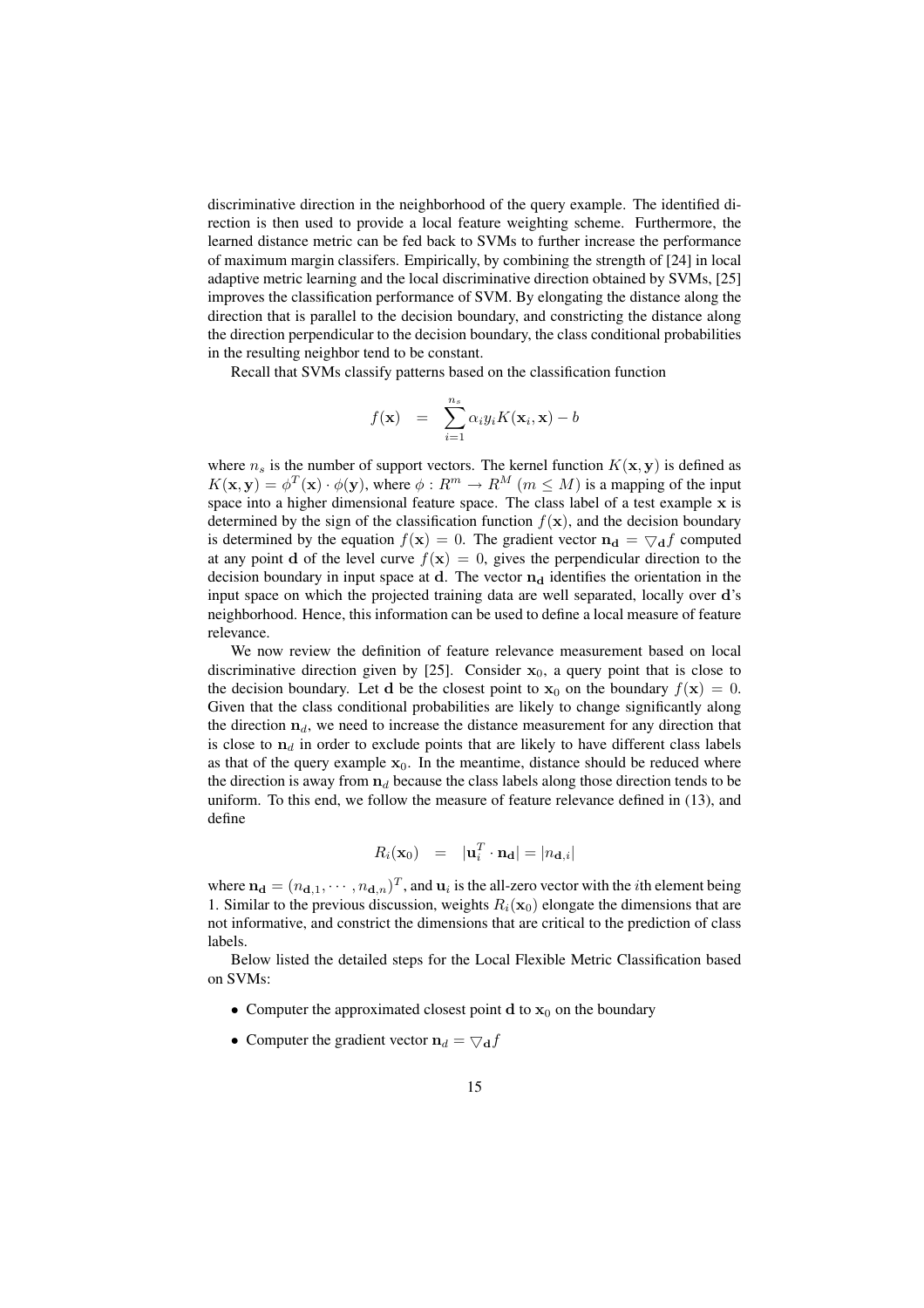- Set feature relevance values  $R_i(\mathbf{x}_0) = |n_{\mathbf{d},i}|$  for  $i = 1, \ldots, m$
- Estimate the distance of  $x_0$  from the boundary as follows:

$$
B(\mathbf{x}_0) = \min_{\mathbf{S_i}} \|\mathbf{x}_0 - \mathbf{S}_i\|
$$

• Compute the feature relevance as:

$$
w_i(\mathbf{x}_0) = \frac{\exp(AR_i(\mathbf{x}_0))}{\sum_{i=1}^m \exp(AR_i(\mathbf{x}_0))}, \ j = 1, \ldots, m
$$

where  $S_i$ s are nonzero support vectors, i.e.,  $0 < \alpha_i < C$ . Variable A is defined as  $A = D - B(\mathbf{x}_0)$ , where D is the averaged minimum distance to the nonzero support vectors across the entire training dataset that is computed as follows:

$$
D = \frac{1}{n_s} \sum_{\mathbf{x}_k} \min_{\mathbf{S}_i} \|\mathbf{x}_k - \mathbf{S}_i\|
$$

Note that the introduction of factor A will determine if the query example  $x_0$  is close to the decision boundary. More specifically, the larger the A, the closer the query example  $x_0$  is to the decision boundary.

• Use the resulting  $\mathbf{w}(\mathbf{x}_0) = (w_1(\mathbf{x}_0), w_2(\mathbf{x}_0), \dots, w_m(\mathbf{x}_0))$  for the KNN classification at the query point  $x_0$ .

#### 3.1.8 Discussions

Below provide some discussions about the local adaptive distance metric learning approaches we have reviewed above.

- Although both [18] and [24] define relevance measure for features, they are driven by different motivation. [18] identify the dimensions along which the expected variation of class posterior probability is maximized, while [24] aims to find a dimension to minimize the difference between the true class probability distribution for a given query example and its estimation by the training examples in the neighborhood of the query example.
- The major difference between [6] and [24] is the following. The metric computed by [6] approximates the weighted Chi-squared distance by a Tylor series expansion, given the assumption that the class densities are Gaussian and have the same covariance matrix (which are not practical in real world application). Whereas [24] does not make such assumptions, but approximates the weighted Chi-squared distance using the Taylor expansion.

#### 3.2 Neighborhood Components Analysis

Neighborhood Component Analysis (NCA) algorithm proposed in [9] learns a Mahalanobis distance metric for the KNN classifier by maximizing the leave-one-out cross validation. Below we briefly review the central idea of NCA.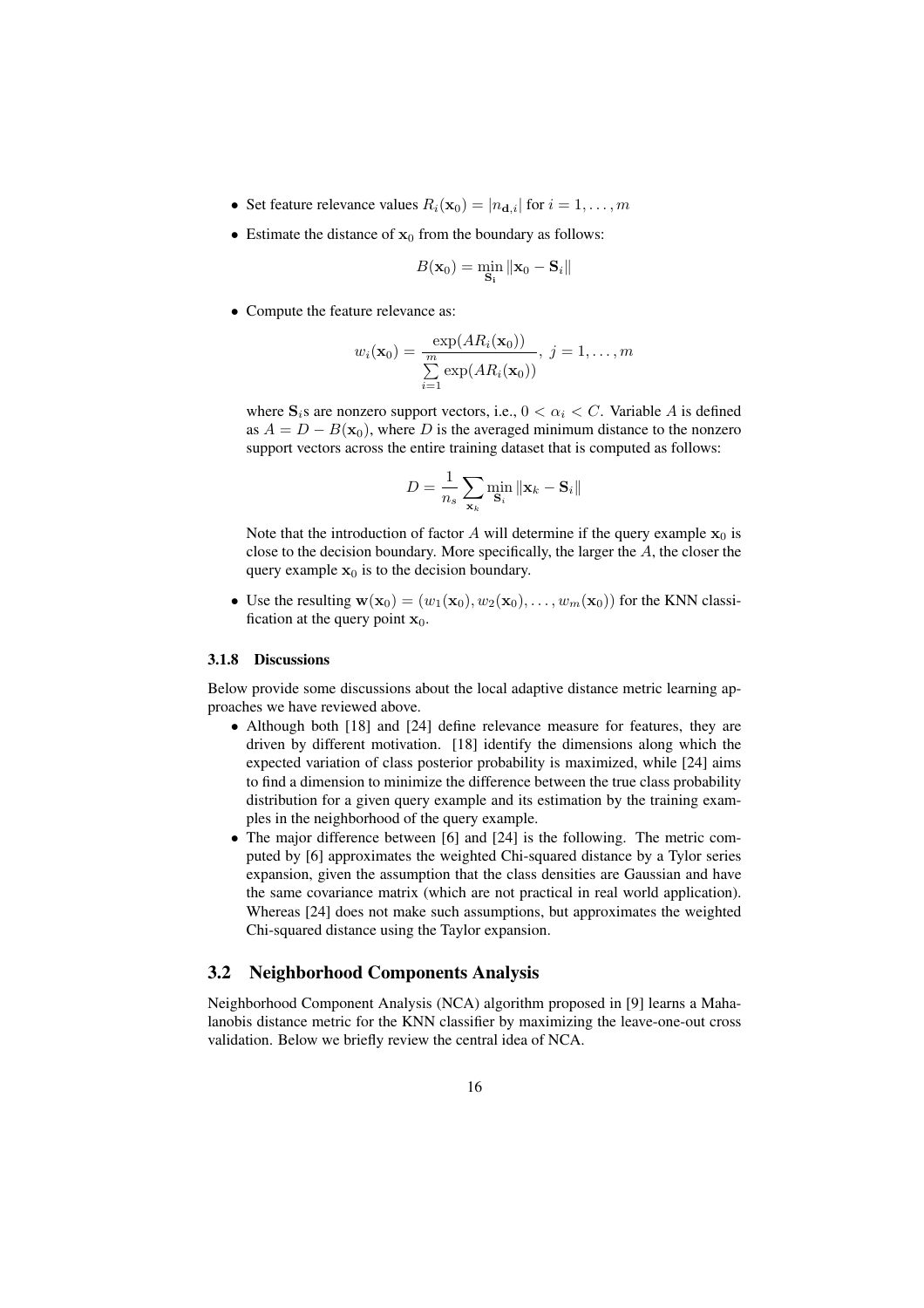Let the labeled data set denoted by  $L = \{(\mathbf{x}_1, c_1), \ldots, (\mathbf{x}_n, c_n)\}\.$  To ensure the learned distance matrix to be symmetric positive semi-definite, [9] assumes the distance metric Q in the form  $\mathbf{Q} = \mathbf{A}^T \mathbf{A}$  where  $\mathbf{A}$  can be any matrix. This parametric form will guarantees that distance between any two data points x and y to be positive, given the fact that  $d(\mathbf{x}, \mathbf{y}) = (\mathbf{x} - \mathbf{y})^T \mathbf{Q} (\mathbf{x} - \mathbf{y}) = (\mathbf{A}\mathbf{x} - \mathbf{A}\mathbf{y})^T (\mathbf{A}\mathbf{x} - \mathbf{A}\mathbf{y}).$ 

Given a point  $x_i$ , a "soft" neighbor of  $x_i$  is defined by  $p_{ij}$ , which is the probability for  $x_j$  to be selected as the neighbor of  $x_i$ , and shares the same class label with  $x_i$ . in [9], the probability  $p_{i,j}$  is defined as:

$$
p_{ij} = \frac{\exp(-\Vert \mathbf{A}x_i - \mathbf{A}x_j \Vert^2)}{\sum\limits_{k \neq i} \exp(-\Vert \mathbf{A}x_i - \mathbf{A}x_k \Vert^2)}
$$

Let the set of points that share the same class with  $x_i$  denoted by  $C_i = \{j | c_i = c_j\}$ . Then, the probability of classifying  $\mathbf{x}_i$  correctly is expressed  $p_i = \sum_{j \in C_i} p_{ij}$ , and the expected number of correctly classified points is  $f(\mathbf{A}) = \sum_{i=1}^n p_i$ . Taking the first-order derivative of  $f(A)$  with respect to A, we have

$$
\frac{\partial f}{\partial \mathbf{A}} = 2\mathbf{A} \sum_{i=1}^{n} \left( p_i \sum_{k \neq i} p_{i,k} (\mathbf{x}_i - \mathbf{x}_k)(\mathbf{x}_i - \mathbf{x}_k)^T - \sum_{j \in C_j} p_{i,j} (\mathbf{x}_i - \mathbf{x}_j)(\mathbf{x}_i - \mathbf{x}_j)^T \right)
$$

Instead of using the average classification accuracy, [9] suggests using the leave-oneout cross validation to be the objective function  $f(A)$ , i.e.,

$$
f(\mathbf{A}) = \sum_{i=1}^{n} log(\sum_{j \in C_i} p_{i,j}))
$$

NCA has the following three drawbacks:

- NCA suffers from the scalability problem because its objective function is differentiated w.r.t. the distance matrix and the number of parameters in  $A$  is quadratic in the number of features. Therefore, updating the distance matrix will become intractable with large dimensionality.
- The gradient ascent algorithm proposed by NCA does not guarantee to converge the local maxima.
- NCA tends to overfit the training data if the number of training examples is insufficient for learning a distance metric. This happens often when data points are represented in the high dimensional space.

#### 3.3 Relevant Component Analysis

RCA is developed for unsupervised learning using equivalence relations. Founded on an information theoretic basis, and using only closed form expressions of the data, RCA algorithm [29] is a simple and efficient algorithm for learning a full ranked Mahalanobis distance metric. It constructs a Mahalanobis distance metric based on a weighted sum of in-class covariance matrices [29]. It is similar to PCA and linear discriminant analysis in that they depend on the second-order statistics. A number of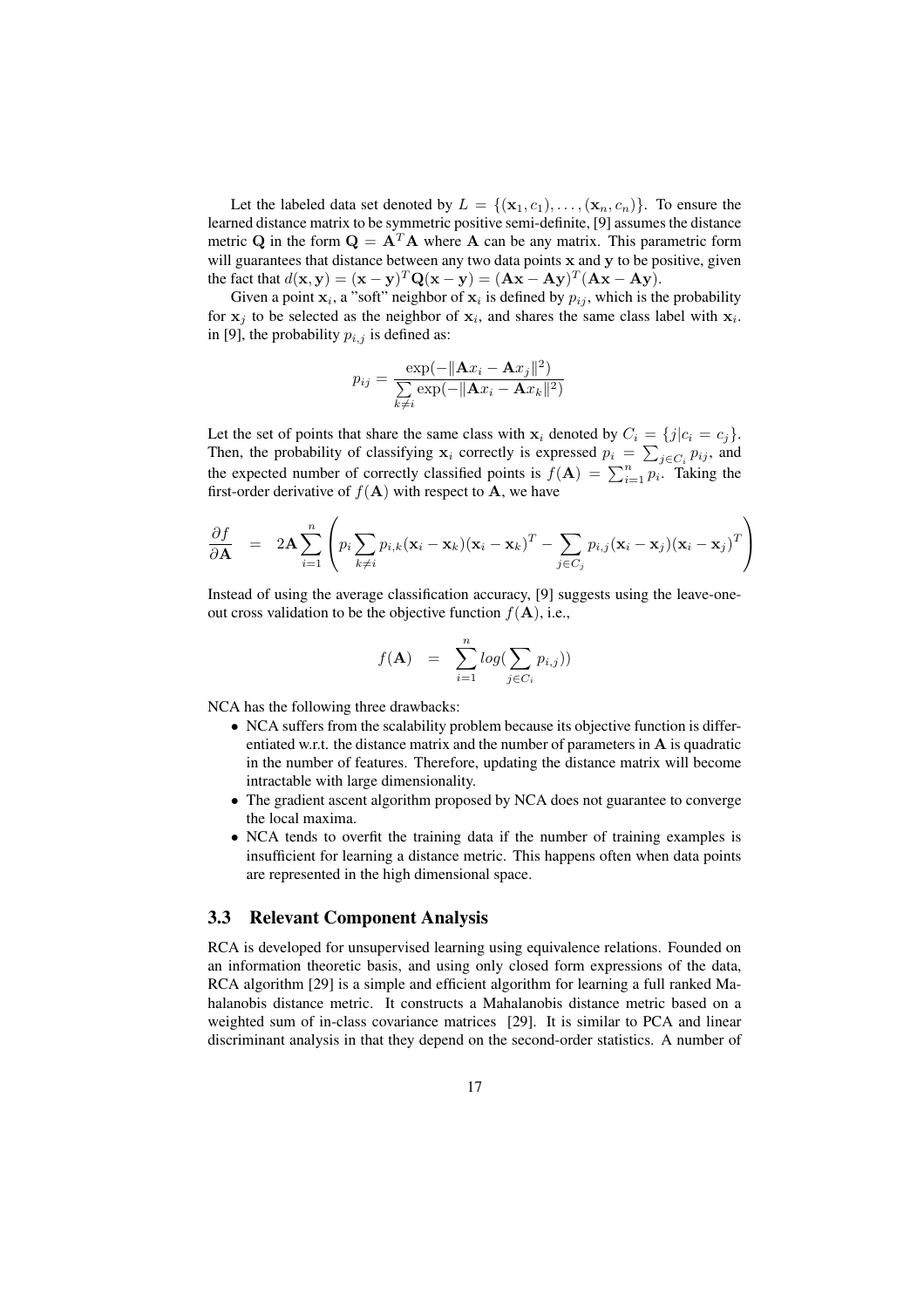studies have shown the success of learning distance metric learning using RCA.(e.g. [13] [9]). In this section, we will first give a brief review of RCA, followed by its application in distance metric learning. We will then discuss the kernel version of RCA based on the study ([30]).

#### 3.3.1 A Brief Review of RCA

Relevant Component Analysis (RCA) applies a global linear transformation to assign large weights to relevant dimensions and low weights to irrelevant dimensions. These "relevant dimensions" are estimated using chunklets. In RCA, a chunklet is defined as a subset of points that are known to belong to the same although unknown class. The detailed steps of RCA is the following:

- Substract the chunklet's mean from all of the points in a given chunklet
- Compute the covariance matrix of all the centered data points in the chunklets. If there are p points in k chunklets, and each chunklet j contains points  $\{x_{ji}\}_{i=1}^{n_j}$ with mean as  $\hat{\mathbf{m}}_i$ , the covariance matrix in RCA is computed:

$$
\hat{\mathbf{C}} = \frac{1}{p} \sum_{j=1}^{k} \sum_{i=1}^{n_j} (\mathbf{x}_{ji} - \hat{\mathbf{m}}_{j})(\mathbf{x}_{ji} - \hat{\mathbf{m}}_{j})^T
$$

• Apply the whitening transformation  $W = \hat{C}^{-\frac{1}{2}}$  associated with this covariance matrix, to the original data points,  $x_{new} = Wx$ . The inverse of  $\hat{C}$  can be used as a Mahalanobis distance.

Information maximization under chunklet constraints [13] formulates the problem of RCA as a constrained optimization problem. Their work follows an information theoretic criterion proposed by [31]. It searches for y, a transformation of input patterns x, that maximizes the mutual information  $I(X, Y)$  between X and transformed Y under suitable constraints. Accordingly, a set  $X = \{x_l\}_{l=1}^n$  of data points in  $\mathbb{R}^N$ is transformed into the set of points  $Y = \{f(x_l)\}_{l=1}^n$  in  $\mathbf{R}^M$ . The goal is to find a function  $f(\cdot)$  in the family of F that maximizes  $I(X, Y)$ . In addition, transformation function  $f(\cdot)$  is required to keep all the data points in the chunklets close to each other. Consequently, the overall problem can be cast into the following optimization problem:

$$
\max_{f \in \mathbf{F}} \quad \mathbf{I}(\mathbf{X}, \mathbf{Y})
$$
\n
$$
\text{s.t.} \quad \frac{1}{p} \sum_{j=1}^{k} \sum_{i=1}^{n_j} ||\mathbf{y}_{ji} - \mathbf{m}_j^y||^2 \le K
$$
\n
$$
(20)
$$

where  $\mathbf{m}_j^y$  denotes the mean of data points in the *j*th chunklet after the transformation,  $p$  is the total number of points in chunklets, and  $K$  is threshold constant. Given transformation function  $f(\cdot)$  is deterministic, there will be no uncertainty regarding Y given **X**, and therefore maximizing mutual information  $I(X, Y)$  is equivalent to maximizing the entropy  $H(Y)$ . Let  $|J(x)|$  be the Jacobian of the transformation, and we have  $p_y(y)dy = p_x(x)/|J(x)|dx$ . Thus,  $H(Y)$  can be expressed in terms of  $H(X)$  as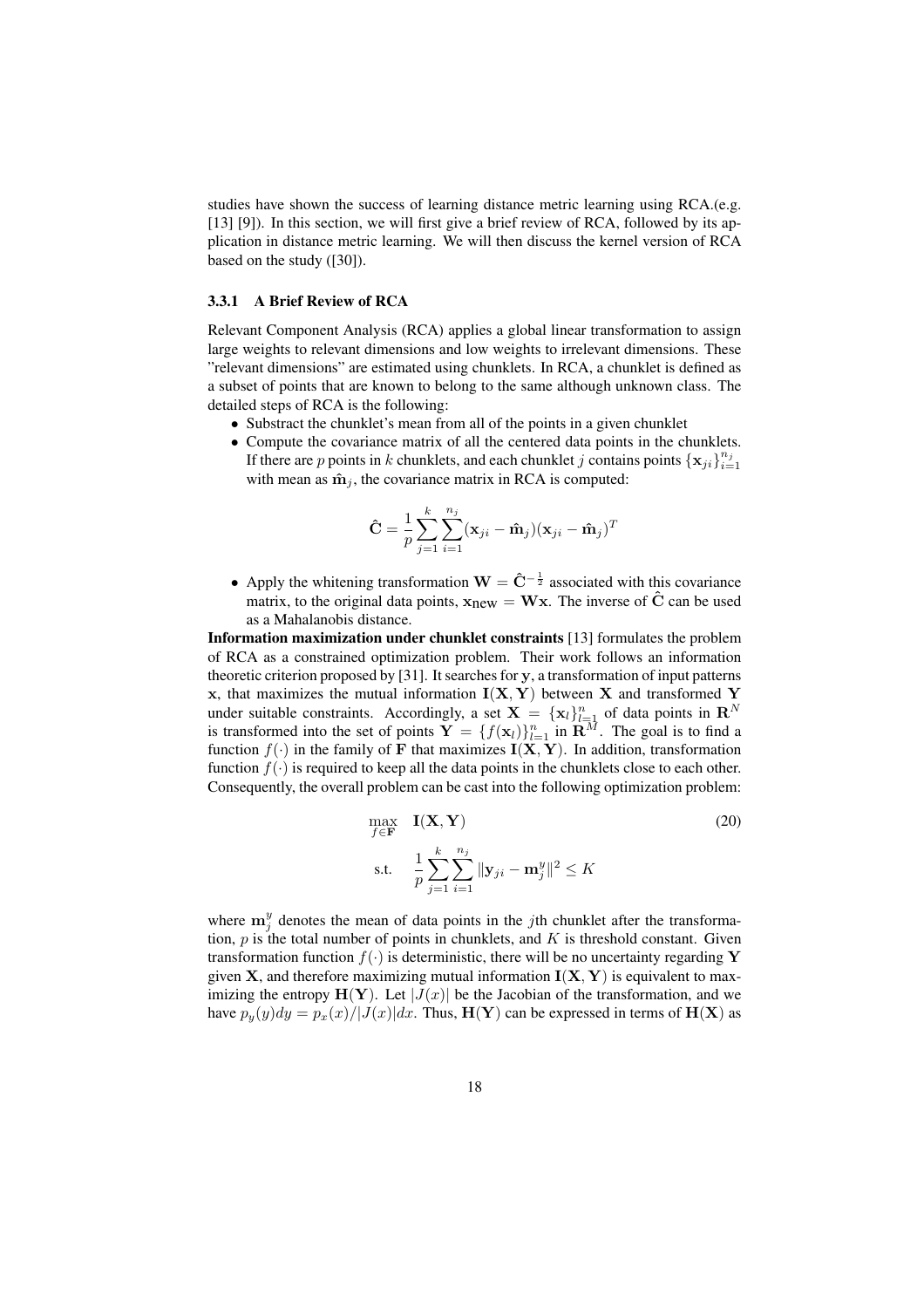follows:

$$
\mathbf{H}(\mathbf{Y}) = -\int_{y} p(y) \log(p(y)) dy = -\int_{x} p(x) \log \frac{p(x)}{|J(x)|} dx
$$

$$
= \mathbf{H}(\mathbf{X}) + \langle \log |J(x)| \rangle_{x}
$$

In  $I(X, Y)$ , the only term that depends on the transformation A is the Jacobian. The Jacobian is  $|A|$  for a linear transformation  $Y = AX$ . Thus, (20) is written as:

$$
\max_{\mathbf{A}} \quad |\mathbf{A}| \tag{21}
$$
\n
$$
\text{s.t.} \quad \frac{1}{p} \sum_{j=1}^{k} \sum_{i=1}^{n_j} ||\mathbf{x}_{ji} - \mathbf{m}_j||_{\mathbf{A}^T \mathbf{A}}^2 \le K
$$

Denote a Mahalanobis distance matrix as  $\mathbf{B} = \mathbf{A}^T \mathbf{A}$ , where **B** is positive definite, and  $log(|{\bf A}|) = \frac{1}{2} log |{\bf B}|$ . In this way, (21) can be further written into

$$
\max_{\mathbf{B}} \quad |\mathbf{B}| \tag{22}
$$
\n
$$
\text{s.t.} \quad \frac{1}{p} \sum_{j=1}^{k} \sum_{i=1}^{n_j} ||\mathbf{x}_{ji} - \mathbf{m}_j||_{\mathbf{B}}^2 \le K, \mathbf{B} \succ 0
$$

Solving for the Lagrangian gives us the solution of RCA:  $\mathbf{B} = \frac{K}{N} \hat{\mathbf{C}}^{-1}$ , where  $\hat{\mathbf{C}}$  is the average chunklets covariance matrix and  $N$  is the dimension of the feature space.

Apply RCA to Distance Metric Learning [13] addresses the problem of learning distance metrics with side-information using the RCA algorithm, which is a simple but efficient algorithm for learning a full ranked Mahalanobis metric [29]. This work demonstrates that with the permission of singular Mahalanobis matrix, RCA on the top of Fisher's linear discriminant is the optimal dimensionality reduction algorithm under the same criterion. [9] is another recent work related to RCA, and it will be reviewed in details in the later sections.

#### 3.3.2 Kernel Relevant Component Analysis

Similar to the kernel PCA, [30] shows that RCA can be kernelized by some elegant matrix manipulations. Their experiments shows significant improvements can be achieved over the linear version, especially when nonlinearities are needed. Besides, [30] presents a learning algorithm for the incremental setting.

Assume that C chunklets are given, and each chunklet  $c_i$  comprises of  $n_i$  data points  $\{x_{j,1}, \dots, x_{j,n_j}\}\$ . Each data point  $x_{j,i} \in \mathbb{R}^m$ . Denote  $\mathbf{1}_j$  be the n-dimensional vertor with

$$
[\mathbf{1}_j]_i = \{ \begin{array}{c} 1, & \text{pattern } i \in C_j \\ 0, & \text{otherwise} \end{array}
$$

and  $I_j$  be the  $n \times n$  diagnal matrix diag(1<sub>j</sub>). Also the chunklet patterns are stacked in a  $m \times n$  matrix as:  $\mathbf{X} = [\mathbf{x}_{1,1}, \mathbf{x}_{1,2}, \cdots, \mathbf{x}_{1,n1}, \cdots, \mathbf{x}_{j,1}, \mathbf{x}_{j,2}, \mathbf{x}_{j,n_j}]$ . Then C can be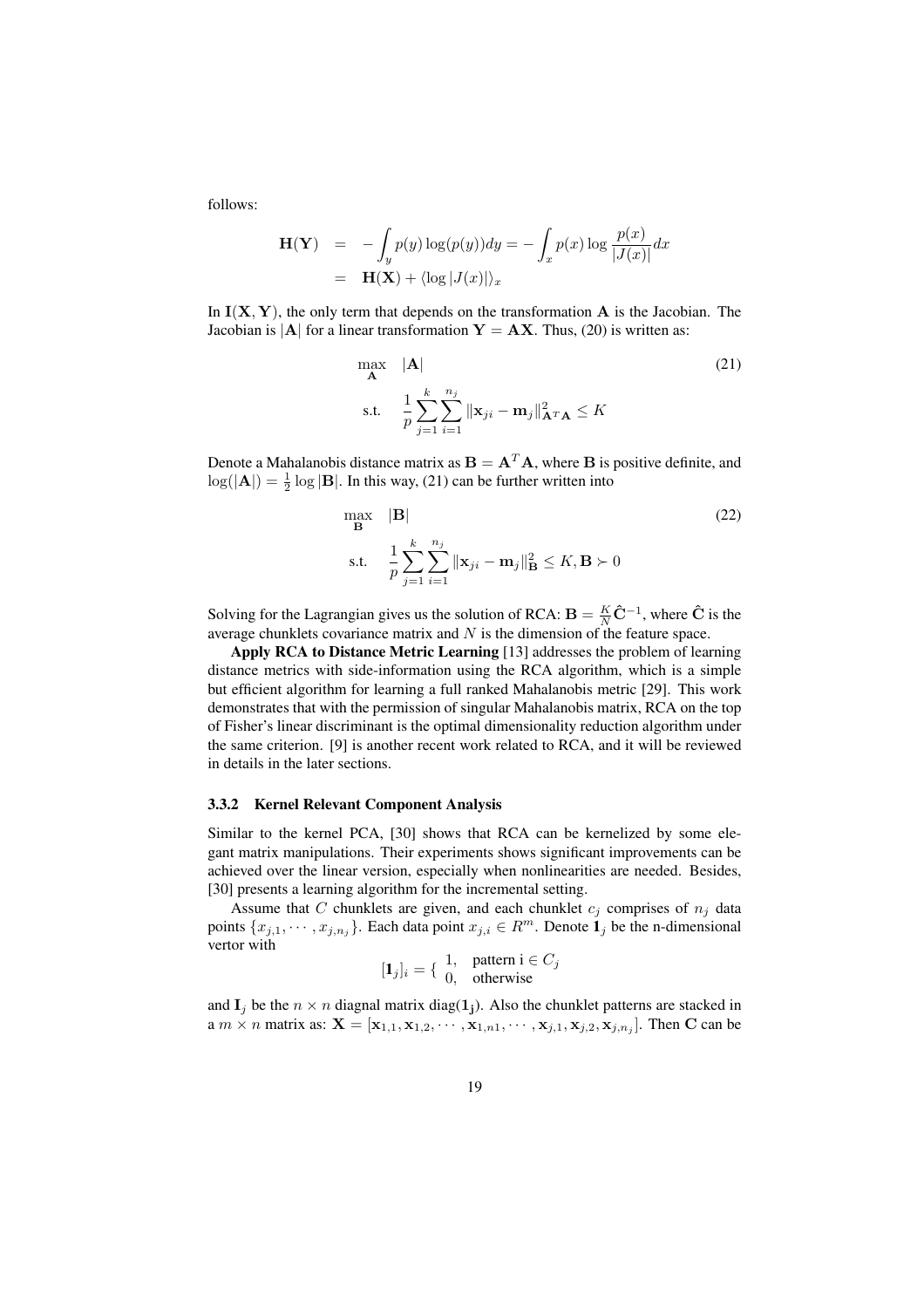written in below matrix form,

$$
C = \frac{1}{n} \sum_{j=1}^{C} \sum_{i=1}^{n_j} (\mathbf{x}_{j,i} - \frac{1}{n_j} (\mathbf{X} \mathbf{1}_j)) (\mathbf{x}_{j,i} - \frac{1}{n_j} (\mathbf{X} \mathbf{1}_j))^T
$$
  
= 
$$
\frac{1}{n} \sum_{j=1}^{C} \mathbf{X} (\mathbf{I}_j - \frac{2}{n_j} \mathbf{1}_j \mathbf{1}_j^T + \frac{1}{n_j} \mathbf{1}_j \mathbf{1}_j^T) \mathbf{X}^T
$$
  
= 
$$
\frac{1}{n} \mathbf{X} \mathbf{H} \mathbf{X}^T
$$

where

$$
\mathbf{H} = \sum_{j=1}^{C} (\mathbf{I}_j - \frac{1}{n_j} \mathbf{1}_j \mathbf{1}_j^T)
$$
 (23)

 $H \in R^{n \times n}$  is symmetric, block diagonal, and positive semi-definite. It plays similar role as the centering matrix  $(I - \frac{1}{n} \mathbf{1} \mathbf{1}^T)$  in PCA.

Note that C in the above can be singular when  $n \leq m$ . To solve this problem, a regularizer  $\epsilon I$  is introduced to C, where  $\epsilon$  is a small positive constant. This leads to the following expression:

$$
\hat{\mathbf{C}} = \epsilon \mathbf{I} + C = \epsilon \mathbf{I} + \frac{1}{n} \mathbf{X} \mathbf{H} \mathbf{X}^T
$$
\n(24)

Using the Woodbury formula, i.e.,

$$
(\mathbf{A} + \mathbf{B}\mathbf{C})^{-1} = \mathbf{A}^{-1} - \mathbf{A}^{-1}\mathbf{B}(\mathbf{I} + \mathbf{C}\mathbf{A}^{-1}\mathbf{B})^{-1}\mathbf{C}\mathbf{A}^{-1}
$$

the inverse of C can be computed efficiently as follows:

$$
\hat{\mathbf{C}}^{-1} = (\epsilon \mathbf{I} + \frac{1}{n} \mathbf{X} \mathbf{H} \mathbf{X}^T)^{-1} = \frac{1}{\epsilon} \mathbf{I} - \frac{1}{n\epsilon^2} \mathbf{X} \mathbf{H} (\mathbf{I} + \frac{1}{n\epsilon} \mathbf{X}^T \mathbf{X} \mathbf{H})^{-1} \mathbf{X}^T
$$

To extend the RCA to the kernelized version, we first compute the dot product between two patterns x and y as:

$$
(\hat{\mathbf{C}}^{-\frac{1}{2}}\mathbf{x})^T(\hat{\mathbf{C}}^{-\frac{1}{2}}\mathbf{y}) = x^T \hat{\mathbf{C}}^{-1} \mathbf{y}
$$
  
=  $x^T \left[ \frac{1}{\epsilon} \mathbf{I} - \frac{1}{n\epsilon^2} \mathbf{X} \mathbf{H} (\mathbf{I} + \frac{1}{n\epsilon} \mathbf{X}^T \mathbf{X} \mathbf{H})^{-1} \mathbf{X}^T \right] \mathbf{y}$ 

Given a nonlinear mapping  $\varphi(\cdot)$  and the kernel function  $k(x, y) = \varphi(x)\varphi(y)$ , the dot-product between  $\varphi(\mathbf{x})$  and  $\varphi(\mathbf{y})$  is calculated as:

$$
k(\mathbf{x}, \mathbf{y}) = \frac{1}{\epsilon} k(\mathbf{x}, \mathbf{y}) - \mathbf{k}_x^T \left[ \frac{1}{n\epsilon^2} \mathbf{H} (\mathbf{I} + \frac{1}{n\epsilon} \mathbf{K} \mathbf{H})^{-1} \right] \mathbf{k}_y
$$
 (25)

where  $\mathbf{K} = [k(\mathbf{x}_i, \mathbf{x}_j)]_{ij}$  is the  $n \times n$  kernel matrix defined on the chunkelt patterns,  $\mathbf{k}_x = [k(\mathbf{x}_{1,1}, \mathbf{x}), \cdots, k(\mathbf{x}_{j,n_j}, \mathbf{x})]^T$  and  $\mathbf{k}_y = [k(\mathbf{y}_{1,1}, \mathbf{y}), \cdots, k(\mathbf{y}_{j,n_j}, \mathbf{y})]^T$ .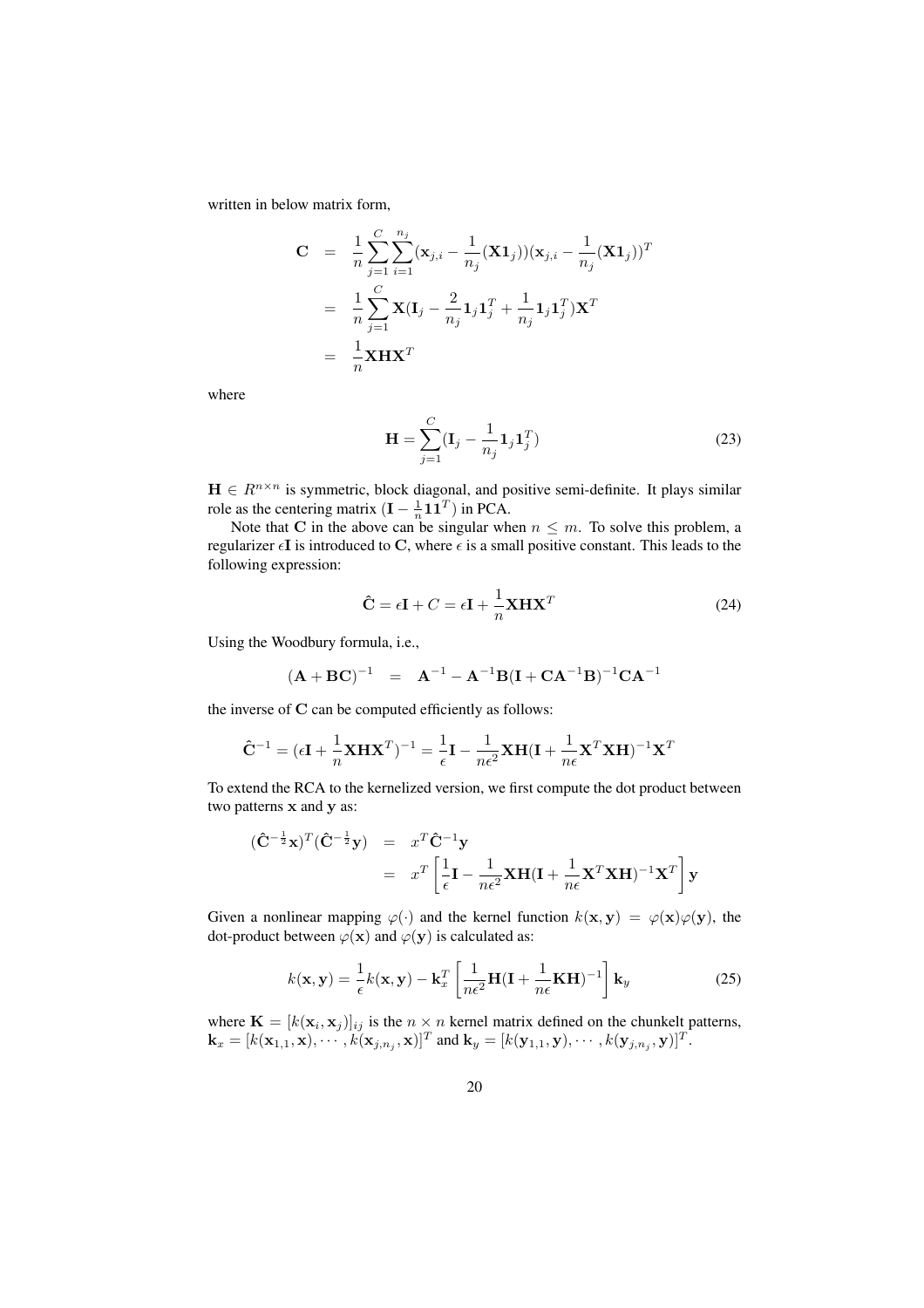#### 3.3.3 Incremental Learning

Equation (25) requires computing  $H(I + \frac{1}{n\epsilon}KH)^{-1}$  whenever there is a new chuncklet, which is often computationally expensive. [30] presents an efficient learning algorithm for incremental updating without having to recompute the inverse of the large matrix.

By defining the value of  $\epsilon$ , (24) can be written as  $\hat{\mathbf{C}} = \frac{1}{n}(\mathbf{XH}\mathbf{X}^T + \epsilon \mathbf{I})$ . Using the Woodbury formula,  $\hat{C}^{-1} = \frac{n}{\epsilon}I - \frac{n}{\epsilon^2}XH(I + \frac{1}{\epsilon}KH)^{-1}X^T$ . Below, the set of all processed chunklets are denoted by  $A$  containing  $n_A$  patterns, and the new chunklet as B containing  $n_\mathbf{B}$  patterns. The corresponding X matrices are  $\mathbf{X}_A \in R^{d \times n_A}$  and  $\mathbf{X}_B \in R^{d \times n_B}$ , respectively. Then **K** and **H** can be decomposed as:

$$
\mathbf{K} = \left[ \begin{array}{cc} \mathbf{K}_{AA} & \mathbf{K}_{AB} \\ \mathbf{K}_{AB}^T & \mathbf{K}_{BB} \end{array} \right]
$$
\n
$$
\mathbf{H} = \left[ \begin{array}{cc} \mathbf{H}_A & 0 \\ 0 & \mathbf{H}_B \end{array} \right]
$$

where

$$
\mathbf{K}_{AA} = \mathbf{X}_A^T \mathbf{X}_A
$$

$$
\mathbf{K}_{AB} = \mathbf{X}_A^T \mathbf{X}_B
$$

$$
\mathbf{K}_{BB} = \mathbf{X}_B^T \mathbf{X}_B
$$

 $\mathbf{H}_A$  is  $\mathbf{H}$  in (23) that corresponds to all the processed chunklets, and  $\mathbf{H}_B = \mathbf{I} - \frac{1}{n_B} \mathbf{1} \mathbf{1}^T$ , where  $\mathbf{1} \in R^{n_B}$  is a all-one vector.

Denote  $\mathbf{Z}_A = (\mathbf{I} + \frac{1}{\epsilon} \mathbf{K}_{AA} \mathbf{H}_A)^{-1}$ , and given the fact that

$$
\left(\begin{array}{cc}\mathbf{A} & \mathbf{B} \\ \mathbf{C} & \mathbf{D}\end{array}\right)=\left(\begin{array}{cc}\mathbf{A}^{-1} & \mathbf{0} \\ \mathbf{0} & \mathbf{0}\end{array}\right)+\left(\begin{array}{cc}\mathbf{A}^{-1}\mathbf{B} \\ \mathbf{I}\end{array}\right)\mathbf{P}^{-1}[-\mathbf{CA}^{-1} \ \mathbf{I}]
$$

where  $\mathbf{P} = \mathbf{D} - \mathbf{C} \mathbf{A}^{-1} \mathbf{B}$ , we get,

$$
\begin{split}\n(\mathbf{I} + \frac{1}{\epsilon}\mathbf{K}\mathbf{H})^{-1} &= \left(\mathbf{I} + \frac{1}{\epsilon} \left(\begin{array}{cc} \mathbf{K}_{AA}\mathbf{H}_{A} & \mathbf{K}_{AB}\mathbf{H}_{B} \\ \mathbf{K}_{AB}^{T}\mathbf{H}_{A} & \mathbf{K}_{BB}\mathbf{H}_{B} \end{array}\right)\right)^{-1} \\
&= \left(\begin{array}{cc} \mathbf{I} + \frac{1}{\epsilon}\mathbf{K}_{AA}\mathbf{H}_{A} & \frac{1}{\epsilon}\mathbf{K}_{AB}\mathbf{H}_{B} \\ \frac{1}{\epsilon}\mathbf{K}_{AB}^{T}\mathbf{H}_{A} & \mathbf{I} + \frac{1}{\epsilon}\mathbf{K}_{BB}\mathbf{H}_{B} \end{array}\right)^{-1} \\
&= \left(\begin{array}{cc} \mathbf{Z}_{A} & \mathbf{0} \\ \mathbf{0} & \mathbf{0} \end{array}\right) \\
&+ \left(\begin{array}{cc} -\frac{1}{\epsilon}\mathbf{Z}_{A}\mathbf{K}_{AB}\mathbf{H}_{B} \\ \mathbf{I} \end{array}\right) (\mathbf{I} + \frac{1}{\epsilon}\mathbf{K}_{BB}\mathbf{H}_{B} - \frac{1}{\epsilon^{2}}\mathbf{K}_{AB}^{T}\mathbf{H}_{A}\mathbf{Z}_{A}\mathbf{K}_{AB}\mathbf{H}_{B})^{-1} \left(\begin{array}{cc} -\frac{1}{\epsilon}\mathbf{K}_{AB}^{T}\mathbf{H}_{A}\mathbf{Z}_{A} & \mathbf{I} \end{array}\right)\n\end{split}
$$

Denote  $Y_A = H_A Z_A$ , then

$$
\mathbf{H}(\mathbf{I} + \frac{1}{n\epsilon}\mathbf{K}\mathbf{H})^{-1} = \begin{pmatrix} \mathbf{Y}_A & \mathbf{0} \\ \mathbf{0} & \mathbf{0} \end{pmatrix}
$$

$$
+ \begin{pmatrix} -\frac{1}{\epsilon}\mathbf{Y}_A\mathbf{K}_{AB}\mathbf{H}_B \\ \mathbf{H}_B \end{pmatrix} (\mathbf{I} + \frac{1}{\epsilon}\mathbf{K}_{BB}\mathbf{H}_B - \frac{1}{\epsilon^2}\mathbf{K}_{AB}^T\mathbf{Y}_A\mathbf{K}_{AB}\mathbf{H}_B)^{-1} (\ -\frac{1}{\epsilon}\mathbf{K}_{AB}^T\mathbf{Y}_A \ \mathbf{I})
$$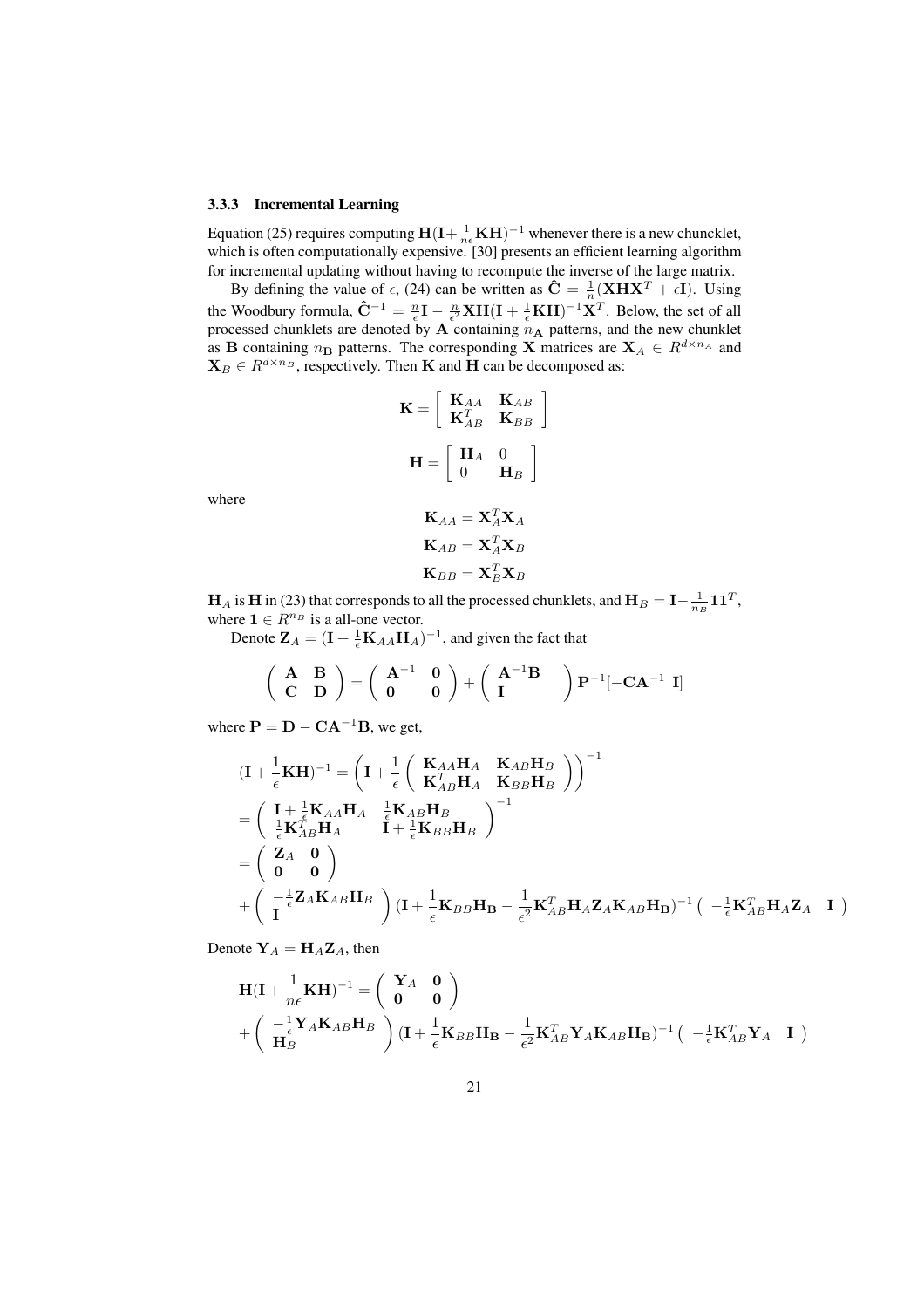The complexity of this algorithm has been fully discussed in [30]. The total computational complexity is  $o(n_A^2 n_B + n_A n_B^2 + n_B^3)$ . Given the fact that  $n_B \ll n_A$ , the complexity is much less than that of the naive approach, which is  $o((n_A + n_B)^3)$ . Conclusively, the kernelized RCA extends the ability of RCA to produce nonlinear transforms of the input space. Moreover, the incremental update procedure allows the kernel RCA transform to be computed efficiently in an adaptive environment.

# 4 Unsupervised Distance Metric Learning

For unsupervised distance metric learning or called manifold learning, the main idea is to learn an underlying low-dimensional manifold where geometric relationships (e.g. distance) between most of the observed data are preserved. There is deep connection between unsupervised distance metric learning and dimension reduction. Every dimension reduction approach is essentially to learn a distance metric without label information. For example, as a classical dimension reduction approach, Principle Component Analysis (PCA) can be viewed as a special distance metric. Specifically, using the principle eigenvectors  $\mathbf{u}_i$  of the covariance matrix, we can construct a distance metric  $\mathbf{A} = \sum_i \mathbf{u}_i \mathbf{u}_i^T$ , and the distance between x and y is measured by  $d = (\mathbf{x} - \mathbf{y})^T \mathbf{A} (\mathbf{x} - \mathbf{y})$ . Given this essential connection, our emphasis in this section is the review of dimension reduction.

#### 4.1 Problem Setting

The dimension reduction problem is, given a data set  $\mathbf{D} = \{x_1, \dots, x_n\} \in R^M$ , to find a set of points  $\{y_1, \dots, y_n\} \in R^n$   $(M \gg m)$ , such that each  $y_i$  "represents" its counterpart  $x_i$ . For the convenience of presentation, we denote the matrix  $X = [\mathbf{x}_1, \dots, \mathbf{x}_n]$  and correspondingly the matrix  $\mathbf{Y} = [\mathbf{y}_1, \dots, \mathbf{y}_n]$ . Here, we only consider the special case that  $\{x_1, \ldots, x_n\} \in \mathcal{M}$ , where M is a manifold embedded in  $R_m$ .

Many dimension reduction algorithms have been proposed. Table 4.1 summarizes dimension reduction algorithms based on whether they are linear or nonlinear, global or local. We start our discussion with the linear dimension reduction approach, including Principle Component Analysis (PCA) and Multiple Dimension Scaling (MDS), followed by the discussion of nonlinear approaches, including ISOMAP [32], Local Linear Embedding (LLE) [33], and the Laplacian Eigenmap [34]. At the end of this section, we will present a unified framework for dimension reduction algorithms.

|       | Linear                       | nonlinear     |
|-------|------------------------------|---------------|
|       | Global   PCA, MDS            | <b>ISOMAP</b> |
| Local | LLP, LLE, Laplacian Eigenmap |               |

Table 1: Algorithms for dimension reduction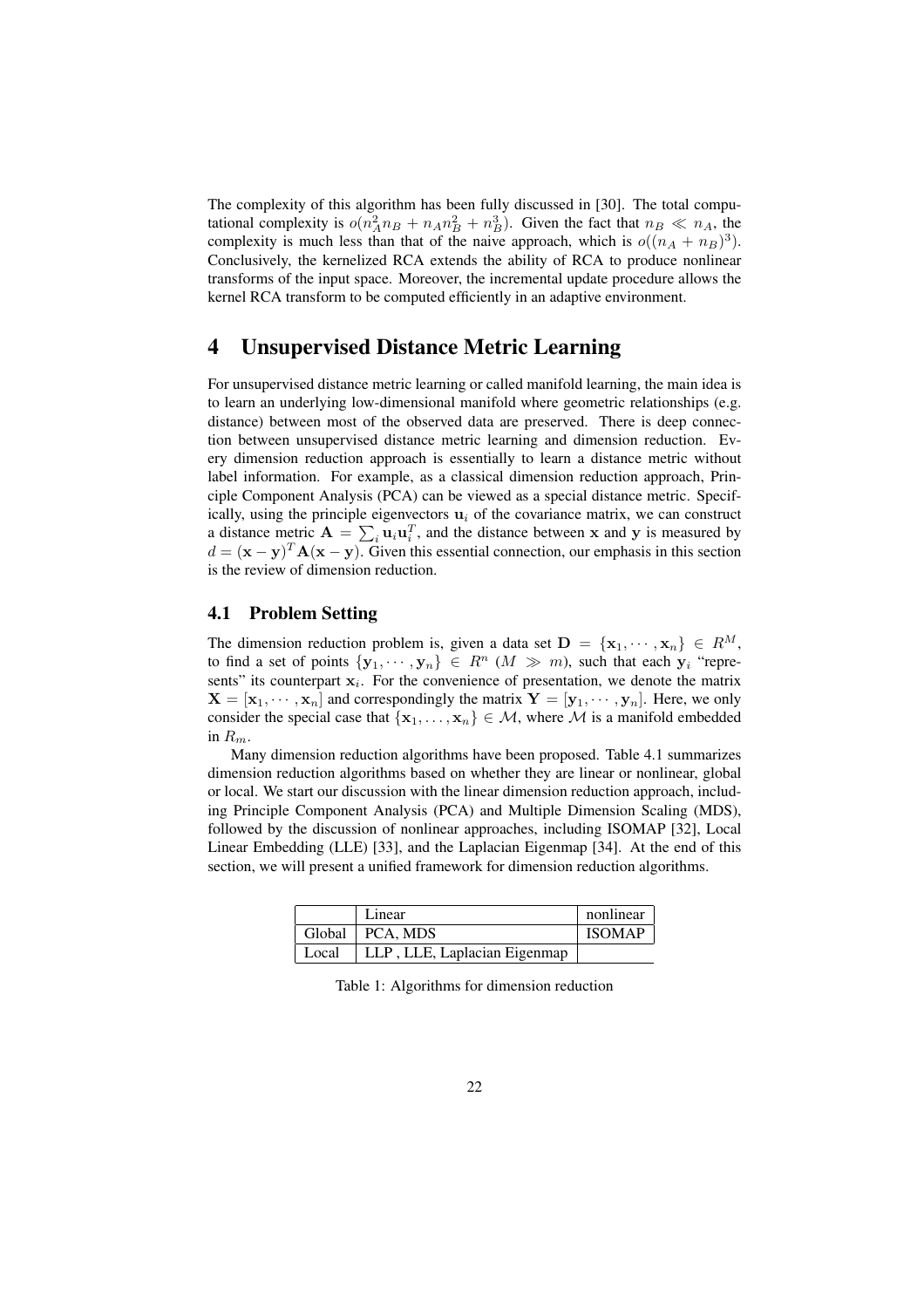#### 4.2 Linear Methods

The task of dimensionality reduction is to find a small number of features to represent a large number of observed dimensions. The classical linear algorithms includes Principle Component Analysis (PCA) and Multidimensional Scaling (MDS).

Principal Component Analysis (PCA) finds the subspace that best preserves the variance of the data. Formally speaking, to find the orthonormal basis  $\mathbf{U} = [\mathbf{u}_1, \cdots, \mathbf{u}_m]$ that maximize the variance of  $y_i = U^T x_i$ . Here  $x_i$   $(i = 1 \cdots n)$  has been centered by the mean of the input space

$$
\begin{array}{rcl} \text{Var}(\mathbf{Y}) & = & \text{Var}(\mathbf{U}^T \mathbf{X}) \\ & = & \text{E}[(\mathbf{U}^T \mathbf{X})(\mathbf{U}^T \mathbf{X})^T] \\ & = & \text{E}[\mathbf{U}^T \mathbf{X} \mathbf{X}^T \mathbf{U}] \\ & = & \text{U}^T \text{E}[\mathbf{X} \mathbf{X}^T] \mathbf{U} \\ & = & \text{U}^T \Sigma \mathbf{U} \end{array}
$$

where  $\Sigma = \text{Var}(\mathbf{X})$ . Assume  $[\mathbf{V}^{pca}, \Lambda^{pca}] = \text{eig}(\Sigma)$ , where  $\mathbf{V}^{pca}$  is the eigen matrix containing eigenvectors of  $\Sigma$  as columns, and  $\Lambda$ pca is a diagonal matrix whose diagonal elements are the corresponding eigenvalues of  $\Sigma$ . Then the matrix U that maximizes U<sup>T</sup> ΣU is composed by the first m eigenvectors of Σ, denoted as  $V_m^{pca}$ , and the corresponding eigenvalues are denoted as  $\Lambda_m^{\text{box}}$ . Consequently, the PCA projections of X with a rank of m is  $Y = V_m^{pca} X$ .

Multidimensional Scaling (MDS) [35] finds the rank m projection that best preserves the inter-point distance (dissimilarity) given by the pairwise distance matrix D. The detailed steps are the following:

- From D, calculate  $B = X^T X = -\frac{1}{2} H D H$ , where  $H = I \frac{1}{N} I I^T$  is the centering matrix, and  $\mathbf{1} \in R^m$  is an all-one vector.
- Spectrally decompose  $\mathbf{B} = \mathbf{V}^{mds} \Lambda^{mds} (\mathbf{V}^{mds})^T$ , where  $[\mathbf{V}^{mds}, \Lambda^{mds}] =$  $eig(B)$ .
- $\mathbf{X} = \mathbf{V}^{mds} (\Lambda^{mds})^{\frac{1}{2}}$ .
- Rank m projections Y closet to X is  $Y = V_m(\Lambda_m^{mds})^{\frac{1}{2}}$ . Here  $V_m^{mds}$  and  $\Lambda_m^{\text{mds}}$ ) are the top m eigenvectors and eigenvalues, respectively.

Relations between PCA and MDS can be revealed by the following equations:

$$
V^{pca} = XV^{mds}, \Lambda^{pca} = \Lambda^{mds}
$$

$$
\mathbf{Y}^{pca} = (\Lambda^{pca})^{\frac{1}{2}} \mathbf{Y}^{mds}
$$

Conclusively, in the Euclidean case, MDS only differs from PCA by starting with D and calculating  $X$ . Starting with  $D$  is useful when  $D$  is not Euclidean, but a dissimilarity function of the data.

PCA and Euclidean MDS are simple, efficient, and guarantee to optimize their criterions. However, as linear approaches, they cannot find nonlinear structure in the data. This motivates a series of nonlinear dimension reduction methods.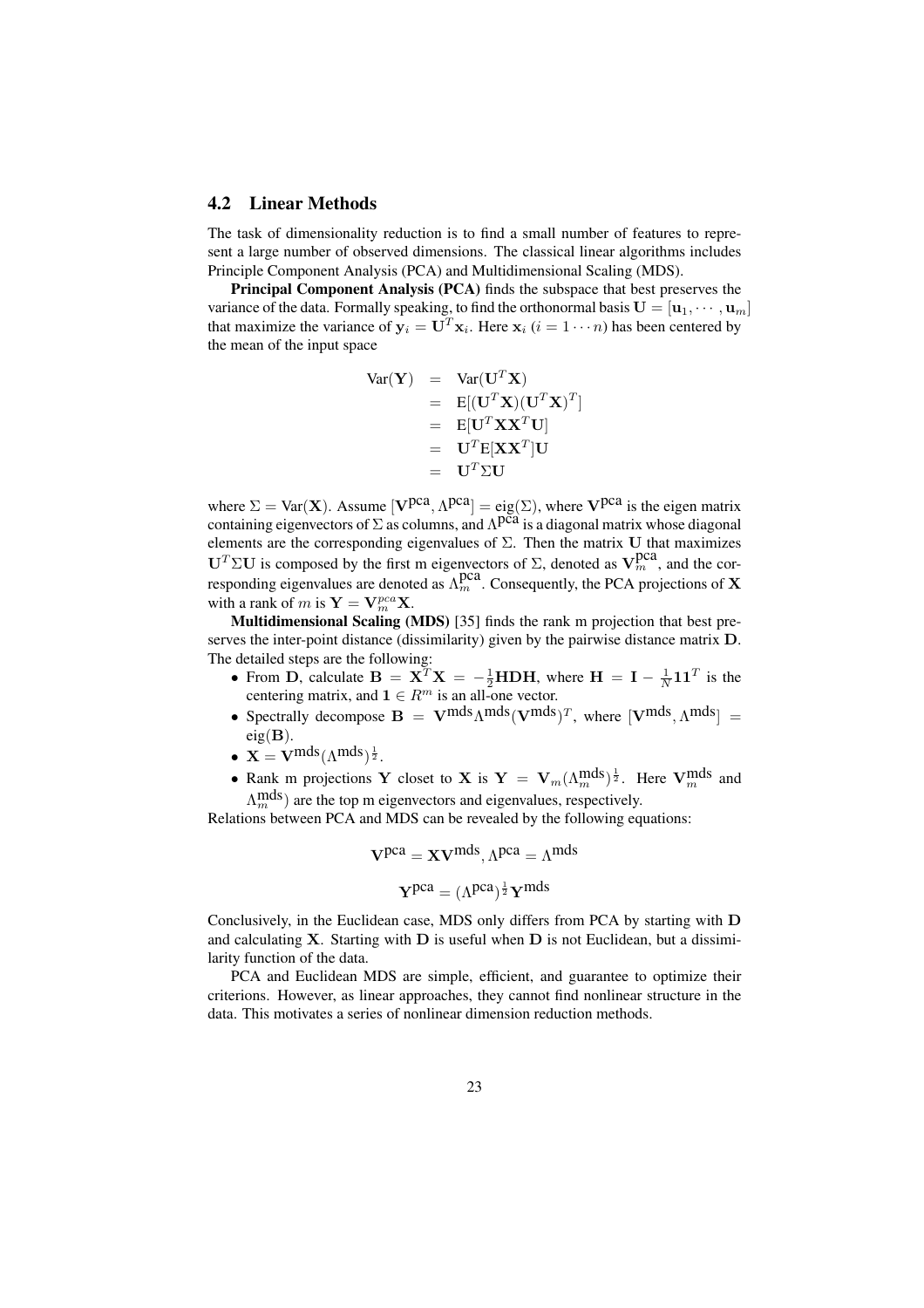#### 4.3 Nonlinear Methods

Significant research has been done on nonlinear dimension reduction. We follow the categorization scheme in [36] and divide these algorithms into below four categories.

• Embedding Methods Embedding algorithms can be divided as global and local. As a global algorithm, ISOMAP [32] assumes that isometric properties should be preserved in both the observation space and the intrinsic embedding space in the affine sense. According to this assumption, ISOMAP finds the subspace that best preserves the geodesic interpoint distances. Extensions of ISOMPA to conformal mappings is also discussed in [37]. Unlike ISOMAP that tries to preserve the geodesic distance for any pair of data points, Locally Linear Embedding (LLE) [38] and Laplacian Eigenamp [34] focus on the preservation of local neighbor structure. As an extension of [34], Locality Preserving Projection (LPP) [39] finds linear projective maps that optimally preserve the neighborhood structure of the data set. It is an optimal linear approximation to the eigen functions of the Laplace-Beltrami Operator on the manifold. Here Laplace-Beltrami Operator is a self-adjoint elliptic differential operator defined as  $\Delta = d\delta + \delta d$ , where d is a sen-adjoint emptic differentia<br>the exterior derivative  $(df = \sum$ i  $\frac{\partial f}{\partial x_i}dx_i$  written in a coordinate chart) and d and

 $\delta$  are adjoint to each other with respect to the inner product.

- Mutual information methods This group of methods assumes that the mutual information is a measurement of the differences of probability distribution between the observed space and the embedded space. Related work includes stochastic nearest neighborhood (SNE) [40] and manifold charting [41].
- Projection methods This group of methods is geometrically intuitive. The goal is to find principal surfaces passing through the middle of data, for example, the principal curves [42, 43]. Its difficulty lies in how to generalize the global variable-arc-length parameter into higher dimensional surface.
- Generative methods This group of methods adopts generative topology models [44, 45, 46], and hypothesizes that observed data are generated from the evenly spaced low dimensional latent nodes. Then the mapping relationship between the observation space and the latent space can be modeled. However, EM (Expectation-Maximization) algorithms makes the generative models easily fall into local minimum and have slow convergence rates.

In this survey, we will emphasize on nonlinear embedding methods, including the ISOMAP, LLE and Laplacian Eigenamp. We will first review each of these methods, and then discuss their underlying connections.

#### 4.3.1 LLE(Locally Linear Embedding)

The locally linear embedding (LLE) algorithm [38] is a local method to establish the mapping relationship between the observed data and the corresponding low-dimensional data. The principle of the LLE algorithm is to preserve local order relation of data in both the embedding space and the intrinsic space. Each sample in the observation space is a linearly weighted average of its neighbors. The basic LLE algorithm based on local covering numbers can be described as follows: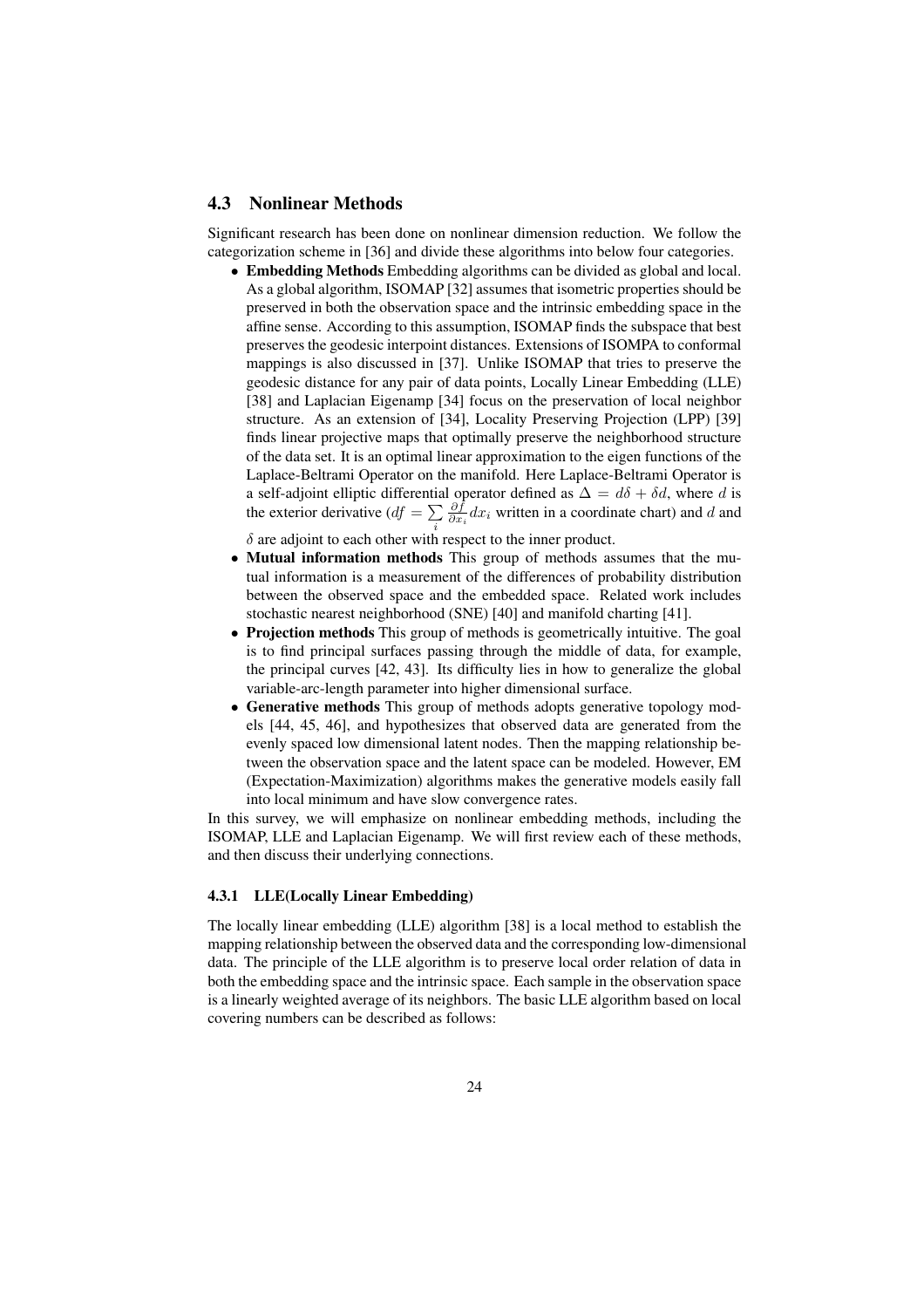• Find the *n* nearest neighbor for each  $x_i$  in the dataset. By assuming that each data point and its neighbors lie on a locally linear patch of the manifold, the local geometry of these patches can be characterized by linear coefficients that reconstruct each data point from its neighbors. Based on this assumption, the reconstruction error can be measured by adding up the squared distance between all the data points and their reconstructions, i.e.,

$$
\varphi(\mathbf{W}) = \|\mathbf{x}_i - \sum_{j=1}^K \mathbf{W}_{ij} x_{ij}\|^2
$$

where the weight matrix  $\mathbf{W} = [\mathbf{W}_{ij}]_{n \times n}$  summarizes the contribution of the *j*th data point to the ith reconstruction.

The weighted matrix  $W$  can be obtained by solving this least square problem. The weighted matrix **w** can be obtained by solving this least square problem.<br>There are two constraints regarding **W**. One is  $\sum_{j=1}^{n} \mathbf{W}_{ij} = 1$  for any data point  $x_i$ . The other is  $W_{ij} = 0$  if  $x_j$  is not a neighbor of  $x_i$ . These two constraints are important because the solution under these constraints characterizes the intrinsic geometric properties of each neighborhood, and is invariant to rotations, rescalings, and translations of a given data point and its neighbors.

• Construct the approximation matrix. Choose  $W_{ij}$  by minimizing

$$
\sum_{i=1}^{n} \|\mathbf{x}_i - \sum_{j=1}^{n} \mathbf{W}_{ij} \mathbf{x}_{ij}\|
$$

under the condition that  $\sum_j \mathbf{W}_{ij} = 1$  for each  $\mathbf{x}_i$ .

• Construct a neighbor-preserving mapping. The idea is, the reconstruction weights  $W_{ij}$  reflect intrinsic geometric properties of the data, and are invariant to the linear transformation from a high dimensional  $(M)$  coordinates of each neighborhood to global internal coordinates on a low dimensional  $(m, M \gg m)$  manifold. Therefore, the expectation is that  $W_{ij}$  that reconstruct the  $i_{th}$  data point in  $M$  dimensions should reconstruct its embedded manifold coordinated in  $m$ dimensions. This is equivalent to approximate the nonlinear manifold around point  $x_i$  by the linear hyperplane that passes through its neighbors  $x_{i1}, \dots, x_{ik}$ . Therefore, by minimizing the cost function  $\Phi(\mathbf{Y}) = ||\mathbf{y}_i - \sum_{i=1}^{K}$  $j=1$  $\mathbf{W}_{ij}^* y_{ij}$ ||, where  $W^* = \text{argmin}$ W  $\varphi(\mathbf{W})$ , we get  $\mathbf{Y}^* = \text{argmin}$ Y  $\Phi(Y)$ . Here we have two constraints. One is  $\sum$  $\sum_i \mathbf{y}_i = 0$  enforcing that the objective  $\Phi(\mathbf{Y})$  is invariant to translation in Y. The other is  $\sum y_i y_i^T / r = I$  to avoid the degenerate solution of  $Y = 0$ , where r is the number of local covering set.  $Y^* = \argmin \Phi(Y)$  can be further reduced to an eigenvector decomposition **Problem as argmin**  $||\mathbf{Y}^T(\mathbf{I} - \mathbf{W})^T(\mathbf{I} - \mathbf{W})\mathbf{Y}||^2$ . Therefore to minimize the cost

Y function, we only need to compute the embedding by eigen analysis of the symmetric positive semdefinite matrix $(I - W)^T (I - W)$ . Only the  $m + 1$  lowest eigenvalues will be taken and the smallest eigenvector will be discarded considering the constraint terms. Thus, each high-dimensional  $x_i \in R^M$  is mapped to a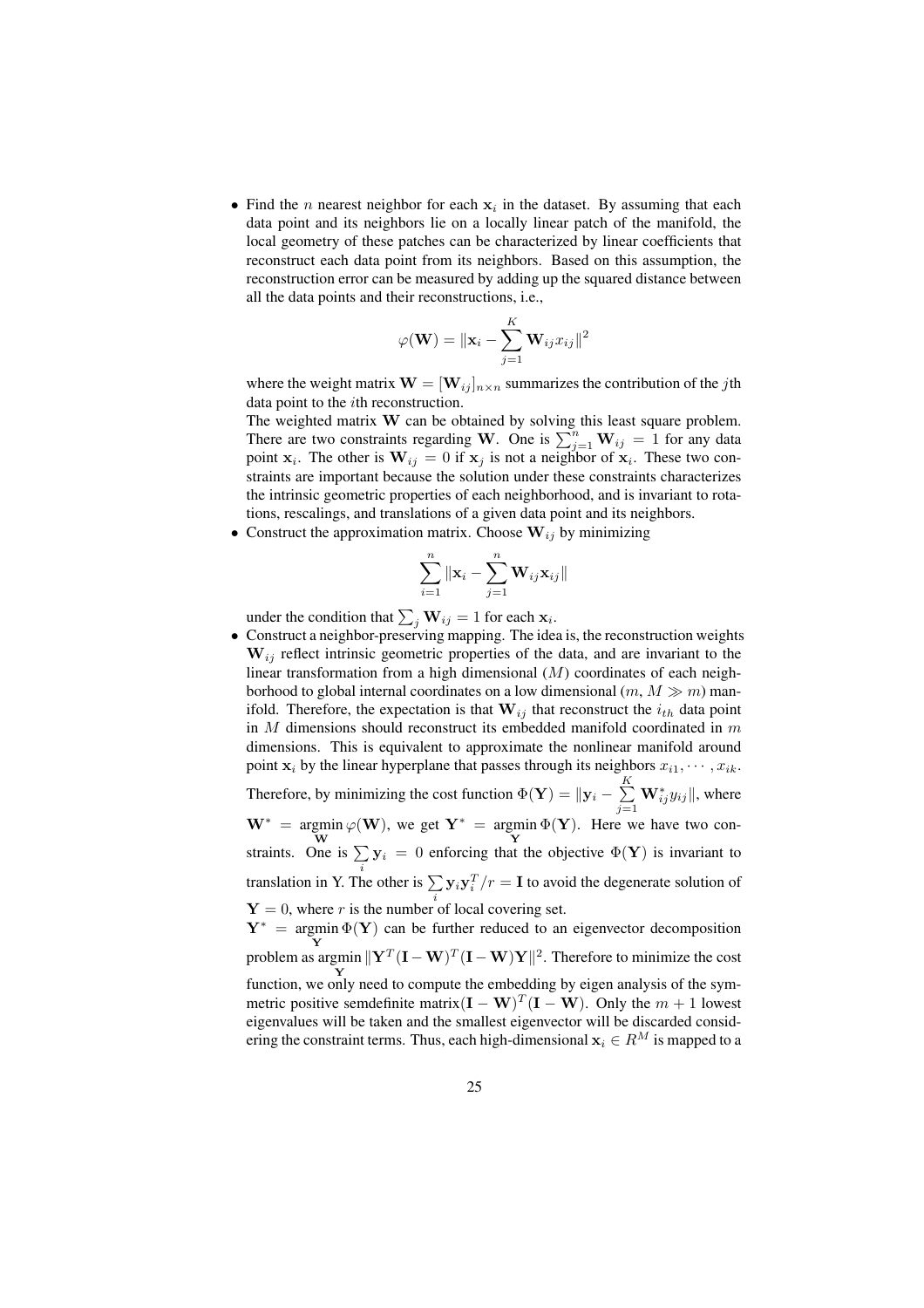

Figure 1: The Swiss roll data set, illustrating how ISOMAP exploits geodesic paths for nonlinear dimensionality reduction.

low-dimensional vector  $y_i \in R^m$ . And  $y_i$  represents global internal coordinates on the manifold.

Disadvantage of LLE and Related Improvement LLE algorithm requires recomputing the eigen spectrum of the entire matrix  $(I - W)^T (I - W)$  for every test example, which could be computationally expensive. An corresponding improvement has been made by [36]. According to weierstrass approximation theorem, any continuous function on a closed and bounded interval can be uniformly approximated on that interval by polynomials to any degree of accuracy. Based on this theorem, the MLA algorithm, [36] uses the gaussian RBF kernel to approximate the relationship. Given a testing point  $x'$ , its internal coordinates on the manifold can be computed by  $y' = \sum_{n=1}^{\infty}$  $\sum_{i=1}^n \alpha_i K(\mathbf{x}_i, \mathbf{x}')$  where  $K(\mathbf{x}_i; \mathbf{x}') = \exp(-\frac{\|\mathbf{x}_i - \mathbf{x}'\|^2}{2\sigma^2})$ , and  $\alpha$  can be computed by the complete data  $(X; Y)$ .

#### 4.3.2 ISOMAP

The challenge of nonlinear dimension reduction is illustrated in [32] by the example with data lying on a two-dimensional Swiss roll. The leftmost picture in figure 1 shows that, for two arbitrary points (circled) on a nonlinear manifold, their Euclidean distance in the high dimensional input space (length of dashed line) may not accurately reflect their intrinsic similarity, as measured by geodesic distance along the low-dimensional manifold (length of solid curve). Points far apart on the underlying manifold, as measured by their geodesic distances (i.e., the length of shortest path), may appear deceptively close in the high-dimensional input space, as measured by their straight-line Euclidean distance.

Only the geodesic distance is capable of revealing the true low-dimensional geometry of the manifold. However, both PCA and MDS can only see the Euclidean structure and fail to detect the intrinsic two dimensionality. To address the challenge, [32] propose an approach, named ISOMAP, to exploit the eigen analysis for nonlinear embedding. The detailed steps of the ISOMAP algorithm are given as follows:

• Set up neighbor relations on the manifold  $M$  based on the pairwise Euclidean distance  $d_{\mathbf{X}}(i, j)$  in the input space **X**. This can be realized either by a fixed neighbor size or by a fixed distance range. The identified neighbor relations are further represented by a weighted Graph  $G$  over the data points, with weight  $d_{\mathbf{X}}(i, j)$  assigned to the corresponding edges. The picture in the middle of figure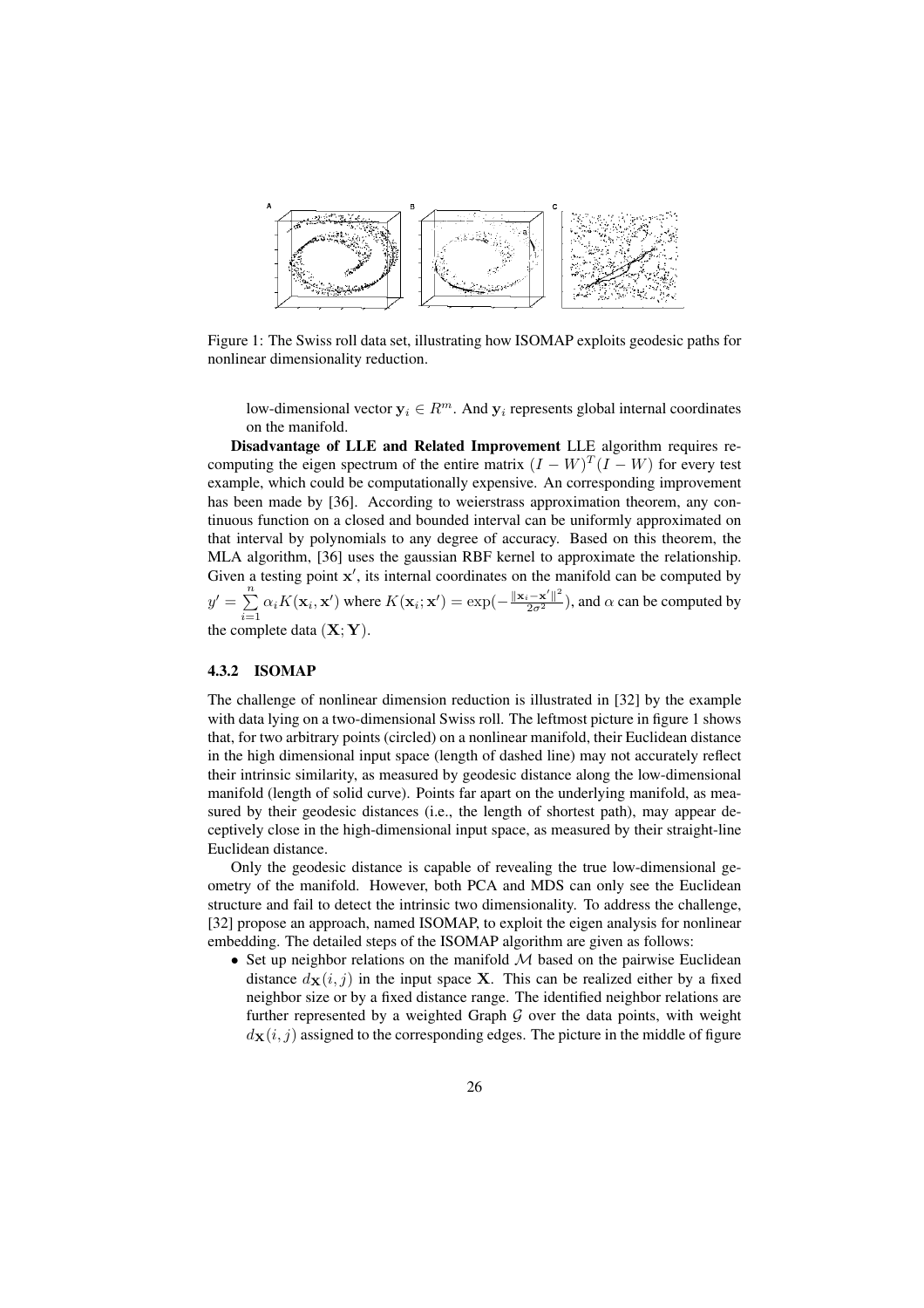1 shows the neighborhood graph  $G$  constructed in this step allows an approximation (solid segments) to the true geodesic path to be computed efficiently in the next step, as the shortest path in  $\mathcal{G}$ .

- Estimate the pairwise geodesic distance  $d_{\mathcal{M}}(i, j)$  on the manifold M. The geodesic distance is defined as the distance of the shortest path  $d_G(i, j)$  in the graph G. For neighboring points, input distance is a good approximation to geodesic distance; for far away points, geodesic distance adding up a sequence of "short hops" between neighboring points which is actually the shortest paths in a graph with edges connecting neighboring data points.
- Apply MDS to the matrix of geodesic distance  $D_q$ , where  $[D_q]_{i,j} = d_q(i,j)$ , to construct an embedding of the data in a  $m$ -dimensional Euclidean space Y that can best preserve the estimated intrinsic geometry of the manifold. The rightmost picture in figure 1 shows the two-dimensional embedding recovered by ISOMAP in this step, which best preserves the shortest path distances in the neighborhood graph (overlaid). Straight lines in the embedding now represent simpler and cleaner approximations to the true geodesic paths than do the corresponding graph paths (curves).

#### 4.3.3 Laplacian Eigenmaps

Laplacian Eigenmaps method [34] is a locality-preserving nonlinear dimension reduction method. The eigenmaps are provided by the eigenvectors of the graph Laplacian, and the eigenfunctions of Laplace Beltrami operator on the manifold. And the map generated is a discrete approximation to a continuous map. Specifically, given a data set  $\{x_1, \dots, x_n\} \in R^M$ , we construct a weighted graph with n nodes, one for each point, and a set of edges by connecting neighboring points. Then the eigenvectors of the graph Laplacian is used to construct the embedding map from the input space to the embedded manifold. The detailed steps are listed as below:

- Constructing Adjacency Graph. Two nodes  $x_i$  and  $x_j$  are connected if they are close. "Closeness" criterions can be  $\|\mathbf{x}_i - \mathbf{x}_j\|_2^2 < \epsilon$  or n-nearest-neighbor (Node i and node j are connected by an edge if node i is among n nearest neighbors of node j or node j is among n nearest neighbor of node i)
- Weighting the edges. It could be rigid weighting and soft weighting. For rigid weighting,  $W_{ij} = 1$  if nodes i and j are connected; and  $W_{ij} = 0$ , otherwise. For soft weighting, if nodes i and j are connected,  $\mathbf{W}_{ij} = e^{-\frac{\|\mathbf{x}_i - \mathbf{x}_j\|^2}{\tau}}$ , otherwise  $W_{ij} = 0$ . Here  $\tau$  need to be chosen carefully.
- Calculate Eigenmap. Given the connected graph G (if the graph G is not connected, go through each connected components of  $G$ ), solve a generalized eigen decomposition problem:  $\mathcal{L}f = \lambda \mathbf{D}f$ . Here  $\mathbf{D}$  is a diagonal weight matrix, the entries of which are column sums of W, i.e.  $\mathbf{D}_{ii} = \sum_{j} \mathbf{W}_{ji}$ , and  $\mathcal{L}$  is

the laplacian matrix. Let  $0 = \lambda_0 \leq \cdots \leq \lambda_{k-1}$  be the eigenvalues, and  $f_0, \dots, f_{k-1}$  be the corresponding eigenvectors. By leaving the zero eigenvalue out, and using the top  $m$  eigenvectors, we obtain the following embedded mapping  $\mathbf{x}_i \rightarrow (\mathbf{f}_1(i), \cdots, \mathbf{f}_m(i))$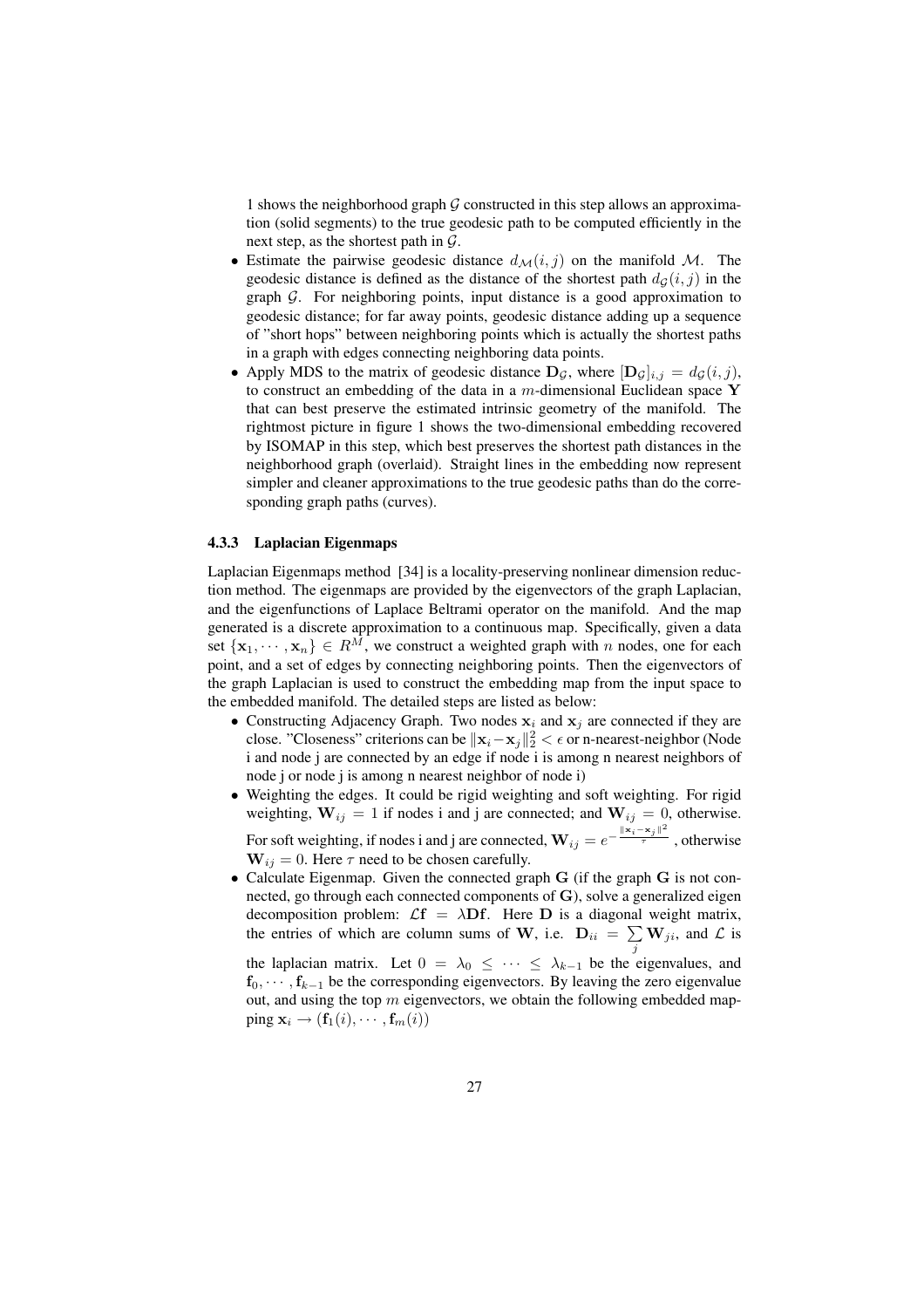**Justification in the Simplest Case** To reveals the scheme used by Laplacian Eigenmap to preserve locality in the dimension reduction process, [34] suggests the following simplest case. Given a dataset  $\{x_1, \dots, x_n\} \in R^{\overline{M}}$  and the connected weighted graph  $G = (V, E)$ . Imagine mapping the weighted graph G to a line and get the corresponding map  $y = (y_1, y_2, \dots, y_n)^T$ , so that connected points stay as close as possible. In this case, minimizing the objective function

$$
\sum_{i,j} (y_i - y_j)^2 \mathbf{W}_{ij}
$$

ensures that if  $x_i$  and  $x_j$  are close then  $y_i$  and  $y_j$  are close as well. Precisely, if  $W_{ij}$ is large, which means  $x_i$  and  $x_j$  are close, the minimization of the objective function will force  $(y_i - y_j)$  to be small, which means  $y_i$  and  $y_j$  are close as well.

In this simplest case, [34] also shows that, for any  $y$ ,  $\frac{1}{2} \sum_{i,j} (\mathbf{y}_i - y_j)^2 \mathbf{W}_{ij}$  can be

further written into  $y^T \mathcal{L} y$ , given  $\mathcal{L} = D - W$ , Therefore, the minimization problem can be reduced to:

$$
\begin{aligned}\n\arg\min_{\mathbf{y}} \quad & \mathbf{y}^T \mathcal{L} \mathbf{y} \\
\text{s.t.} \quad & \mathbf{y}^T \mathbf{D} \mathbf{y} = 1, \\
& \mathbf{y}^T \mathbf{D} \mathbf{1} = 0.\n\end{aligned}
$$

The first constraint  $y^T D y = 1$  can prevent the minimization problem go to a trivial solution because of the scaling factors, because  $D_{ii}$  represents the importance of vertex i. For the second constraint,  $y^T D1 = 0$  can remove a translation invariance of y, to be sure that the solution is given by the eigenvectors with the smallest nonzero eigenvalue.

Generalization The above problem of embedding the graph G into a line can be further generalized into the problem of embedding the graph G into m-dimensional Euclidean space. Suppose  $Y = [\mathbf{y}_1 \ \mathbf{y}_2, \cdots, \mathbf{y}_m]$ , where the *i*th row  $\mathbf{y}^{(i)}$  is m-dimension representation of  $x_i$ . Minimizing

$$
\sum_{i,j} \|\mathbf{y}^{(i)} - \mathbf{y}^{(j)}\|^2 \mathbf{W}_{ij}
$$

can be reduced to find

$$
\mathop{\rm argmin}\limits_{\mathbf{Y}^T\mathbf{D}\mathbf{Y}=\mathbf{I}}\mathrm{trace}\mathbf{Y}^T\mathcal{L}\mathbf{Y})
$$

For the m-dimensional case, the constraint  $Y^T DY = I$  prevents collapse onto a subspace of dimension less than  $(m - 1)$ . The solution of this optimization problem is provided by the matrix of eigenvectors corresponding to the lowest nonzero eigenvalues of the generalized eigenvalue problem  $\mathcal{L}y = \lambda Dy$ .

#### 4.3.4 Connections among ISOMAP, LLE, Laplacian Eigenmaps and Spectral **Clustering**

• One important observation from [34] is that, the process of dimensionality reduction that preserves locality yields the same solution as clustering. Essentially,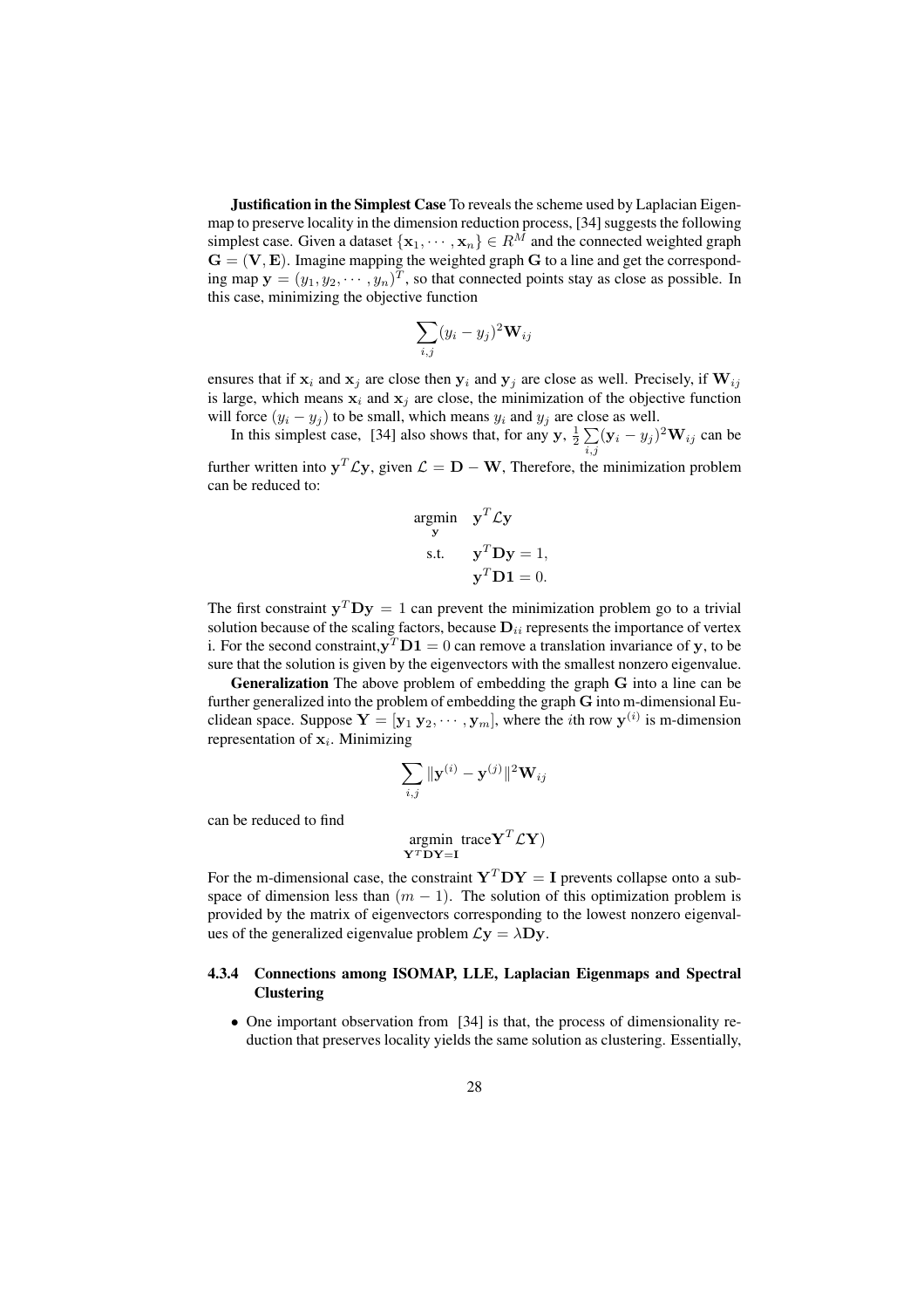local approaches such as LLE and Laplacian Eigenmaps only attempts to preserve neighborhood information, which can be interpreted as a soft clustering of the data. Therefore, local approaches to dimension reduction can also be deemed as a natural clustering of the data. And the solutions of both LLE and Laplacian Eigenmaps are closely tied to spectral clustering. Differently, as a global strategy, ISOMAP [32] attempts to approximate all the geodesic distances on the manifold.

• The strong connection between LLE [38] and Laplacian Eigenmaps [34]. Denote as the semi-definite matrix  $\mathbf{E} = (\mathbf{I} - \mathbf{W})^T (\mathbf{I} - \mathbf{W})$  in LLE. And E and  $\mathcal L$  are deemed as operators acting on functions defined on the data points. [34] has proved that, under certain conditions,  $E f = \frac{1}{2} \mathcal{L}^2 f$ , where the eigenvectors of  $\frac{1}{2}\mathcal{L}^2$  coincide with those of  $\mathcal{L}$ . Consequently, LLE's attempts to minimize  $f^T(\mathbf{I} - \mathbf{W})^T(\mathbf{I} - \mathbf{W})f$  can be reduced to find the eigenfunctions of  $($ **I** – **W** $)$ <sup>T</sup> $($ **I** – **W** $)$ , which is essentially to find the eigenfunctions of the iterated Laplacian L.

# 4.4 A Unified Framework for Dimension Reduction Algorithms

Several unsupervised learning algorithms use an eigendecomposition for obtaining a lower-dimensional embedding of data lying on a non-linear manifold. Inspired by [47], we unify these algorithms into a common framework, based on the computation of an embedding for the training points obtained from the principal eigenvectors of a symmetric matrix. Given a data set  $\mathbf{D} = \{x_1, \dots, x_n\}$  and  $x_i \in R^M$ , a  $n \times n$  affinity matrix is first constructed and denoted as H. Let  $S_i$  be the *i*th row sum of the affinity matrix H:

$$
S_i = \sum_j \mathbf{H}_{ij} \tag{26}
$$

Then normalizing H by  $S_i$  gives us H. We further compute the m largest positive eigenvalues  $\lambda_t$  and eigenvector  $v_t$  of  $\hat{H}$ . Then the embedding of  $x_i$  has two alternative solutions:

#### 4.4.1 Solution 1

The embedding of  $\mathbf{x}_i$  is  $\mathbf{e}_i$  with  $e_{it} = \sqrt{\lambda_t} v_{it}$ , and  $\langle \mathbf{e}_i, \mathbf{e}_j \rangle$  is the best approximation of  $\hat{H}_{ij}$  in the squared error sense. MDS(Multi-Dimensional Scaling) and ISOMAP belong to this category.

Multi-Dimensional Scaling(MDS) In Multi-Dimensional Scaling [35], a distance or affinity matrix is first computed between each pair of training examples. Then we normalize H to convert distances to equivalent dot-products by the "double-centering"

$$
\hat{\mathbf{H}}ij = -\frac{1}{2}(\mathbf{H}_{ij} - \frac{1}{n}S_i - \frac{1}{n}\mathbf{S}_j + \frac{1}{n^2}\sum_k \mathbf{S}_k)
$$
 (27)

The embedding  $e_{it}$  of example  $\mathbf{x}_i$  is given by  $\sqrt{\lambda_t} v_{ti}$ .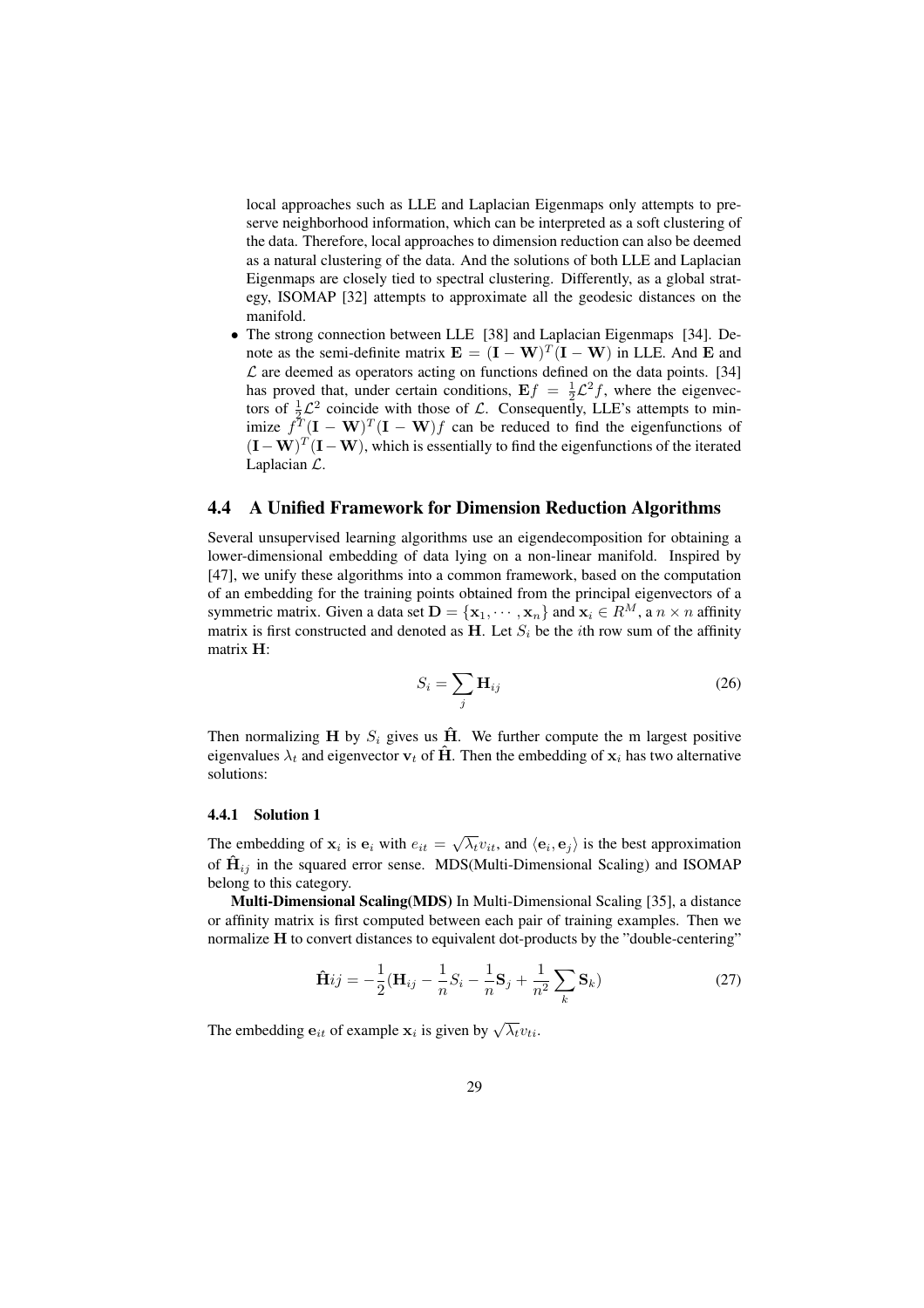ISOMAP [32] simply generalizes MDS to non-linear manifolds. It replaces the Euclidean distance with an approximation of the geodesic distance on the manifold. It computes  $M_{ij}$  as the squared geodesic distance, then applies to this matrix the distance-to-dot-product transformation in (27), as for MDS. Similar with MDS, the distance-to-dot-product transformation in<br>embedding is  $\sqrt{\lambda_t} v_{ti}$  instead of  $y_{it} = v_{ti}$ .

#### 4.4.2 Solution 2

The embedding of  $x_i$  is  $y_i$  whose t-th element  $y_{it}$  is the i-th element of  $v_t$ . Spectral clustering, Laplacian Eigenmap and LLE belong to this category.

Spectral Clustering In spectral clustering [48], normalization is done in the following way:

$$
\mathbf{\hat{H}}_{ij} = \frac{\mathbf{H}_{ij}}{\sqrt{S_i \mathbf{S}_j}}
$$

The first m principal eigenvectors of  $\hat{H}$  are computed. Then for clustering purpose, K-means is applied on the new unit-norm coordinates, obtained from the embedding  $y_{it} = v_{ti}.$ 

Laplacian Eigenmap In the Laplacian Eigenmap algorithm [34], the Laplacian operator is approximated by heat kernel or simple-minded matrix whose element is one if the two vertices are connected and zero otherwise. Laplacian Eigenmap method solve a generalized eigenproblem:

$$
(\mathbf{S} - \mathbf{H})\mathbf{v}_j = \lambda_j \mathbf{S} \mathbf{v}_j
$$

with eigenvalues  $\lambda_j$ , eigenvectors  $v_j$  and S a diagonal matrix whose entries are given by  $S_i$  in (26). Those bottom eigenvectors except the smallest one are used for embedding.

Local Linear Embedding LLE [38] seeks an embedding to preserve the local geometry in the neighborhood of each data point. In this method, local predictive matrix W is first computed, subject to  $\sum_j \mathbf{W}_{ij} = 1$ , and  $\mathbf{W}_{ij} = 0$  if  $\mathbf{x}_j$  is not a k-nearestw is mst computed, shoped to  $\sum_j w_{ij} = 1$ , and  $w_{ij} = 0$  if  $x_j$  is not a K-heatest-<br>neighbor of  $x_i$ . Then minimizing  $\|\sum_j W_{ij}x_j - x_i\|^2$  gives us  $H = (I-W)^T(I-W)$ . From the lowest eigenvectors of H (except for the smallest one with zero eigenvalue)  $\mathbf{v}_t, t = 1, \dots, m$ , we get the embedding  $y_{it} = v_{ti}$ , where  $v_t$ .

### 4.5 Out-of-Sample Extensions

In this section, the reviewed unsupervised learning algorithms based on eigendecomposition, provide an embedding only for given training points, with no direct extension for testing examples short of recomputing eigenvectors. [47] have presented an extension to five unsupervised learning algorithms based on a spectral embedding of the data: MDS, spectral clustering, Laplacian eigenmaps, ISOMAP and LLE. This extension allows us to apply a trained model to testing points without having to recompute eigenvectors.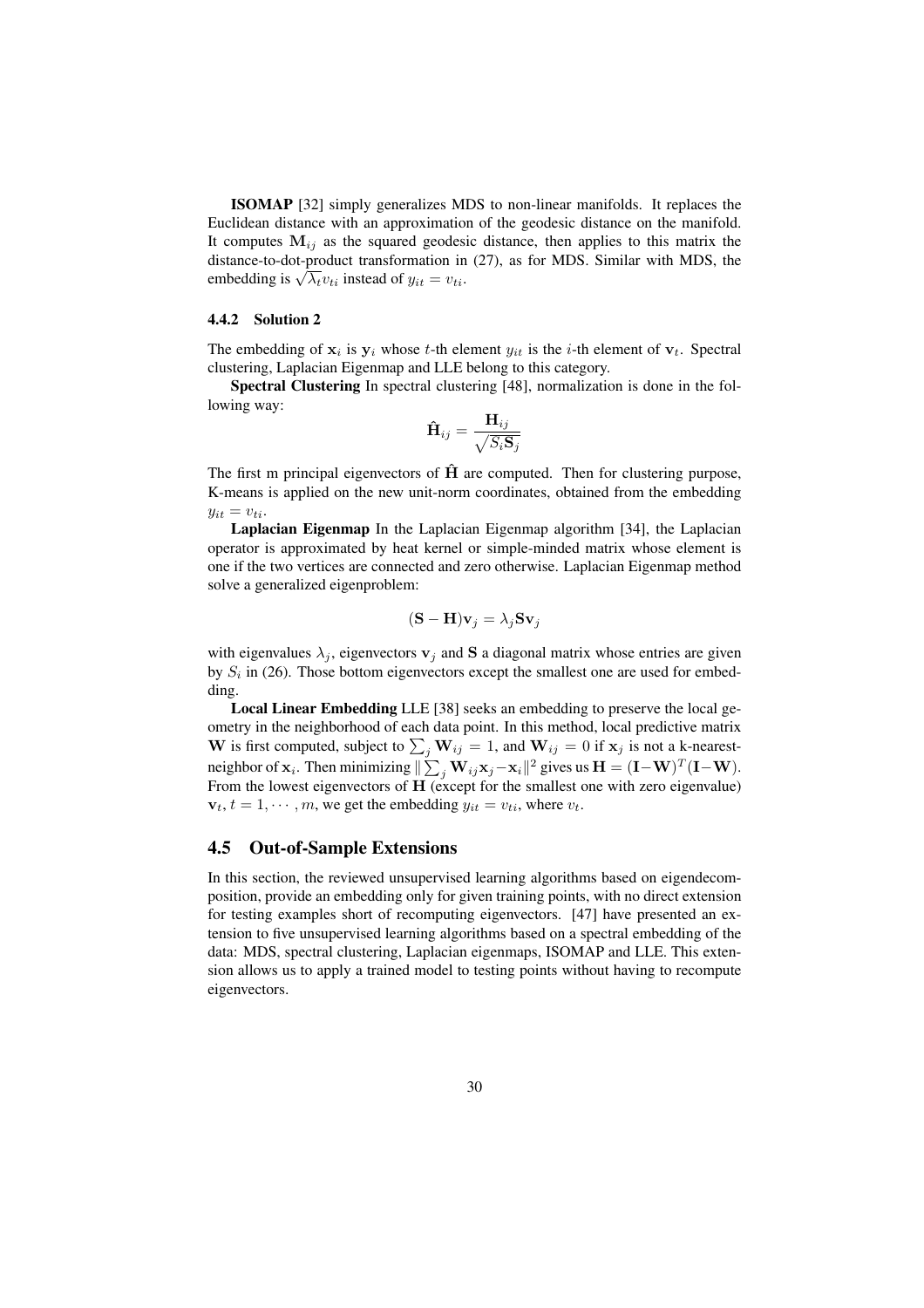# 5 Distance Metric Learning based on SVM

To achieve good generalization in classification setting, a good distance metric should not only achieve high consistency in the neighborhood, but also maintain large margin at the boundaries between different classes. [25] and [10] both incorporate maximization margin into the process of distance metric learning. Moreover, to simplify computation, SVMs can be reformulated into a semidefinite programming problem (SDP). [49] provides discussion for systematically applying SDP methods to solve the kernelized margin maximization problem. In this section, we first give a brief review of SVM. Then we will describe the Large Margin Nearest Neighbor based distance metric learning methods [25, 10]. Finally, the SDP methods provided by [49] to solve the kernel version margin maximization problem will be summarized.

#### 5.1 A Review of SVM

Consider a binary classification problem. We are given a labeled dataset  $\{x_i, y_i\}_{i=1}^n$ , where the class label  $y_i \in \{-1, +1\}$ . The support vector machines [50, 51] require the solution of the following optimization problem:

$$
\min_{\mathbf{w},b,\xi} \quad \frac{\|\mathbf{w}\|_2^2}{2} + C \sum_{i=1}^n \xi_i,
$$
\n
$$
\text{s.t.} \quad y_i(\mathbf{w}^T \phi(\mathbf{x}_i) + b) \ge 1 - \xi_i,
$$
\n
$$
\xi_i \ge 0.
$$
\n
$$
(28)
$$

The training vectors  $x_i$  are mapped into a higher dimensional space by the function  $\phi$ . Then SVM finds a linear separating hyperplane with the maximal margin in this higher dimensional space.  $C > 0$  is the penalty parameter of the error term. The dual problem of (28) is:

$$
\max_{\alpha} \quad -\frac{1}{2} \sum_{i,j=1}^{N} y_i y_j \mathbf{K}(\mathbf{x}_i, \mathbf{x}_j) \alpha_i \alpha_j + \sum_{j=1}^{N} \alpha_j
$$
\ns.t. 
$$
\sum_{i=1}^{N} \alpha_i y_i = 0,
$$
\n
$$
0 \le \alpha_i \le C, \forall i.
$$
\n(29)

with kernel trick  $\mathbf{K}(\mathbf{x}_i, \mathbf{x}_j) = \phi(\mathbf{x}_i)^T \phi(\mathbf{x}_j)$ . Here  $\alpha_i$ s ( $i = 1, \dots, n$ ) defined over the hypercube  $[0, C]^n$  are the lagrange coefficients. The goal is to learn a set of parameters  $\alpha$  that maximize the objective function in (29). And the obtained classifier is  $y(\mathbf{x}) =$  $f(\mathbf{x}, \alpha) = \text{sign}(\sum \alpha_i y_i \mathbf{K}(\mathbf{x}_i, \mathbf{x}) + b)$ , and b is computed from data.

SVM have many desirable properties, and we address a few of them in the following.

Bounding issue and Maximum Margin Property Different form traditional methods whose aim is minimizing the empirical risk, SVMs aim at minimizing an upper bound of the generalization error. Specifically, SVMs learn the  $\alpha$ s in  $f(\mathbf{x}, \alpha)$  to make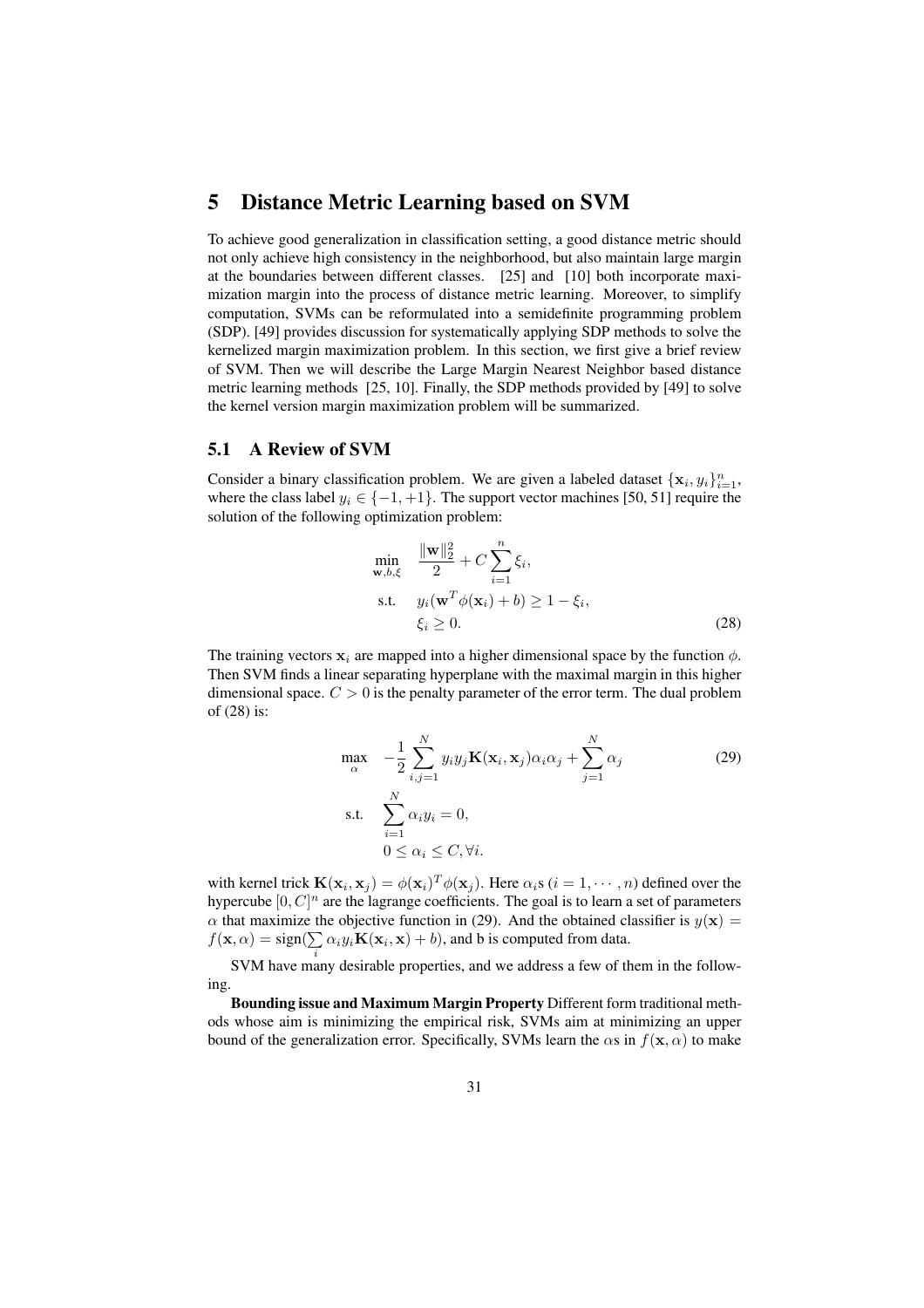the trained machine to satisfy the maximum margin property, i.e., the decision boundary it represents has the maximum minimum distance from the closest training point. By defining the expected risk (expectation of the test error) for a training machine  $\alpha$  as

$$
R(\alpha) = \int \frac{1}{2} |y - f(\mathbf{x}, \alpha)| dP(\mathbf{x}, y)
$$

and the empirical risk(mean error rate measured over the training set)  $R_{emp}(\alpha)$  as

$$
R_{emp}(\alpha) = \frac{1}{2l} \sum_{i=1}^{l} |y_i - f(\mathbf{x}_i, \alpha)|
$$

we have the following bounds:

$$
R(\alpha) \le R_{emp}(\alpha) + Conf(h)
$$

Here  $R(\alpha)$  represents the accuracy attained on a particular training set; and  $Conf(h)$ represents the ability of the machine to learn any training set without error. These two items drive the bias and variance of the generalization error, respectively. It is a tradeoff between  $R_{emp}(\alpha)$  and  $Conf(h)$  to get best generalization error.

The goal of SVM is to minimize an upper bound on the generalization error. For linearly separable case, SVM computes the hyperplane  $\mathbf{w} \cdot \mathbf{x} - b = 0$  that has the minimum distance from the closest training point; while for the nonseparable case, SVM looks for the hyperplane that maximizes the margin and minimizes an upper bound of the error simultaneously.

Sparseness Representation SVMs has the sparseness representation of the decision function. Precisely, those training examples that lie far away from the hyperplane receive zero weight and do not participate in its specification and therefore. And only Training examples that lie close to the decision boundary(called support vectors) receive nonzero weights. Since the majority of the training examples will be safely ignored, SVMs can classify new examples efficiently. A small number of support vectors indicates that the two classes can be well separated.

# 5.2 Large Margin Nearest Neighbor Based Distance Metric Learning

Recent work [10] learns a Mahanalobis distance metric in the kNN classification setting by semidefinite programming. The learned distance metric enforces the k-nearest neighbors to always belong to the same class while examples from different classes are separated by a large margin. This algorithm makes no assumptions about the distribution of the data.

#### 5.2.1 Objective Function

Given a training set of n labeled samples and the corresponding class labels  $\{x_i, y_i\}_{i=1}^n$ . Let  $y_{ij} \in \{0, 1\}$  indicate whether or not the label  $y_i$  and  $y_j$  match. Beyond the class label information, the Euclidean distance based K-nearest-neighbor approach is used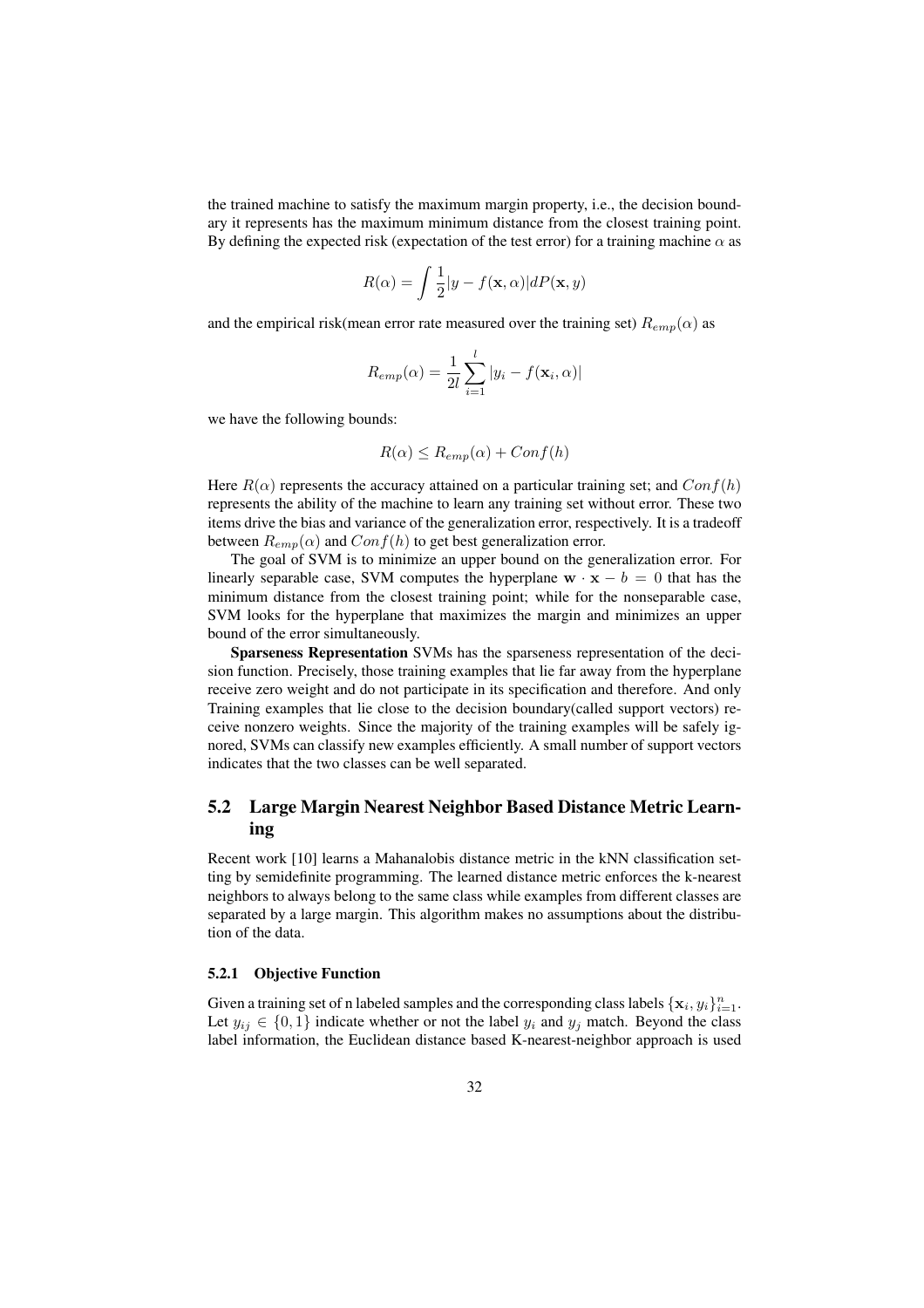to specify k target neighbors for each input  $x_i$ . And  $\eta_{ij} \in \{0,1\}$  is used to indicate whether  $x_j$  is a target neighbor of  $x_i$ . Both  $y_{ij}$  and  $\eta_{ij}$  are fixed binary matrices during training. The goal is to learn a linear transformation  $L : \mathbb{R}^m \to \mathbb{R}$  that optimizes k-Nearest-Neighbor classification. This transformation is used to compute squared distance as

$$
D(\mathbf{x}_i, \mathbf{x}_j) = \|\mathbf{L}(\mathbf{x}_i, \mathbf{x}_j)\|^2
$$
\n(30)

On one hand, large distances between each input and its target neighbors should be penalized; on the other, small distances between each input and all other differently labeled inputs should also be penalized. Consequently, the cost function is given by:

$$
\varepsilon(\mathbf{L}) = \sum_{ij} \eta_{ij} \|\mathbf{L}(\mathbf{x}_i - \mathbf{x}_j)\|_2^2 + C \sum_{ijl} \eta_{ij} (1 - y_{il}) [1 + ||\mathbf{L}(\mathbf{x}_i - \mathbf{x}_j)||^2 - ||\mathbf{L}(\mathbf{x}_i - \mathbf{x}_l)||^2]_{+}
$$
(31)

 $[z]_+ = max(z, 0)$  denotes the standard hinge loss and the constant  $C > 0$ . The first term only penalizes large pairwise distances, instead of all similarly labeled examples. The second term in the cost function incorporates the idea of a margin. In particular, for each input  $x_i$ , the hinge loss is incurred by differently labeled inputs whose distances do not exceed the distance from input  $x_i$  to any of its target neighbors by one absolute unit of distance (those exceed have no contribution to the cost function). The cost function thereby favors distance metrics in which differently labeled inputs maintain a large margin of distance and do not threaten to invade each other's neighborhoods.

The similarity of the cost function between this method and SVMs is two-fold:

- In both cost functions, one term penalizes the norm of the linear transformation L in the distance metric, while the other incurs the hinge loss for examples that violate the condition of unit margin.
- In SVMs, the hinge loss is only triggered by examples near the decision boundary, similarly, the hinge loss in (31) is only triggered by differently labeled examples that do not invade each other's neighborhoods.

#### 5.2.2 Reformulation as SDP

To efficiently compute the global minimum of (31), [10] further reformulated it into a SDP problem, First, (30) is rewritten as  $\mathbf{D}(\mathbf{x}_i, \mathbf{x}_j) = (\mathbf{x}_i - \mathbf{x}_j)^T \mathbf{M}(\mathbf{x}_i, \mathbf{x}_j)$ , where the the Mahalanobis distance metric  $M$  is induced by the linear transformation  $L$  as  $M = L<sup>T</sup>L$ . In this way, the first term is already linear in M. For the second item, a slack variables  $\xi_{ij}$  is introduced for all pairs labeled differently. And the resulting SDP is:

$$
\min_{\mathbf{M}} \quad \sum_{ij} \eta_{ij} (\mathbf{x}_i - \mathbf{x}_j)^T \mathbf{M} (\mathbf{x}_i - \mathbf{x}_j) + C \sum_{ijl} \eta_{ij} (1 - y_{il}) \xi_{ijl}
$$
\ns.t. 
$$
(\mathbf{x}_i - \mathbf{x}_j)^T \mathbf{M} (\mathbf{x}_i - \mathbf{x}_j) - (\mathbf{x}_i - \mathbf{x}_l)^T \mathbf{M} (\mathbf{x}_i - \mathbf{x}_l) \ge 1 - \xi_{ijl},
$$
\n
$$
\xi_{ijl} \ge 0,
$$
\n
$$
\mathbf{M} \succeq 0.
$$

[25] (reviewed in section 3.1) purposes a margin based approach in the context of Local Adaptive Distance Metric Learning, which is comparable to [10]. It suggests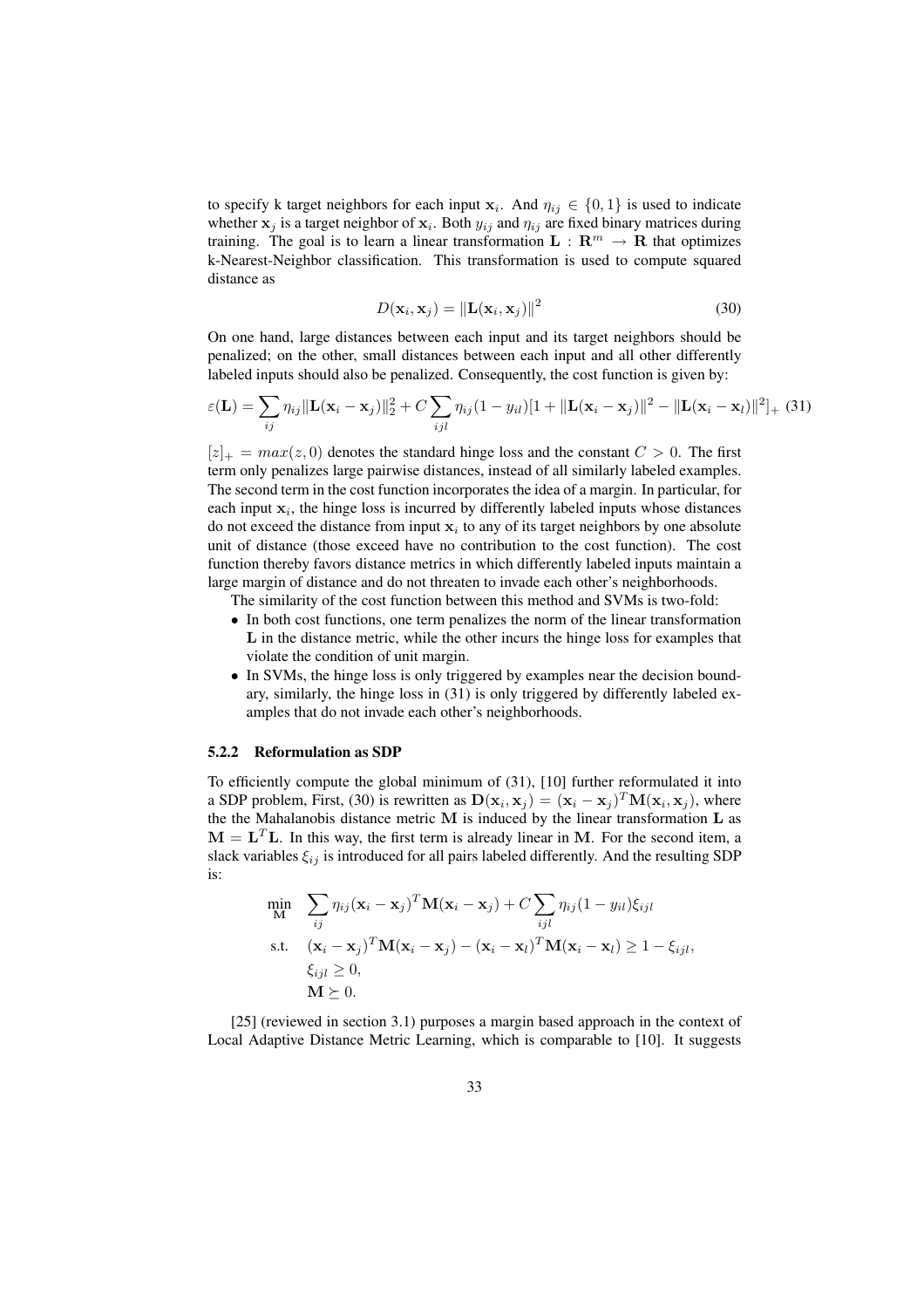to use the decision boundaries of SVMs to induce a locally adaptive distance metric for kNN classification. Specifically, around each testing point, the decision function is constructed by SVMs to determine the most discriminant direction in its neighborhood. Based on this direction, a local feature weighting scheme is constructed to keep class conditional probabilities in the neighbor to be consistent. Comparing [25] and [10], we may find that, although they both hinge the distance metric learning on large margin, [10] does not involve the training of SVMs; but [25] need to train SVMs at the first place. In this sense [10] is more efficient than [25].

#### 5.3 Cast Kernel Margin Maximization into a SDP Problem

Margin has been considered as a criterion to measure the separation of the labeled data. We first give a brief review of both hard margin and soft margin, then we present the kernelized margin maximization problem. Finally, the SDP methods used to solve the kernelized margin maximization problem, which is proposed by [49], will be reviewed in detail.

#### 5.3.1 Definition of Margin

**Hard Margin** Given a labeled sample set  $S_l = \{(\mathbf{x}_1, y_1), \cdots, (\mathbf{x}_n, y_n)\}\)$ , the maximal margin classifier with geometric margin  $\gamma = \frac{1}{\|\mathbf{w}_*\|_2}$  can be realized by finding the hyperplane  $(\mathbf{w}_*, b_*)$  that solves the optimization problem

$$
\min_{\mathbf{w},b} \langle \mathbf{w}, \mathbf{w} \rangle
$$
\ns.t.

\n
$$
y_i(\langle \mathbf{w}, \Phi(\mathbf{x}_i) \rangle + b) \ge 1, \quad i = 1, \cdots, n
$$
\n(32)

Here  $\Phi$  maps  $x_i$  to a high dimensional space.  $\gamma$  corresponds to the distance between the convex hulls, i.e. the smallest convex sets that contain the data in each class. Its Lagrangian dual problem is given by:

$$
w(\mathbf{K}) = \frac{1}{\gamma^2} = \langle \mathbf{w}_*, \mathbf{w}_* \rangle
$$
  
= 
$$
\max_{\alpha} 2\alpha^T \mathbf{e} - \alpha^T G(\mathbf{K})\alpha : \alpha > 0, \alpha^T \mathbf{y} = 0
$$

where  $e \in R^n$  is the vector of ones.  $\alpha \in R^n$ .  $G(K)$  is defined by  $G_{ij} = k(\mathbf{x}_i, \mathbf{x}_j) y_i y_j$ .

Soft Margin The hard margin solution exists only when the labeled sample is linearly separable in feature space. Therefore soft margin are defined for a nonlinearly separable labeled sample set  $S_l$ . Here we consider both the 1-norm and the 2-norm soft margins. In this section, we use  $w_{S1}$  and  $w_{Ss}$  to represent the cost functions for 1-Norm Soft Margin and 2-Norm Soft Margin, respectively.

**1-norm Soft Margin** Given a labeled sample set  $S_l = \{(\mathbf{x}_1, y_1), \cdots, (\mathbf{x}_n, y_n)\}\$ , the 1-norm soft margin classifier with geometric margin  $\gamma = \frac{1}{\|\mathbf{w}*\|^2}$  can be realized by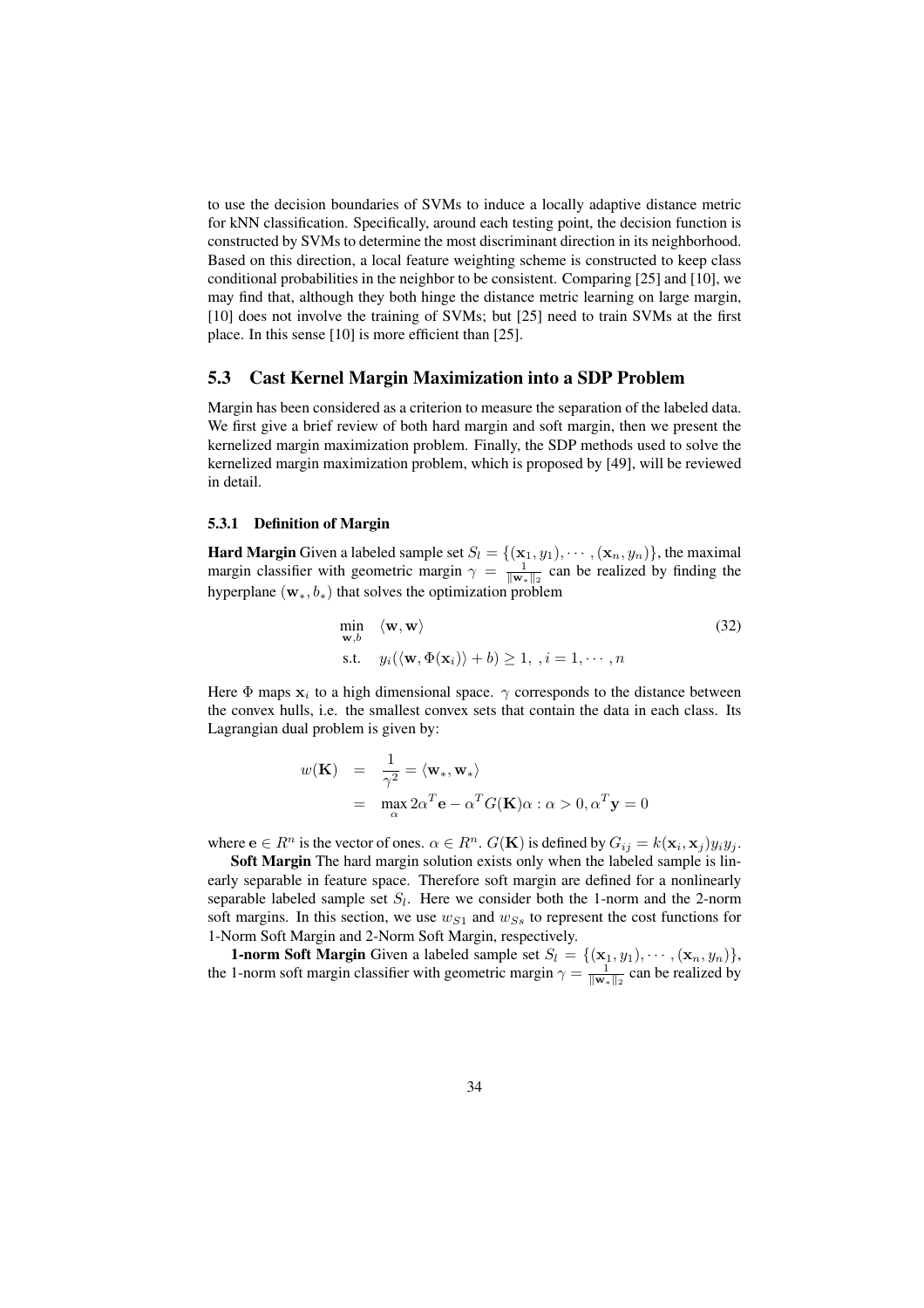solving the optimization problem

$$
\min_{\mathbf{w},b} \quad \langle \mathbf{w}, \mathbf{w} \rangle
$$
\n
$$
\text{s.t.} \quad y_i(\langle \mathbf{w}, \Phi(\mathbf{x}_i) \rangle + b) \ge 1 - \xi_i, \ i = 1, \cdots, n,
$$
\n
$$
\xi_i \ge 0, \ i = 1, \cdots, n.
$$
\n
$$
(33)
$$

Its corresponding Lagrangian dual problem is:

$$
w_{S_1}(\mathbf{K}) = \langle \mathbf{w}_*, \mathbf{w}_* \rangle + C \sum_{i=1}^n \xi_{i,*}
$$
  
= 
$$
\max_{\alpha} 2\alpha^T \mathbf{e} - \alpha^T G(K)\alpha : C \ge \alpha \ge 0, \alpha^T \mathbf{y} = 0
$$
 (34)

**2-norm Soft Margin** Given a labeled sample set  $S_l = \{(\mathbf{x}_1, y_1), \cdots, (\mathbf{x}_n, y_n)\},$ the 1-norm soft margin classifier with geometric margin  $\gamma = \frac{1}{\|\mathbf{w}_*\|_2}$  can be realized by solving the optimization problem

$$
\min_{\mathbf{w},b} \langle \mathbf{w}, \mathbf{w} \rangle
$$
  
s.t.  $y_i(\langle \mathbf{w}, \Phi(\mathbf{x}_i) \rangle + b) \ge 1 - \xi_i, \quad i = 1, \dots, n$   
 $\xi_i \ge 0, \quad i = 1, \dots, n$ 

Its corresponding Lagrangian dual problem is:

$$
w_{S_2}(\mathbf{K}) = \langle \mathbf{w}_*, \mathbf{w}_* \rangle + C \sum_{i=1}^n \xi_{i,*}^2
$$
  
= 
$$
\max_{\alpha} 2\alpha^T \mathbf{e} - \alpha^T (G(K) + \frac{1}{C} I_n) \alpha : \alpha \ge 0, \alpha^T \mathbf{y} = 0
$$

The difference between 1-norm Soft Margin and 2-norm Soft Margin is two-fold. First, for the error tolerance item about  $\xi$ , they use different norm of  $\xi$ : 1-norm and 2-norm. Second, the upper bound of lagrange multiplier  $\alpha$  is introduced directly by  $C \ge \alpha \ge 0$ in the 1-norm soft margin and indirectly by the item  $\frac{1}{C}I_n$  in the 2-norm soft margin.

#### 5.3.2 Cast into SDP problem

First, semidefinite programming can be adopted to minimize the generalized performance measure

$$
w_{C,\tau}(K) = \max_{\alpha} 2\alpha^T \mathbf{e} - \alpha^T (G(K) + \tau I)\alpha : C \ge \alpha \ge 0, \alpha^T \mathbf{y} = 0 \tag{35}
$$

with  $\tau \geq 0$  on the training data w.r.t the kernel matrix **K**, where **K** is in the positive semidefinite cone  $(K)$  with constraint trace  $(K) = c$ , i.e.

$$
\min_{k \in \mathcal{K}} w_{C,\tau}(K_{tr})
$$
\n
$$
\text{s.t.} \quad \text{trace}(K) = c
$$
\n(36)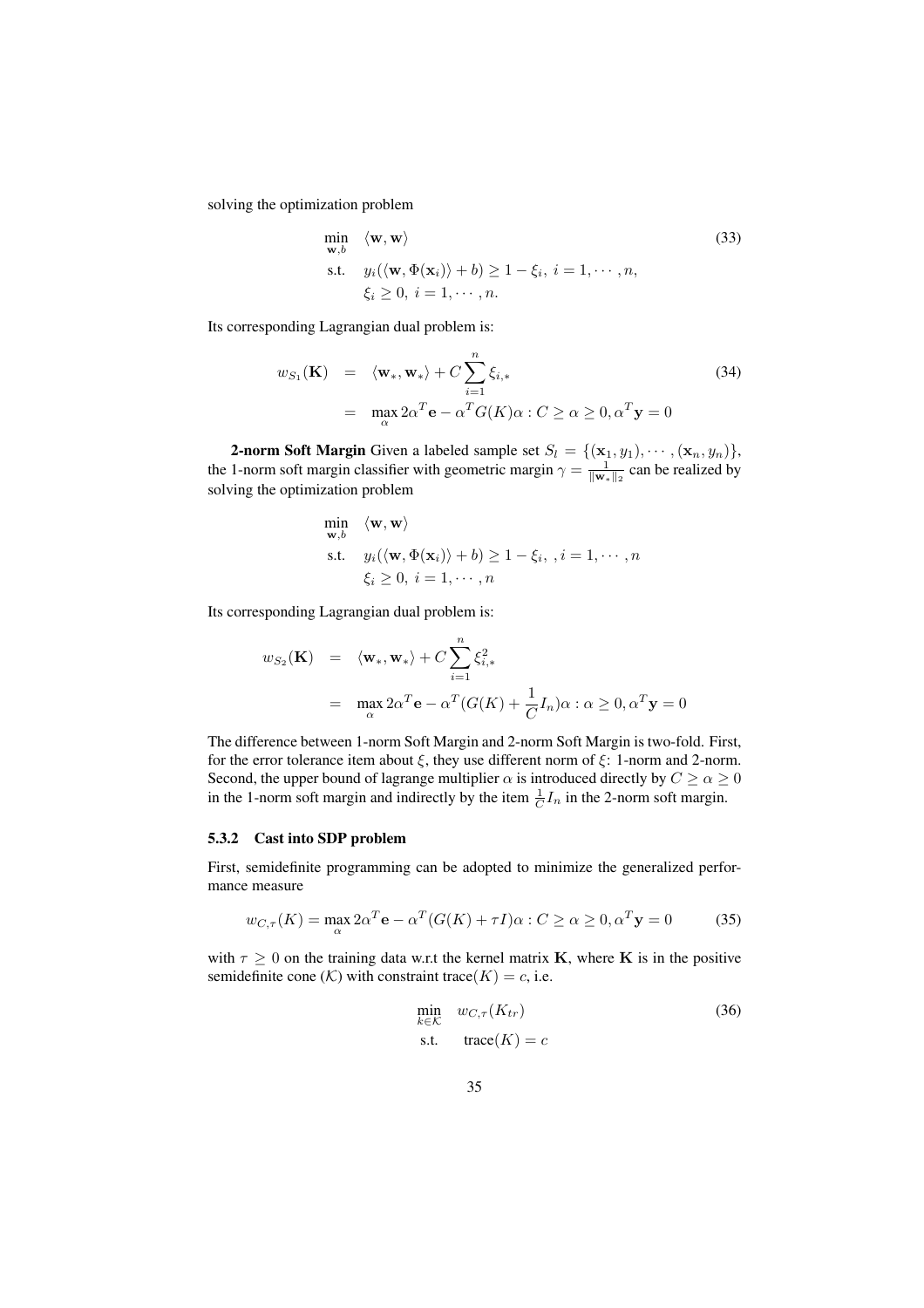Below we will show how to realize the optimization problem in (35) in a semidefinite programming framework.

**Proposition 1**  $w_{C,\tau}(K) = \max 2\alpha^T \mathbf{e} - \alpha^T(G(K) + \tau I)\alpha$  :  $C \geq \alpha \geq 0, \alpha^T \mathbf{y} = 0$ is convex in K, because that  $\max_{\alpha} 2\alpha^T \mathbf{e} - \alpha^T (G(K) + \tau I)\alpha$  is a convex objective function. And the constraints  $C \ge \alpha \ge 0$ ,  $\alpha^T y = 0$  are also convex. Therefore (35) is a convex optimization problem.

**Theorem A** Given a labeled sample set  $S_{n_{tr}} = \{(\mathbf{x}_1, y_1), \cdots, (\mathbf{x}_{n_{tr}}, y_{n_{tr}})\}\$  with the set of labels denoted by  $y \in R^{n_{tr}}$ , the kernel matrix  $\mathbf{K} \in \mathcal{K}$  that optimizes (35), with  $\tau \geq 0$ , can be found by solving the following convex optimization problem:

$$
\min_{K, t, \lambda, \nu, \delta} t
$$
\n
$$
\text{s.t.} \quad \text{trace}(K) = c,
$$
\n
$$
K \in \mathcal{K}, \ \nu \ge 0, \ \delta \ge 0,
$$
\n
$$
\left(\begin{array}{c} G(K_{tr} + \tau I_{n_{tr}}) & \mathbf{e} + \nu - \delta + \lambda \mathbf{y} \\ (\mathbf{e} + \nu - \delta + \lambda \mathbf{y})^T & t - 2C\delta^T \mathbf{e} \end{array}\right) \succeq 0.
$$
\n
$$
(37)
$$

**Theorem B** Given a labeled sample set  $S_{n_{tr}} = \{(\mathbf{x}_1, y_1), \cdots, (\mathbf{x}_{n_{tr}}, y_{n_{tr}})\}\$  with the set of labels denoted by  $y \in R^{n_{tr}}$ , the kernel matrix  $\mathbf{K} = \sum_{r=1}^{g}$  $\sum_{i=1} \mu_i K_i$  (**K**<sub>i</sub> is some initial guess of K) that optimizes (35), with  $\tau \ge 0$ , under the additional constraint  $\mu \ge$ 0 can be found by solving the following convex optimization problem, and considering its dual solution

$$
\max_{\alpha,t} \quad 2\alpha^T \mathbf{e} - \tau \alpha^T \alpha - ct
$$
\n
$$
\text{s.t.} \quad t \ge \frac{1}{r_i} \alpha^T G(K_{i,tr}) \alpha, i = 1, \cdots, m
$$
\n
$$
\alpha^T \mathbf{y} = 0, \ C \ge \alpha \ge 0
$$

where  $r \in R^m$  with trace( $K_i$ ) =  $r_i$ .

#### 5.3.3 Apply to Hard Margin

Maximizing the margin of a hard margin SVMs with respect to the kernel matrix can be realized as a special case of the semidefinite programming framework derived in Theorem A.

$$
\min_{K \in \mathcal{K}} w(K_{tr}) \text{ s.t. } \text{trace}(K) = c \tag{38}
$$

Here  $w(K_{tr}) = w_{\infty,0}(K_{tr}).$ 

**Theorem C** Given a linearly separable labeled sample set  $S_{n_{tr}} = \{(\mathbf{x}_1, y_1), \cdots,$  $(\mathbf{x}_{n_{tr}}, y_{n_{tr}})$  with the set of labels denoted by  $y \in R^{n_{tr}}$ , the kernel matrix  $K \in \mathcal{K}$  that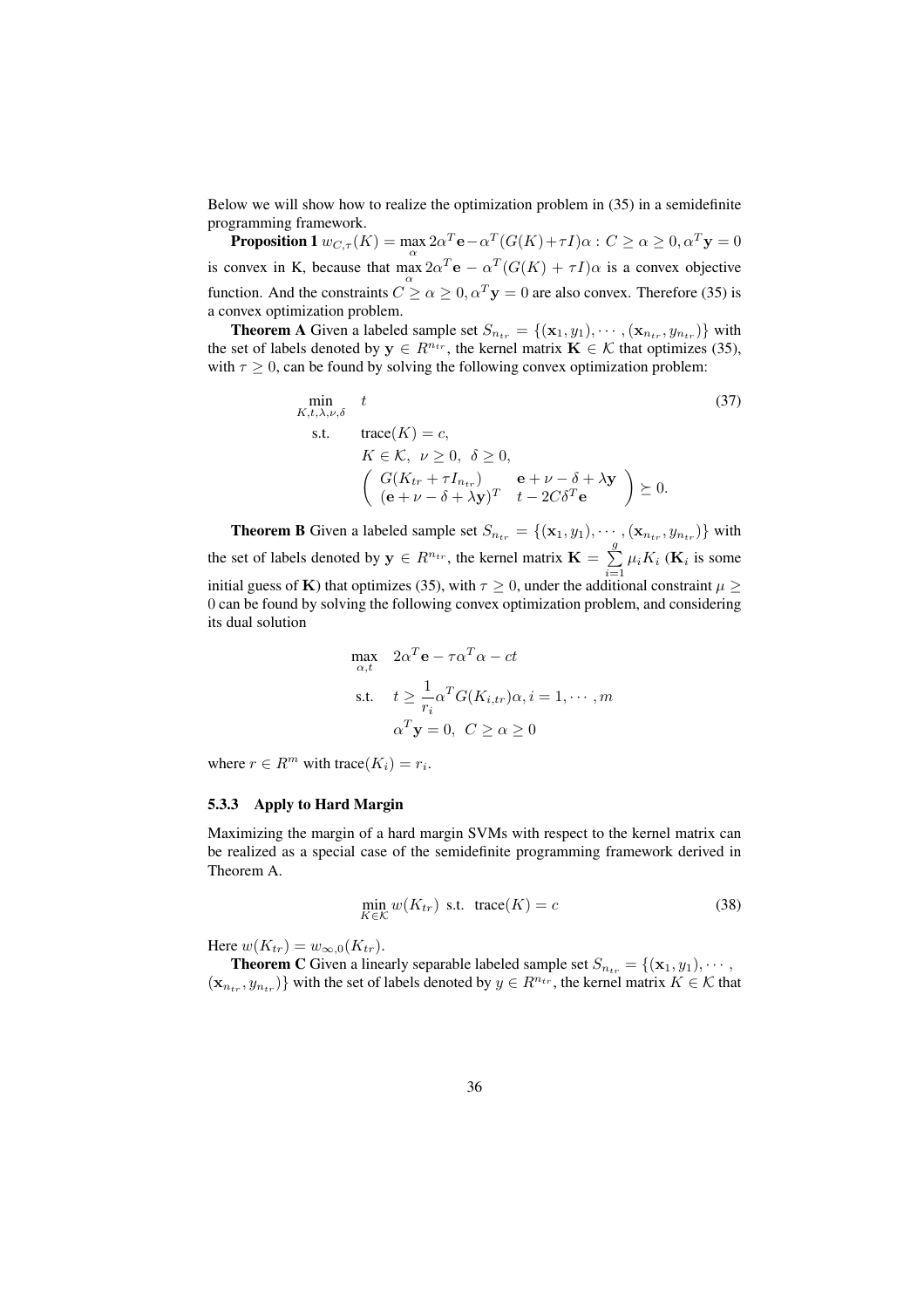optimizes (38) can be found by solving the following problem:

$$
\min_{K, t, \lambda, \mu} t
$$
\n
$$
\text{s.t.} \quad \text{trace}(K) = c,
$$
\n
$$
K \in \mathcal{K}, \ \mu \ge 0,
$$
\n
$$
\left( \begin{array}{cc} G(K_{tr}) & \mathbf{e} + \mu + \lambda \mathbf{y} \\ (\mathbf{e} + \mu + \lambda \mathbf{y})^T & t \end{array} \right) \succeq 0.
$$

**Cast into QCQP** For the specific case in which the  $K_i$  are rank-one matrices  $K_i$  =  $v_i v_i^T$ , with  $v_i$  orthonormal (e.g., the normalized eigenvectors of an initial kernel matrix  $K_0$ ), the semidefinite program reduces to a QCQP:

$$
\max_{\alpha,t} 2\alpha^T \mathbf{e} - ct
$$
  
s.t.  $t \ge (\hat{\mathbf{v}}_i^T \alpha)^2, i = 1, \dots, m,$   
 $\alpha^T \mathbf{y} = 0,$   
 $\alpha \ge 0.$ 

with  $\hat{\mathbf{v}}_i = diag(\mathbf{y} \mathbf{v}_i(1:n_{tr})),$  given the fact that for  $K_i = \mathbf{v}_i \mathbf{v}_i^T$  with  $\mathbf{v}_i^T \mathbf{v}_i = \delta_{ij}$ ,  $\overline{m}$  $\sum_{i=1}^{\infty} \mu_i K_i \succeq 0 \iff \mu \ge 0$ ; and  $\frac{1}{r_i} \alpha^T G(K_{i,tr} \alpha) = (\hat{\mathbf{v}}_i^T \alpha)^2$  by applying Theorem B with  $\tau = 0$  and  $C = \infty$ .

The benefits provided by the restriction  $K = \sum_{n=1}^{m}$  $\sum_{i=1} \mu_i K_i, \mu \ge 0$  are three-fold: First, positive weights  $\mu_i$  yields a smaller set of kernel matrices, Second, the general SDP can be reduced to a QCQP. Third, the constraint can result in improved numerical stability, because that it prevents the algorithm from using large weights with opposite sign that cancel.

**Theorem D** Given a linearly separable labeled sample set  $S_{n_{tr}} = \{(\mathbf{x}_1, y_1), \cdots,$  $(\mathbf{x}_{n_{tr}}, y_{n_{tr}})$  with the set of labels denoted by  $y \in R^{n_{tr}}$ , the kernel matrix  $K =$  $\sum_{i=1}^{n}$  $\sum_{i=1} \mu_i K_i$  that optimizes (35) with  $\tau \ge 0$ , under the additional constrain  $\mu \ge 0$  can be found by solving the following convex optimization problem, and considering its dual solution:

$$
\begin{aligned}\n\max_{K,t,\lambda,\mu} & 2\alpha^T \mathbf{e} - ct \\
\text{s.t.} & t \ge \frac{1}{r_i} \alpha^T G(K_{i,tr}) \alpha, \\
\alpha^T \mathbf{y} &= 0, \ \alpha \ge 0.\n\end{aligned}
$$

where  $r \in R_m$  with trace $(K_i) = r_i$ . This can be proved by applying Theorem B for  $C = \infty$  and  $\tau = 0$ .

#### 5.3.4 Apply to Soft Margin

Apply to 1-Norm Soft Margin For the case of nonlinearly separable data, we can consider the 1-norm soft margin cost function. The goal is to optimize this quantity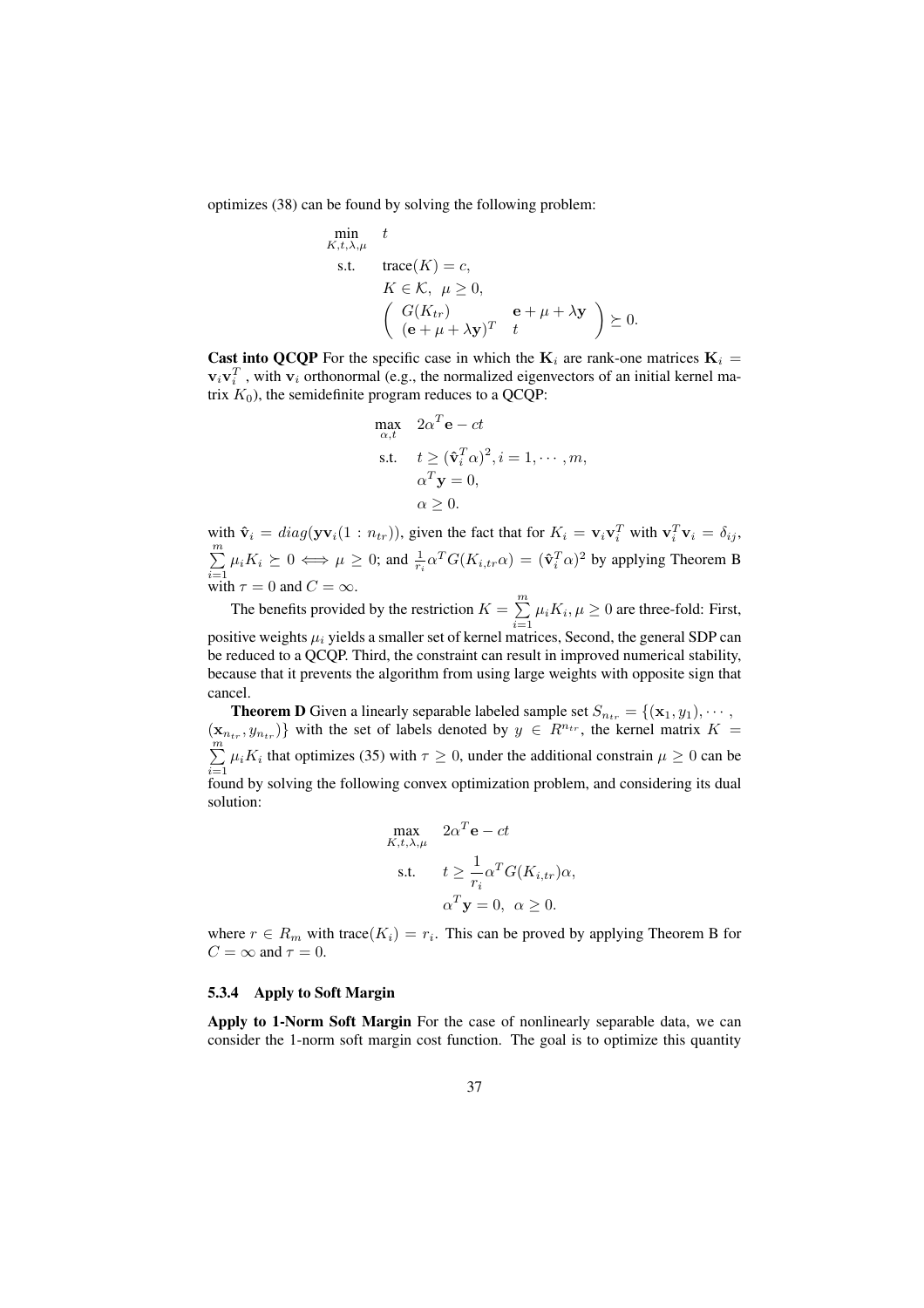with respect to the kernel matrix K, i.e.

$$
\min_{K \in \mathcal{K}} w_{S1}(K_{tr}) \text{ s.t. } \text{trace}(K) = c \tag{39}
$$

This is again a convex optimization problem.

**Theorem E** Given a labeled sample set  $S_{n_{tr}} = \{(\mathbf{x}_1, y_1), \cdots, (\mathbf{x}_{n_{tr}}, y_{n_{tr}})\}\$  with the set of labels denoted by  $y \in R^{n_{tr}}$ , the kernel matrix  $\mathbf{K} \in \mathcal{K}$  that optimizes (39), can be found by solving the following convex optimization problem:

$$
\begin{array}{ll}\n\max & t \\
\text{s.t.} & \text{trace}(K) = c, \\
k \in \mathcal{K}, \\
& \left( \begin{array}{cc} G(K_{tr}) & \mathbf{e} + \nu - \delta + \lambda \mathbf{y} \\ (\mathbf{e} + \nu - \delta + \lambda \mathbf{y})^T & t - 2C\delta^T \mathbf{e} \\ \nu \ge 0, \\ \delta > 0.\end{array} \right)\n\end{array}
$$

Here  $w_{S1}(K_{tr}) = w_{C,0}(K_{tr})$ . The above formula can be obtained y applying Theorem A for  $\tau = 0$ . Adding the additional constraint that K is a linear combination of fixed kernel matrices leads to the following SDP:

$$
\min_{\mu_i, t, \lambda, \nu, \delta} t
$$
\n
$$
\text{s.t.} \quad \text{trace}(\sum_{i=1}^m \mu_i K_i) = c,
$$
\n
$$
\sum_{i=1}^m \mu_i K_i \succeq 0,
$$
\n
$$
\left(\begin{array}{cc} G(\sum_{i=1}^m \mu_i K_{i,tr} & \mathbf{e} + \nu - \delta + \lambda \mathbf{y})\\ (\mathbf{e} + \nu - \delta + \lambda \mathbf{y})^T & t - 2C\delta^t \mathbf{e} \\ \nu, \delta \ge 0. \end{array}\right) \succeq 0,
$$

In the case that  $K_i = \mathbf{v}_i \mathbf{v}_i^T$ , with  $\mathbf{v}_i$  orthonormal, the SDP reduces to a QCQP using Theorem B, with  $\tau = 0$ , similar to the hard margin case:

$$
\max_{\alpha,t} 2\alpha^T \mathbf{e} - ct
$$
  
s.t.  $t \ge (\hat{\mathbf{v}}_i^T \alpha)^2, i = 1, \dots, m,$   
 $\alpha^T \mathbf{y} = 0,$   
 $C \ge \alpha \ge 0.$ 

with  $\hat{\mathbf{v}}_i = \text{diag}(\mathbf{y})\mathbf{v}_i(1:n_{tr})$ .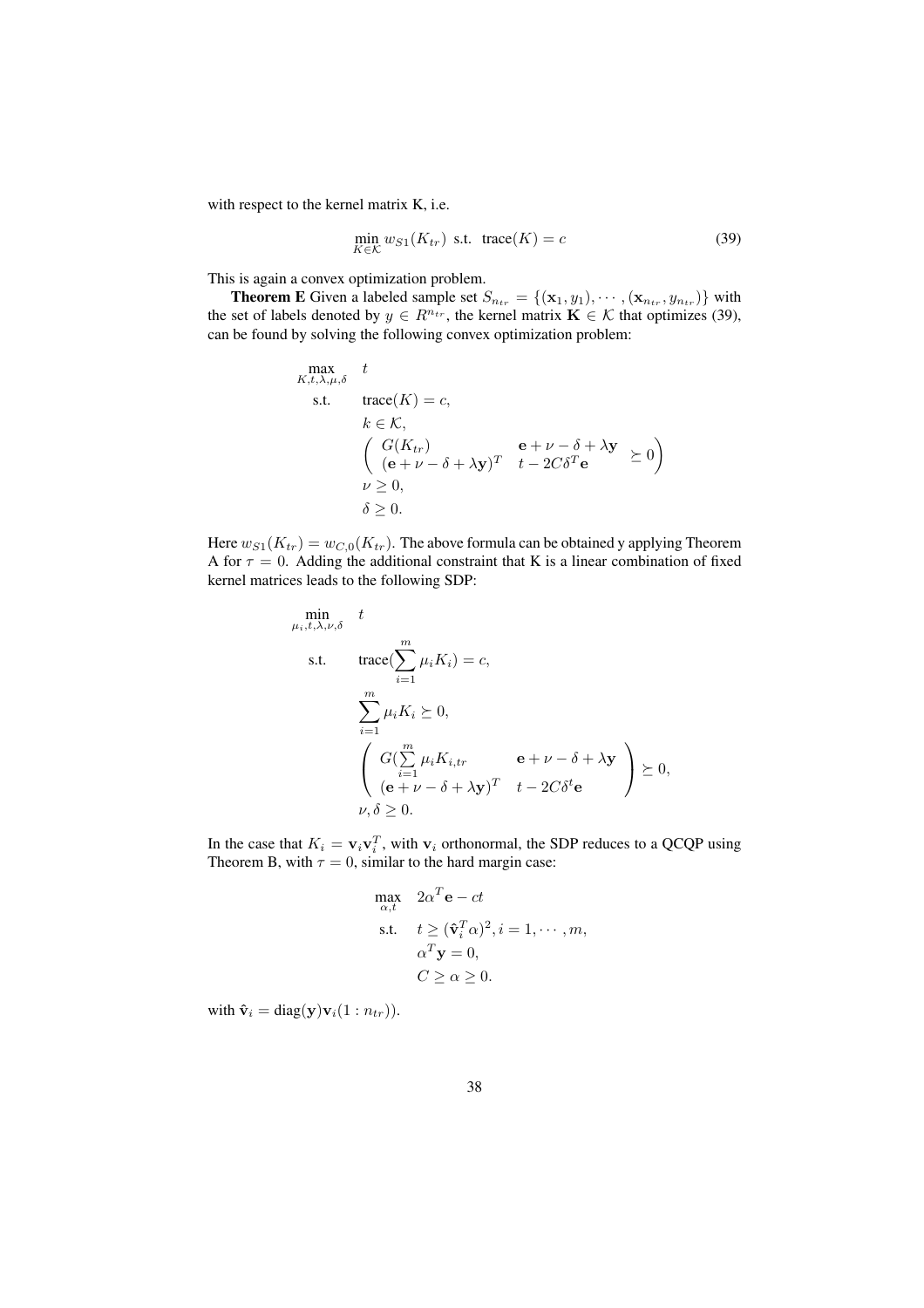Apply to 2-Norm Soft Margin For the case of nonlinearly separable data, we can also consider the 2-norm soft margin cost function. Optimize this quantity with respect to the kernel matrix K

$$
\min_{K \in \mathcal{K}} w_{S2}(K_{tr}) \text{ s.t. } \text{trace}(K) = c \tag{40}
$$

is again a convex optimization problem, and can be restated as follows.

**Theorem F** Given a labeled sample set  $S_{n_{tr}} = \{(\mathbf{x}_1, y_1), \cdots, (\mathbf{x}_{n_{tr}}, y_{n_{tr}})\}\$  with the set of labels denoted by  $y \in R^{n_{tr}}$ , the kernel matrix  $K \in \mathcal{K}$  that optimizes (40) with  $\tau \geq 0$  can be found by solving the following convex optimization problem:

$$
\min_{K,t,\lambda,\mu} t
$$
\n
$$
\text{s.t.} \quad \text{trace}(K) = c,
$$
\n
$$
K \in \mathcal{K},
$$
\n
$$
\left(\begin{array}{cc} G(K_{tr}) + \frac{1}{C}I_{ntr} & \mathbf{e} + \nu + \lambda \mathbf{y} \\ (\mathbf{e} + \nu + \lambda \mathbf{y})^T & t \end{array}\right) \succeq 0,
$$
\n
$$
\nu \geq 0.
$$

Here  $w_{S2}(K_{tr}) = w_{\infty,\tau}(K_{tr})$ . The above formulas can be obtained by applying Theorem A for  $C = \infty$ .

If K is restricted to be a linear combination of fixed kernel matrices, we obtain

$$
\begin{aligned}\n\min_{\mu_i, t, \lambda, \nu} \quad & t \\
\text{s.t.} \quad & \text{trace}(\sum_{i=1}^m \mu_i K_i) = c, \\
& \sum_{i=1}^m \mu_i K_i \succeq 0, \\
& \left( \begin{array}{c} G(\sum_{i=1}^m \mu_i K_{i, tr} + \frac{1}{C} I_{n_{tr}}) & \mathbf{e} + \nu + \lambda \mathbf{y} \\ (\mathbf{e} + \nu + \lambda \mathbf{y})^T & t \end{array} \right) \succeq 0, \\
& \nu \geq 0.\n\end{aligned}
$$

Further, in the case that  $K_i$ s are rank-one matrices,  $K_i = \mathbf{v}_i \mathbf{v}_i^T$ , with  $\mathbf{v}_i$  orthonormal, we obtain a QCQP:

$$
\max_{\alpha, t} \quad 2\alpha^T \mathbf{e} - \frac{1}{C} \alpha^T \alpha - ct
$$
\n
$$
\text{s.t.} \quad t \ge (\hat{\mathbf{v}}_i^T \alpha)^2, i = 1, \cdots, m
$$
\n
$$
\alpha^T \mathbf{y} = 0
$$
\n
$$
\alpha \ge 0
$$
\n(41)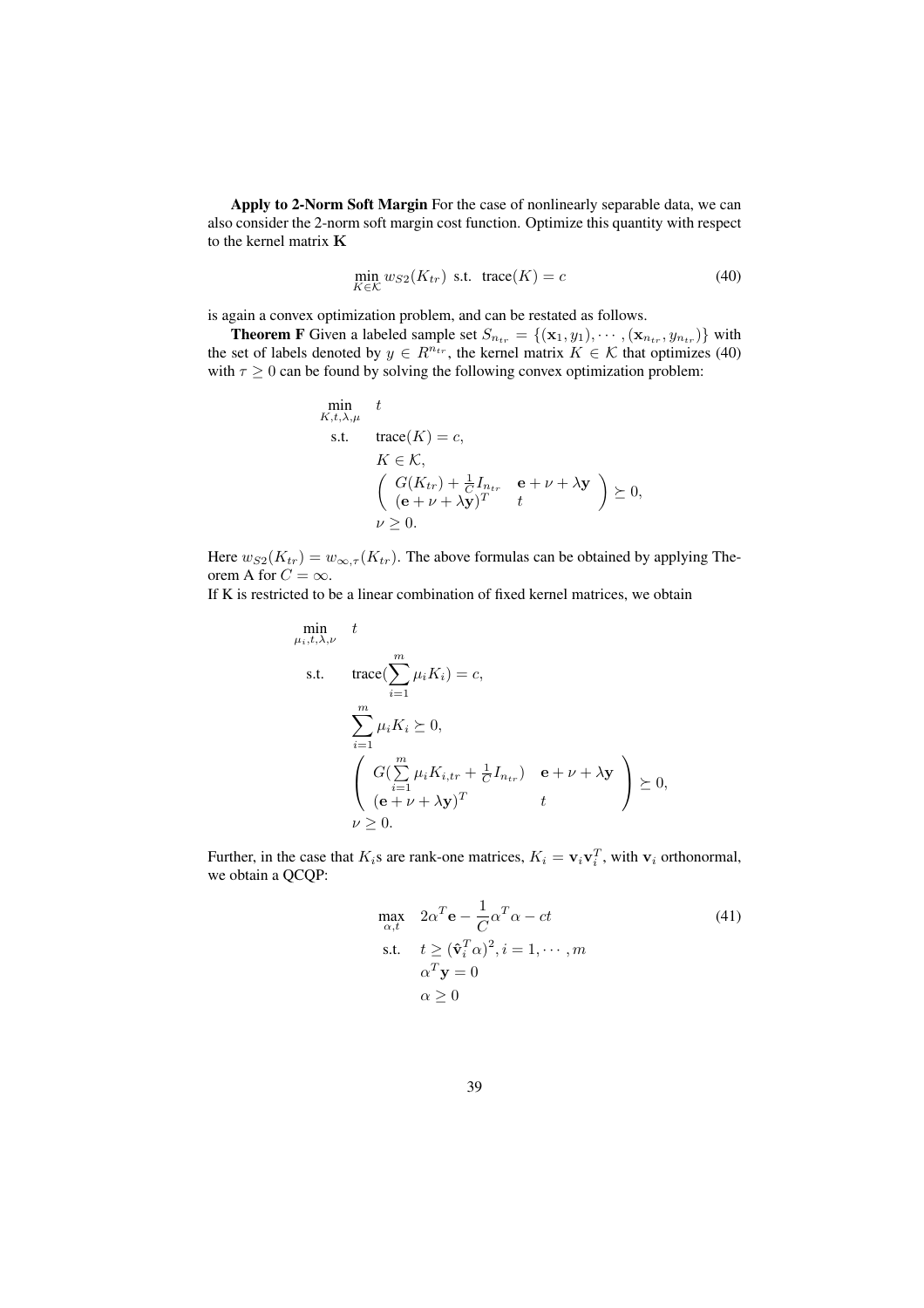# 6 Kernel Methods for Distance Metrics Learning

The last decade has witnessed substantial developments in kernel-based learning methods (e.g., [52]). Since an appropriate kernel choice can often generate dramatic improvements in classification accuracy, kernel learning has recently attracted significant interest. Early work in this area assumed parametric forms for kernels and learned optimal parameters for kernel functions by minimizing the classification error. For these parametric kernels method, a brief description of the main ideas of kernel feature spaces can be found in [53]; and [54] also gives an introduction to kernel-based learning algorithms. However, our emphasis in this survey is the more recent work on non-parametric approaches that allow for any positive kernel matrix. Representative work in this category includes kernel alignment [55] and its semi-definite programming approach [49]. We first give a review of kernel methods. Then details of [55] and [49]'s work are provided. In the end, we also consider learning the idealized kernel [17], which is an extension of [55] and [49].

### 6.1 A Review of Kernel Methods

We first would like to provide the general idea of Kernel Methods. Detailed introduction can be found in [56] and [57]. Kernel-based learning algorithms attempts to embed the data into a Hilbert space, and searching for linear relations in such a space. Performed implicitly, the embedding specifies the inner product between each pair of points instead of giving their coordinates explicitly. The advantages of kernel methods come from the fact that often the inner product in the embedding space can be computed much more easily than the coordinates of the points themselves.

Suppose we have a dataset **X** with n samples, and a map  $\Phi : \mathbf{X} \to \mathbf{F}$ , where **F** is an embedding space. the kernel matrix is defined as  $\mathbf{K} = (k(\mathbf{x}_i, \mathbf{x}_j))_{i,j=1}^n$ , and  $\mathbf{K}_{ij} = k(\mathbf{x}_i, \mathbf{x}_j) = \langle \Phi(\mathbf{x}_i), \Phi(\mathbf{x}_j) \rangle$ . In this way, K completely determines the relative positions between those points in the embedding space.

Proposition: Every positive definite and symmetric matrix is a kernel matrix, that is, an inner product matrix in some embedding space. Conversely, every kernel matrix is symmetric and positive definite.

#### 6.2 Kernel Alignment

Kernel Alignment, as a measure of similarity between two kernel functions or between a kernel and a target function, is originally introduced by [55]. This quantity is designed to capture the degree of agreement between a kernel and a given learning task. [55] also proved that Kernel Alignment is sharply concentrated around its expected values.

Given an unlabeled sample set  $S = {\mathbf{x}_i}_{i=1}^n$  and  $\mathbf{x}_i \in R^m$ , we denote the inner product between its two kernel matrices based on kernel  $k_1$  and kernel  $k_2$  as,

$$
\langle \mathbf{K}_1, \mathbf{K}_2 \rangle_F = \sum_{i,j=1}^n k_1(\mathbf{x}_i, \mathbf{x}_j) k_2(\mathbf{x}_i, \mathbf{x}_j)
$$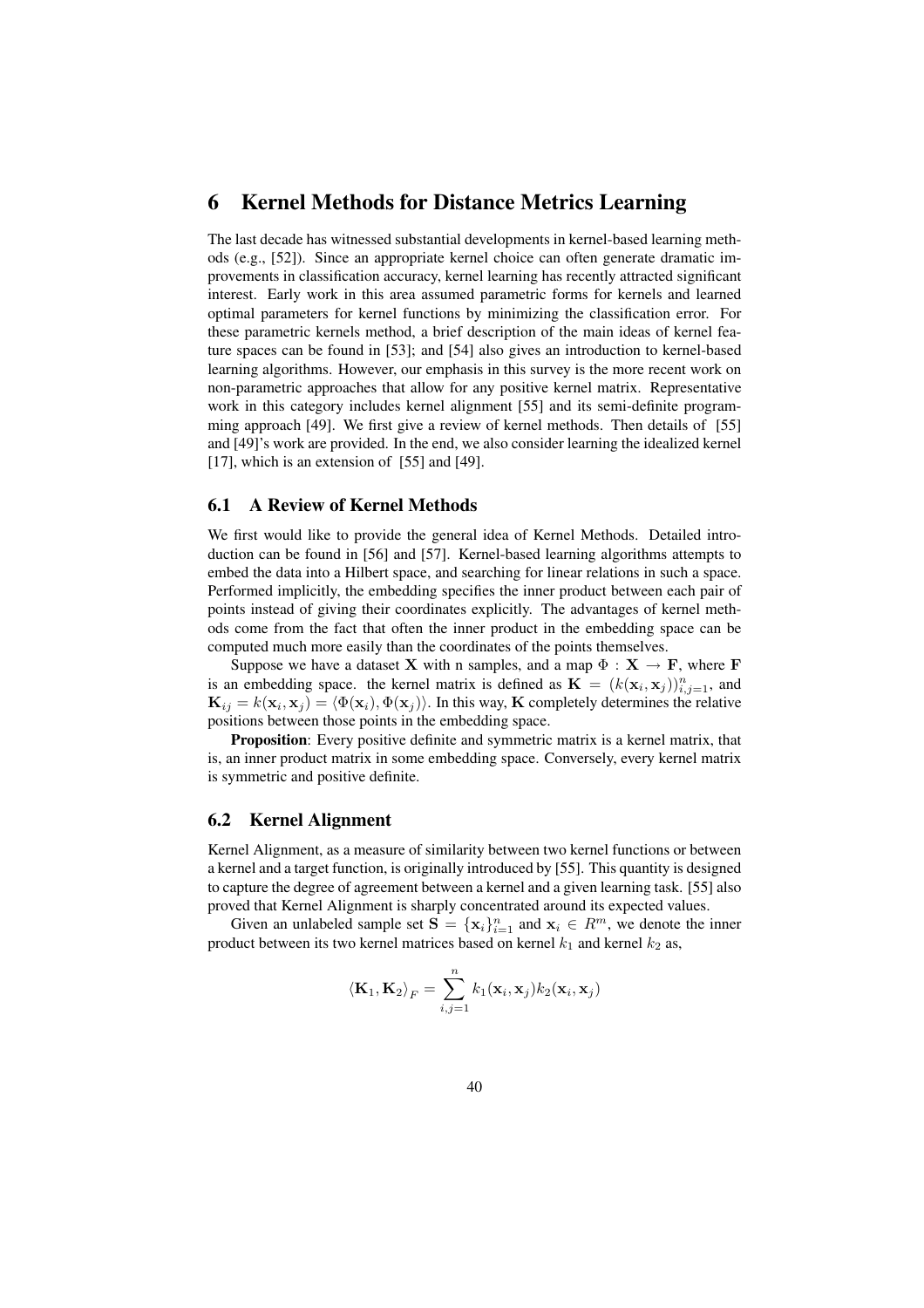where  $\mathbf{K}_i$  is the kernel matrix for the sample S using kernel  $k_i$ . Then the alignment of kernel  $k_1$  and kernel  $k_2$  with respect to the sample S is defined as:

$$
\hat{\mathbf{A}}(\mathbf{S}, k_1, k_2) = \frac{\langle \mathbf{K}_1, \mathbf{K}_2 \rangle_F}{\sqrt{\langle \mathbf{K}_1, \mathbf{K}_1 \rangle_F \langle \mathbf{K}_2, \mathbf{K}_2 \rangle_F}}
$$
(42)

When the label vector  $y (y_i = \pm 1, i = 1, \dots, n)$  for the sample is known,  $K_2 =$  $yy<sup>T</sup>$  can be considered as the target kernel where  $k_2(\mathbf{x}_i; \mathbf{x}_j) = 1$  if  $y_i = y_j$  and  $k_2(\mathbf{x}_i; \mathbf{x}_j) = -1$  if  $y_i \neq y_j$ . The alignment of a kernel  $k_1$  with  $k_2$  with respect to the sample set S can be considered as a quality measure for kernel  $k_1$ :

$$
\mathbf{\hat{A}}(\mathbf{S}, \mathbf{K}_1, yy^T) = \frac{\langle \mathbf{K}_1, yy^T \rangle}{\sqrt{\langle \mathbf{K}_1, \mathbf{K}_1 \rangle \langle yy^T, yy^T \rangle}} = \frac{\langle \mathbf{K}_1, yy^T \rangle}{m\sqrt{\langle \mathbf{K}_1, \mathbf{K}_1 \rangle}}
$$

since  $\langle yy^T, yy^T \rangle = m^2$ .

Concentration and Generalization Concentration means the alignment is not too dependent on the training set S, or say, the probability of an empirical estimate deviating from its mean can be bounded as an exponentially decaying function of that deviation. This suggests that the alignment on a training set can be optimized and expected to keep high alignment and good performance on a test set. Details about the proof of concentration and generalization for kernel alignment can be found in [55].

#### 6.3 Kernel Alignment with SDP

Based on the concept of kernel alignment defined by [55], [49] considers to optimizing the alignment between a set of labels and a kernel matrix using SDP in a transductive setting. [49] also shows that, if K is a class of linear combinations of fixed kernel matrices, this problem can still be cast as an SDP.

Suppose we work in a transduction setting, where the labeled training set is  $S_{n_{tr}} =$  $\{(\mathbf{x}_1; y_1), \cdots, (\mathbf{x}_{n_{tr}}; y_{n_{tr}})\}\$ , and the unlabeled testing set is  $T_{n_t} = \{(\mathbf{x}_{n_{tr}+1}, \cdots, \mathbf{x}_{n_{tr}+n_t})\}\$ . The corresponding kernel matrix is

$$
\mathbf{K} = \left( \begin{array}{cc} \mathbf{K}_{tr} & \mathbf{K}_{tr,t} \\ \mathbf{K}_{tr,t}^T & \mathbf{K} \end{array} \right)
$$

where  $\mathbf{K}_{ij} = \langle \Phi(\mathbf{x}_i), \Phi(\mathbf{x}_j) \rangle, i, j = 1, \cdots, n_{tr}, n_{tr} + 1, \cdots, n_{tr} + n_t.$ 

Consistent with the general goal of transductive learning, which is to label the unlabeled data, our specific goal in this setting is to learn the optimal mixed block  $\mathbf{K}_{tr,t}$ , and the optimal testing data block  $\mathbf{K}_t$ , by optimizing a cost function over the training data block  $\mathbf{K}_{tr}$ . In this optimization problem, training and testing data blocks are entangled, and optimizing the embedding of training data entries in  $K$  results in the automatic tuning of testing data entries.

The capacity of the search space of possible kernel matrices should be controlled to prevent overfitting and achieve good generalization on test data. Below we first provide a general optimization problem in which the kernel matrix  $K$  is restricted to a convex subset, the positive semidefinite cone. Then we consider a specific example, where the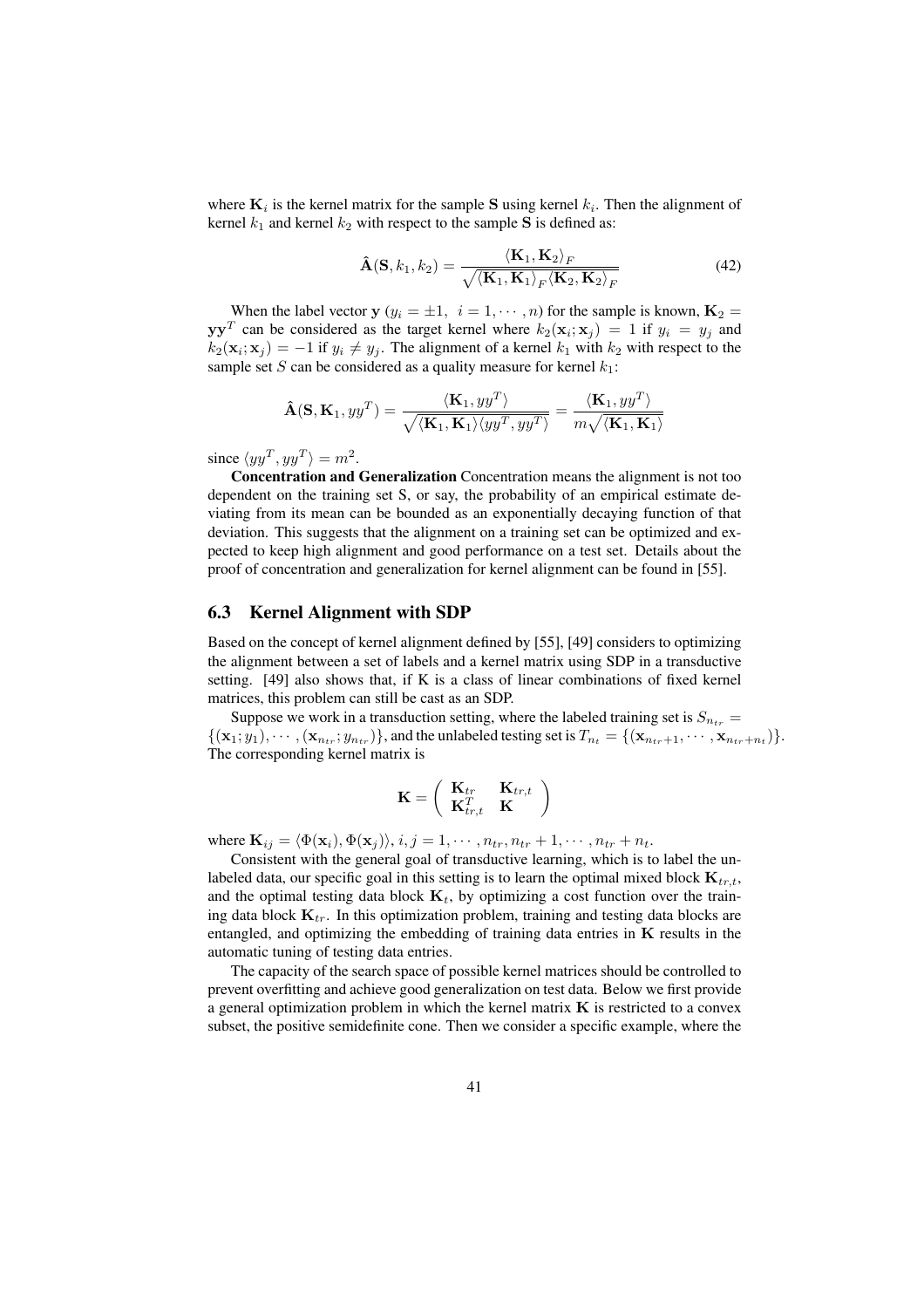search space of  $K$  lies in the intersection of a low-dimensional linear subspace with the positive semidefinite cone.

Case 1: The kernel matrix K is restricted to the positive semidefinite cone. We denote  $\mathcal{K} = \{K \succeq 0\}$  as the set of all positive semidefinite matrices. The kernel matrix  $\mathbf{K} \in \mathcal{K}$  which is maximally aligned with the label vector  $\mathbf{y} \in R^{n_{tr}}$  can be found by solving the following optimization problem:

$$
\begin{aligned}\n\max_{\mathbf{K}} \quad &\hat{\mathbf{A}}(\mathbf{S}, \mathbf{K}_1, yy^T) \\
\text{s.t.} \quad &\mathbf{K} \in \mathcal{K}, \ \text{trace}(\mathbf{K}) = 1.\n\end{aligned}
$$

which is equivalent to

$$
\begin{aligned}\n\max_{\mathbf{A}, \mathbf{K}} \quad & \langle \mathbf{K}_{tr}, \mathbf{y} \mathbf{y}^T \rangle_F \\
\text{s.t.} \quad & \text{trace}(\mathbf{K}) = 1, \\
 & \mathbf{K} \in \mathcal{K}, \ \langle \mathbf{K}, \mathbf{K} \rangle_F = 1.\n\end{aligned} \tag{43}
$$

By introducing a matrix **A** that satisfies  $K^T K \preceq A$  and trace(A)  $\leq 1$ , (43) can be equivalently written as

max  
\n
$$
\mathbf{K}_{tr}, \mathbf{y}\mathbf{y}^{T}\rangle_{F}
$$
\ns.t. trace(**A**)  $\leq$  1,  
\n
$$
\begin{pmatrix}\n\mathbf{A} & \mathbf{K}^{T} \\
\mathbf{K} & I_{n}\n\end{pmatrix} \succeq 0,
$$
\n
$$
\mathbf{K} \in \mathcal{K}.
$$
\n(44)

where  $I_n$  is the  $n \times n$  identity matrix.

Case 2: K belongs to the set of positive semidefinite matrices with bounded trace that can be expressed as a linear combination of fixed kernel matrices from the set  ${K_1, \dots, K_q}$ , and the parameters  $\mu_i$  are constrained to be non-negative. In this way,  $K$  is the subset satisfying

$$
\mathbf{K} = \sum_{i=1}^{g} \mu_i \mathbf{K}_i
$$
\n
$$
\mathbf{K} \succeq 0
$$
\n
$$
\mu_i \ge 0, \quad i = 1, \cdots, g
$$
\n
$$
\text{trace}(\mathbf{K} \le c)
$$
\n(45)

The set  ${K_1, \dots, K_g}$  is the inintial guess of the kernel matrix K. It could be linear, Gaussian or polynomial kernels with different kernel parameter values. It can also be rank-one matrices  $\mathbf{K}_i = \mathbf{v}_i \mathbf{v}_i^T$ , where  $\mathbf{v}_i$  some set of orthogonal vectors. Consequently, the task turns out to be optimizing the weights in the linear combination of the obtained kernel matrices. And as we can see, this optimization problem has significantly reduced computational complexity.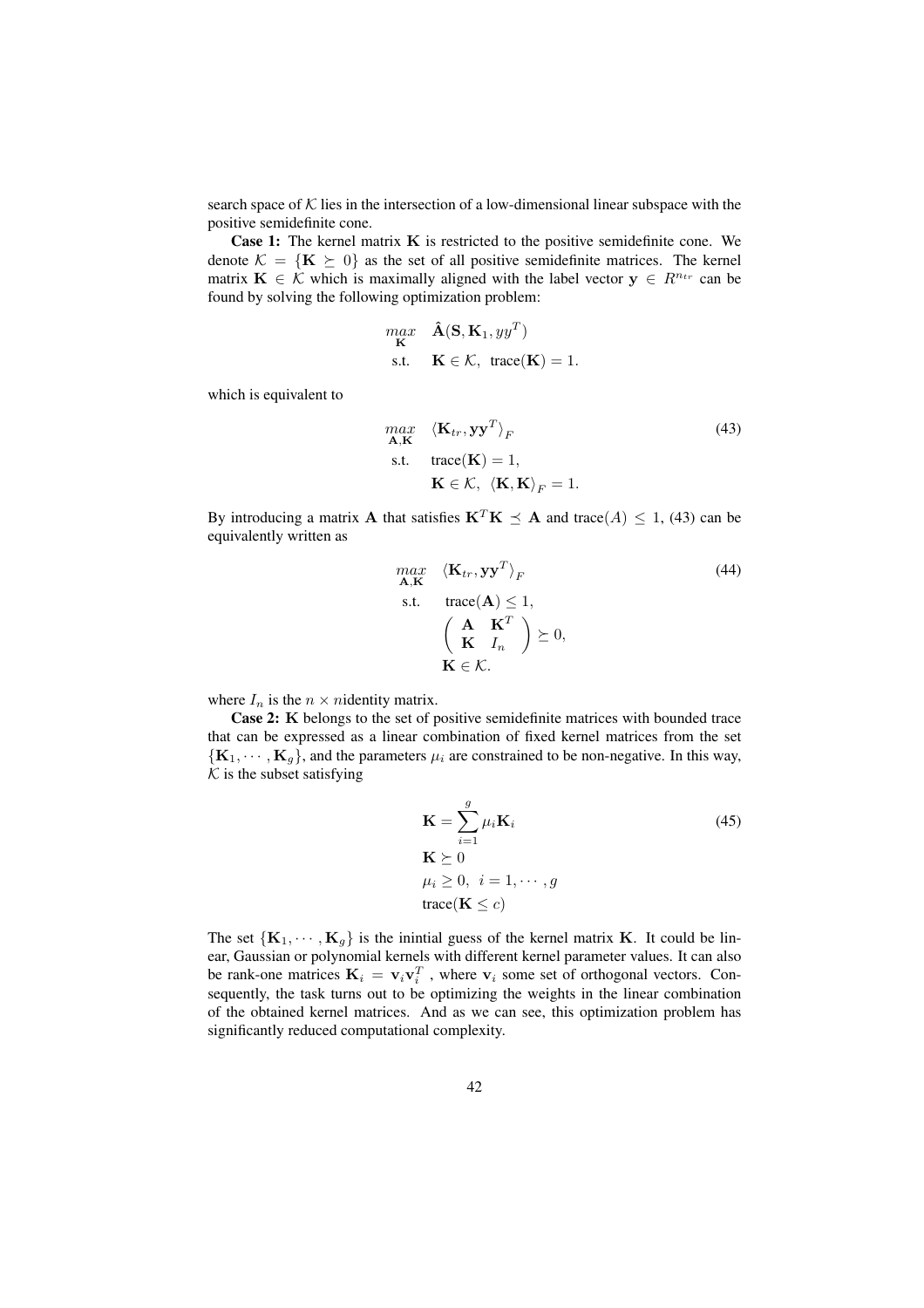Adding the additional constraint (45) to (43) leads to

$$
\begin{array}{ll}\n\max_{\mathbf{K}} & \langle \mathbf{K}_{tr}, \mathbf{y} \mathbf{y}^T \rangle_F \\
\text{s.t.} & \langle \mathbf{K}, \mathbf{K} \rangle_F \le 1, \\
& \mathbf{K} \succeq 0, \\
& \mathbf{K} = \sum_{i=1}^g \mu_i \mathbf{K}_i.\n\end{array} \tag{46}
$$

And (46) can be written in the standard form of a SDP, in a similar way as for (44).

$$
\begin{array}{ll}\n\max_{\mathbf{A},\mu_i} & \langle \sum_{i=1}^g \mu_i \mathbf{K}_{i,tr}, \mathbf{y} \mathbf{y}^T \rangle \\
\text{s.t.} & \text{trace}(\mathbf{A}) \le 1, \\
& \begin{pmatrix} \mathbf{A} & \sum_{i=1}^g \mu_i \mathbf{K}_i^T \\ \sum_{i=1}^g \mu_i \mathbf{K}_i & I_n \end{pmatrix} \succeq 0, \\
& \sum_{i=1}^g \mu_i \mathbf{K}_i \succeq 0.\n\end{array}
$$

For the specific case where  $\mathbf{K}_i$  are rank-one matrices  $\mathbf{K}_i = \mathbf{v}_i \mathbf{v}_i^T$ , with  $\mathbf{v}_i$  orthnormal, the semidefinite program reduces to a QCQP:

$$
\begin{aligned}\n\max_{\mu_i} \quad & \sum_{i=1}^g \mu_i (\hat{\mathbf{v}}_i^T \mathbf{y})^2 \\
\text{s.t.} \quad & \sum_{i=1}^g \mu_i^2 \le 1, \\
& \mu_i \ge 0, \ i = 1, \cdots, g.\n\end{aligned}
$$

with  $\hat{\mathbf{v}}_i = \mathbf{v}_i(1:n_{tr}).$ 

#### 6.4 Learning with Idealized Kernel

Derived from the work in [55] and [49], [17] applys non-parametric kernel methods to distance metric learning. Their intuition is, although obtaining the ideal kernel function is infeasible, however, in classification problem, ideal kernel matrix can be defined on the training patterns based on the provided label information. Then they idealize a given kernel by making it more similar to the ideal kernel matrix. They formulate this as a distance metric learning problem that searches for a suitable linear transform in the kernel-induced feature space. The challenging issue is how to generalize this to patterns outside the training dataset.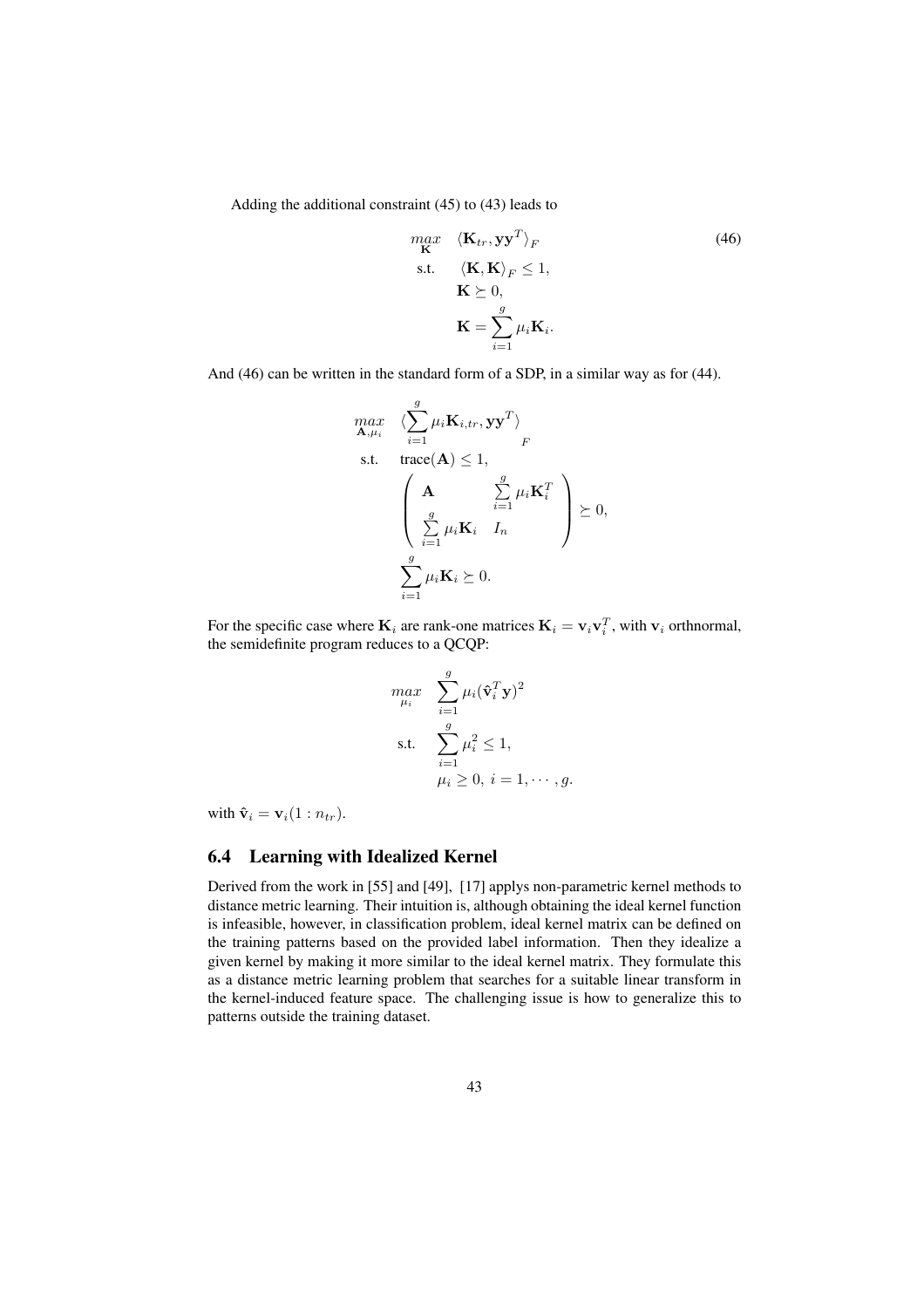#### 6.4.1 Ideal Kernel

Kernel defines the pairwise similarity between patterns. For a two-class classfication problem with training set  $(\mathbf{x}_1, y_1), \cdots, (\mathbf{x}_n, y_n)$ , where  $\mathbf{x}_i \in \mathbb{R}^m$  and  $y \in \{-1, +1\}$ . Ideally, two patterns should be considered similar iff they belong to the same class. Therefore, [17] introduced the concept of "ideal kernel"  $\mathbf{K}^*$  as below.

$$
\mathbf{K}_{ij}^* = \mathbf{K}^*(x_i, x_j) = \begin{cases} 1 & y(x_i) = y(x_j) \\ 0 & y(x_i) \neq y(x_j) \end{cases}
$$
(47)

[17] and uses "alignment" to access the quality of a kernel. Following the definition of kernel alignment in (42), the alignment of a kernel  $k_1$  with  $k_2$  w.r.t. the sample is

$$
A(k_1, k_2) = \frac{\langle \mathbf{K}_1, \mathbf{K}_2 \rangle}{\sqrt{\langle \mathbf{K}_1, \mathbf{K}_1 \rangle} \sqrt{\langle \mathbf{K}_2, \mathbf{K}_2 \rangle}}
$$

where  $\mathbf{K}_i$  is the corresponding kernel matrix of the kernel  $k_i$ .

When  $\mathbf{K}_2^*$  is ideal, this kernel target alignment can be used to measure the similarity between the kernel and the target, and we can idealize a given kernel  $K_1$  by making it more similar to the ideal kernel. Moreover, if a high alignment on the training dataset is obtained, we also expect a high alignment on the test dataset, which means high alignment implies good generalization performance of the resulting classifier.

#### 6.4.2 Idealized Kernel

To idealize a given kernel  $\bf{K}$  means to make it more similar to the ideal kernel  $\bf{K}^*$ . A simple way to modify  $\bf{K}$  is,

$$
\hat{\mathbf{K}} = \mathbf{K} + \frac{\gamma}{2} \mathbf{K}^*
$$
\n(48)

where  $\gamma \geq 0$  is a parameter to be determined. For a two-class problem, this leads to

$$
\hat{\mathbf{K}}_{ij} = \begin{cases} \mathbf{K}_{ij} + \frac{\gamma}{2} & y_i = y_j \\ \mathbf{K}_{ij} & y_i \neq y_j \end{cases}
$$

As both **K** and  $\mathbf{K}^*$  are valid kernels, so is the idealized kernel  $\hat{\mathbf{K}}$ .

**Proposition 1** Assume that  $\gamma > 0$ , then the alignment of the idealized kernel  $\hat{\mathbf{K}}$ will be greater than that of the original kernel **K** if  $\gamma > -\frac{\langle \mathbf{K}, \mathbf{K}^* \rangle}{n_+^2 + n_-^2}$ , where  $n_+$ ,  $n_-$  are the number of positive and negative examples in the training set respectively.

As  $\gamma > 0$ , so long as  $\langle K, K^* \rangle \ge 0$  (i.e. K is aligned in the "right" direction), or slightly wrongly ( $\langle K, K^* \rangle$  is a small negative number, then the idealized kernel  $\hat{K}$  will have an increased alignment.

Extending to C classes ( $C > 2$ ),  $K^*$  will take a form of block diagonal as below:

$$
K^*=\left[\begin{array}{cccc} \mathrm{II}_{n_1}' & \mathbf{0} & \cdots & \mathbf{0} \\ \mathbf{0} & \mathrm{II}_{n_2}' & \cdots & \mathbf{0} \\ \vdots & \cdots & \ddots & \vdots \\ \mathbf{0} & \cdots & \mathbf{0} & \mathrm{II}_{n_c}'\end{array}\right]
$$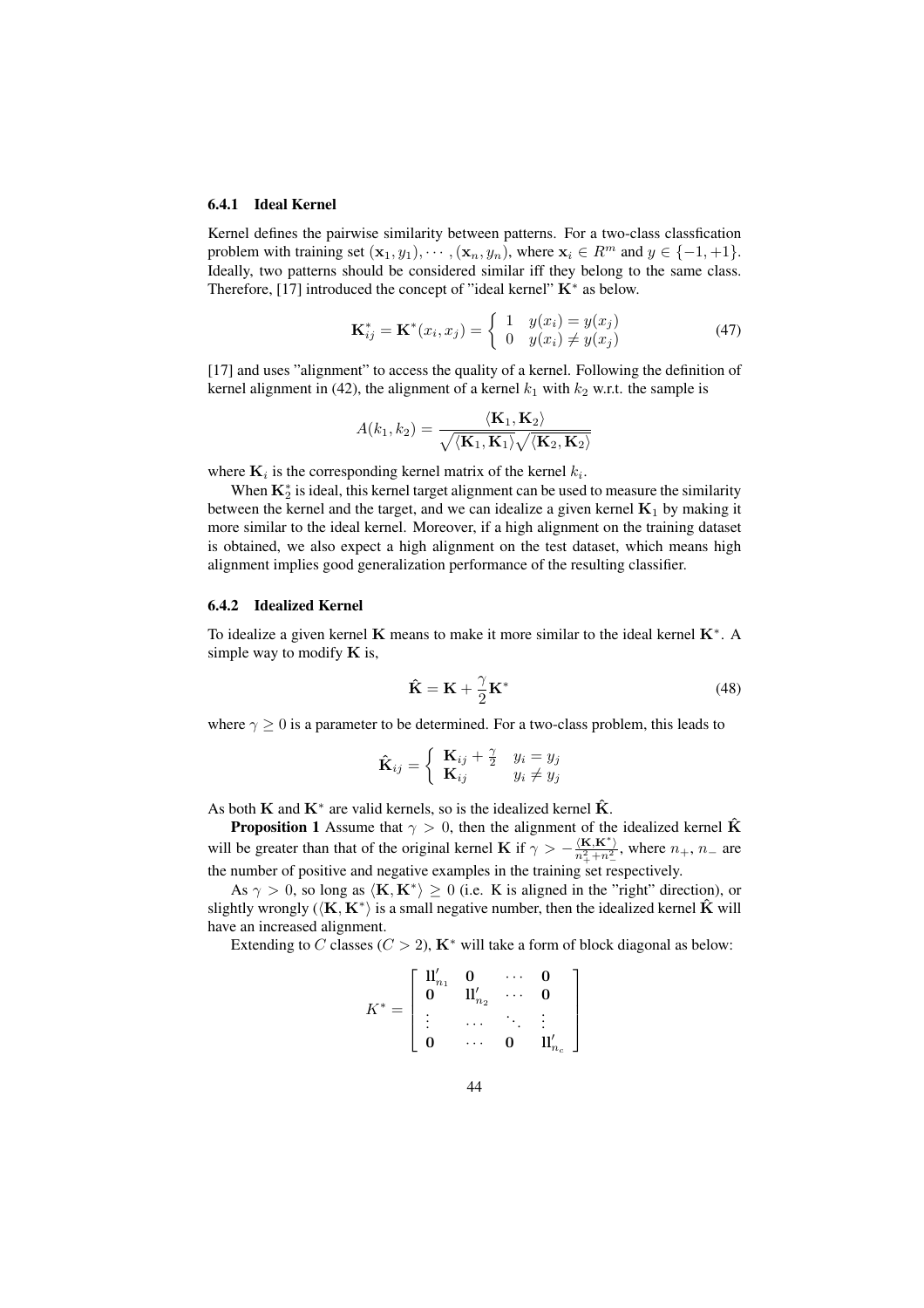where  $n_i$  is the number of patterns belonging to the  $i_{th}$  class, and  $\prod_{n_i}$  is a  $n_i \times n_i$  matrix with all ones. Both  $K^*$  and  $\hat{K}$  are valid kernels, and  $\hat{K}$  will have a higher alignment than **K** if  $\gamma > -\frac{\langle \mathbf{K}, \mathbf{K}^* \rangle}{C}$  $\subseteq$  $\sum_{i=1}^{\infty} n_i^2$ .

#### 6.4.3 Formulation as Distance Metric Learning

First, we look at the linear kernel case. Assume that the original inner product for any two pattern  $x_i$ ,  $x_j$  in input space  $R^m$  is defined as  $s_{ij} = \mathbf{K}_{ij} = \mathbf{x}_i^T \mathbf{M} \mathbf{x}_j$ , where  $M_{m \times m}$  is a positive semi-definite matrix. The the corresponding squared distance is  $d_{ij}^2 = (\mathbf{x}_i - \mathbf{x}_j)^T \mathbf{M} (\mathbf{x}_i - \mathbf{x}_j)$ . By changing **K** to  $\hat{\mathbf{K}}$ , this squared distance will be changed to

$$
\hat{\mathbf{K}}_{ii} + \hat{\mathbf{K}}_{jj} - 2\hat{\mathbf{K}}_{ij} = \begin{cases} d_{ij}^2 & y_i = y_j \\ d_{ij}^2 + \gamma & y_i \neq y_j \end{cases}
$$
(49)

We modify the inner product  $s_{ij}$  to  $\hat{s}_{ij} = \mathbf{x}_i \mathbf{A} \mathbf{A}^T \mathbf{x}_j$ , where  $A_{m \times m} = [\mathbf{a}_1, \cdots, \mathbf{a}_m]$ . Here  $a_i$ 's are a set of "useful" directions in the input space. Consequently, the corresponding distance metric becomes:

$$
\hat{d}_{ij}^2 = (\mathbf{x}_i - \mathbf{x}_j)^T \mathbf{A} \mathbf{A}' (\mathbf{x}_i - \mathbf{x}_j)
$$
 (50)

Here  $AA<sup>T</sup>$  is positive semi-definite, and  $\hat{d}$  is always a valid distance metric.

Now we search for a matrix A such that

$$
\hat{d}_{ij}^2 \begin{cases} \leq d_{ij}^2 & y_i = y_j \\ \geq d_{ij}^2 + \gamma & y_i \neq y_j \end{cases}
$$
\n(51)

In another word, patterns in different classes will be pulled apart by an amount at least equal to  $\gamma$  under the modified distance metric, while those in the same class may get close together. This is consistent with the slogan of "reducing intra-class variability and increasing inter-class variability". To extend the above formulation to the case where only similarity information is available, we denote the sets containing similar and dissimilar pairs by  $S$  and  $D$  repectively. Then (51) can be modified to:

$$
\hat{d}_{ij}^2 - d_{ij}^2 \begin{cases} \leq 0 & (\mathbf{x}_i, \mathbf{x}_j) \in S, \\ \geq \gamma & (\mathbf{x}_i, \mathbf{x}_j) \in D. \end{cases}
$$
 (52)

#### 6.4.4 Primal and Dual

Matrix A performs a projection onto a set of useful features. This set should ideally be small, which means that a small rank for  $A$  or  $AA<sup>T</sup>$  will be desirable (given that  $rank(\mathbf{A}) = rank(\mathbf{A}\mathbf{A}^{T})$ ). Assume that the eigen decomposition of  $\mathbf{A}\mathbf{A}^{T}$  is  $\mathbf{U}\Sigma\mathbf{U}^{T}$ . Then  $rank(\mathbf{A}\mathbf{A}^T) = rank(\Sigma) = ||\Sigma||_0$ . To simplify the problem,  $||\Sigma||_0$  is approximated by the Euclidean norm  $||\Sigma||_2 = ||AA^T||_2$ . This leads to the following primal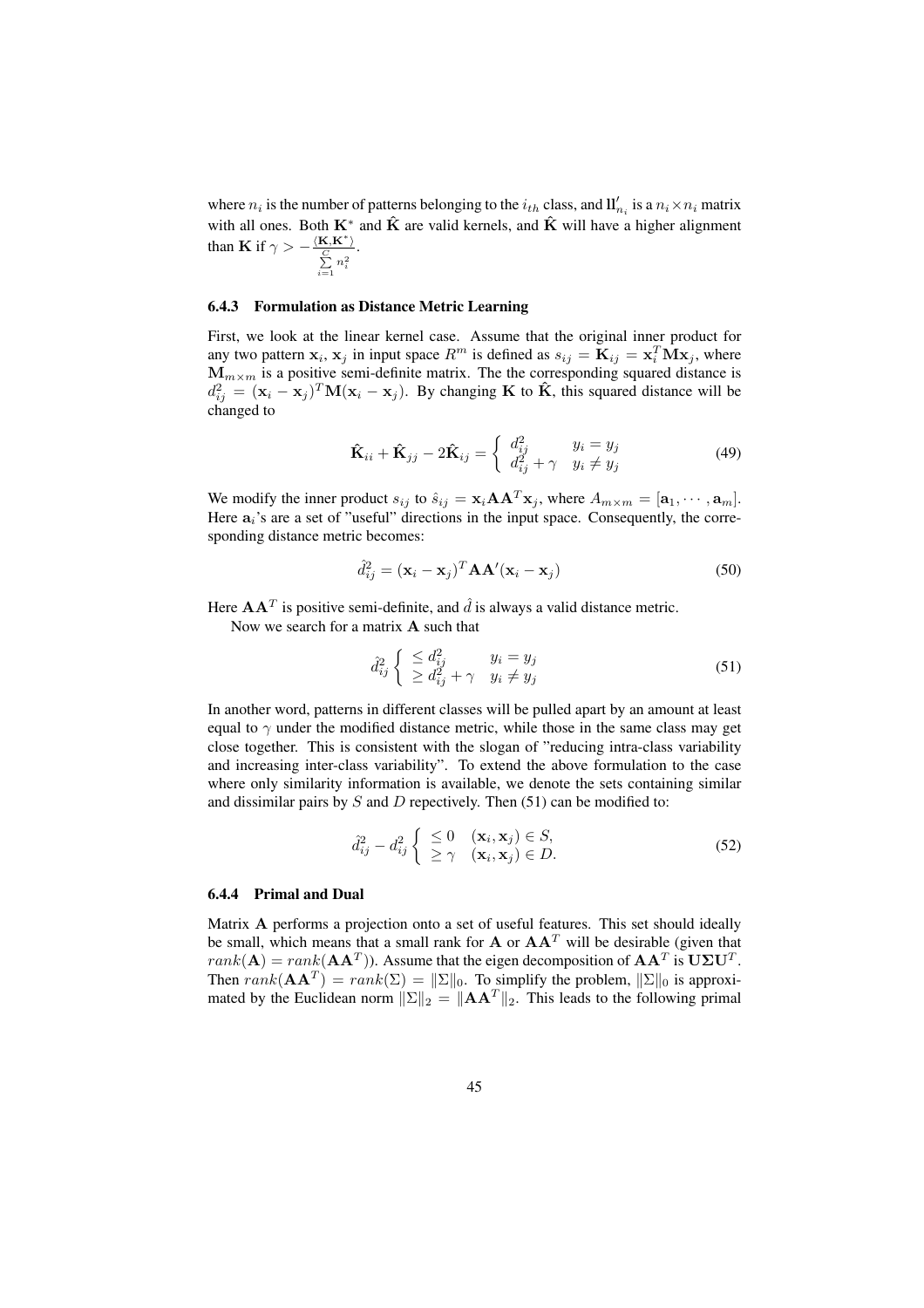problem:

$$
\min_{\mathbf{A}, \gamma, \xi_{ij}} \quad \frac{1}{2} \|\mathbf{A}\mathbf{A}^T\|_2^2 + \frac{C_S}{N_S} \sum_{(\mathbf{x}_i, \mathbf{x}_j) \in S} \xi_{ij} + C_D(-\nu \gamma + \frac{1}{N_D} \sum_{(\mathbf{x}_i, \mathbf{x}_j) \in D} \xi_{ij})
$$
\ns.t. 
$$
d_{ij}^2 \geq d_{ij}^2 - \xi_{ij}, \ (\mathbf{x}_i, \mathbf{x}_j) \in S,
$$
\n
$$
\hat{d}_{ij}^2 - d_{ij}^2 \geq \gamma - \xi_{ij}, \ (\mathbf{x}_i, \mathbf{x}_j) \in D,
$$
\n
$$
\xi_{ij} \geq 0,
$$
\n
$$
\gamma \geq 0.
$$

Here  $N_S$  and  $N_D$  are the number of pairs in S and D respectively, and  $C_S$ ,  $C_D$ ,  $\nu$  are non-negative adjustable parameters. Its dual problem is,

$$
\begin{aligned}\n\max_{\alpha_{ij}} & \quad \left\{ - \sum_{(\mathbf{x}_i, \mathbf{x}_j) \in S} \alpha_{ij} (\mathbf{x}_i - \mathbf{x}_j)^T \mathbf{M} (\mathbf{x}_i - \mathbf{x}_j) + \sum_{(\mathbf{x}_i, \mathbf{x}_j) \in D} \alpha_{ij} (\mathbf{x}_i - \mathbf{x}_j)^T \mathbf{M} (\mathbf{x}_i - \mathbf{x}_j) \right\} \\
& - \frac{1}{2} \sum_{(\mathbf{x}_i, \mathbf{x}_j), (\mathbf{x}_k, \mathbf{x}_l) \in S} \alpha_{ij} \alpha_{kl} ((\mathbf{x}_i - \mathbf{x}_j)^T (\mathbf{x}_k, \mathbf{x}_l))^2 \\
& - \frac{1}{2} \sum_{(\mathbf{x}_i, \mathbf{x}_j), (\mathbf{x}_k, \mathbf{x}_l) \in D} \alpha_{ij} \alpha_{kl} ((\mathbf{x}_i - \mathbf{x}_j)^T (\mathbf{x}_k, \mathbf{x}_l))^2 \\
& + \sum_{(\mathbf{x}_i, \mathbf{x}_j) \in S} \sum_{(\mathbf{x}_i, \mathbf{x}_l) \in D} \alpha_{ij} \alpha_{kl} ((\mathbf{x}_i - \mathbf{x}_j)^T (\mathbf{x}_k - \mathbf{x}_l))^2 \} \\
\text{s.t.} & \quad \frac{1}{C_D} \sum_{(\mathbf{x}_i, \mathbf{x}_j) \in D} \alpha_{ij} \ge \nu, \\
& 0 \le \alpha_{ij} \le \begin{cases} \frac{C_S}{N_S} & (\mathbf{x}_i, \mathbf{x}_j) \in S \\ \frac{C_D}{N_D} & (\mathbf{x}_i, \mathbf{x}_j) \in D \end{cases}\n\end{aligned}
$$

where  $\alpha_{ij}$ 's are the lagrangian multipliers. This is a standard quadratic programming (QP) problem with  $N_S + N_D$  variables which is independent of the dimension of x, and will not suffer from local optimum.

Comparable to [17], [11] is another distance metric learning algorithm that learns a full distance matrix bases on similarity information. We have reviewed [11] in section 2. When a full matrix is used, [11]'s method leads to a convex programming problem with  $m<sup>2</sup>$  variables. It also involves an iterative procedure comprising projection and eigen decomposition. When m is high, [11] is more costly, compared with the idealized kernel learning method.

#### 6.4.5 Kernelization

As we may notice, only inner products are required in [17]'s formulation. We replace all the x with  $\varphi(x)$ , where  $\varphi$  is the feature map corresponding to the original kernel **K**. By applying the kernel trick, the idealized kernel  $\hat{\mathbf{K}}$  is given by:

$$
\hat{\mathbf{K}}(\mathbf{x}_a, \mathbf{x}_b) = -\sum_{(\mathbf{x}_i, \mathbf{x}_j) \in S} \alpha_{ij} (\mathbf{K}_{ai} - \mathbf{K}_{aj}) (\mathbf{K}_{bi} - \mathbf{K}_{jb}) + \sum_{(\mathbf{x}_i, \mathbf{x}_j) \in D} \alpha_{ij} (\mathbf{K}_{ai} - \mathbf{K}_{aj}) (\mathbf{K}_{bi} - \mathbf{K}_{jb})
$$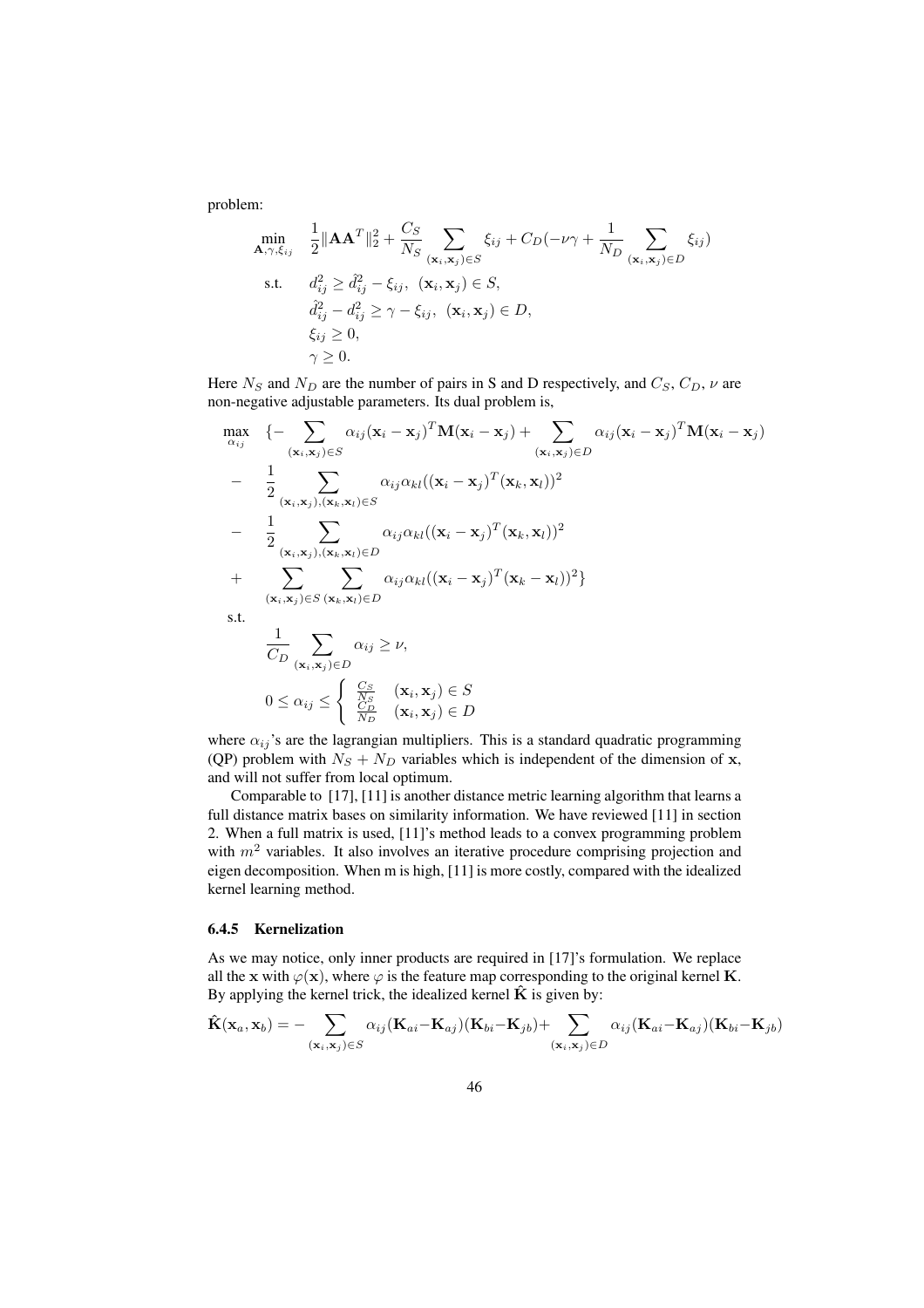and the distance metric is

$$
\hat{d}^{2}(\mathbf{x}_{a}, \mathbf{x}_{b}) = -\sum_{(\mathbf{x}_{a}, \mathbf{x}_{b}) \in S} \alpha_{ij} (\mathbf{K}_{ai} - \mathbf{K}_{aj} - \mathbf{K}_{bi} + \mathbf{K}_{bj})^{2}
$$

$$
+ \sum_{(\mathbf{x}_{a}, \mathbf{x}_{b}) \in D} \alpha_{ij} (\mathbf{K}_{ai} - \mathbf{K}_{aj} - \mathbf{K}_{bi} + \mathbf{K}_{bj})^{2}
$$

# 7 Conclusions

This survey provides a comprehensive review of problems and algorithms in distance metric learning that look particularly interesting from a principle point of view. We categorize the disparate issues in distance metric learning. Within each category, we summarize existing work, disclose their essential connections, strengths and weaknesses. Listed below are categories we have addressed:

- Supervised distance metric learning, which contains supervised global distance metric learning, local adaptive supervised distance metric learning, Neighborhood Components Analysis, and Relevant Component Analysis.
- Unsupervised distance metric learning, covering linear (PCA, MDS)and nonlinear embedding methods (ISOMAP, LLE, and Laplacian Eigenmaps). We further unify these algorithms into a common framework based on the embedding computation.
- Maximum margin based distance metric learning approaches, including the large margin nearest neighbor based distance metric learning methods and SDP methods to solve the kernelized margin maximization problem.
- Kernel methods towards distance metrics, covering kernel alignment and its SDP approaches, and also the extension work of learning the idealized kernel.

Although significant work has been done in this field, a range of problems requiring practical and feasible solution that is truly optimal, have not been well addressed. A few of them are listed as below.

- Unsupervised distance metric learning. Although dimension reduction has been well explored, unsupervised distance metric learning is a more general problem than dimension reduction. Beyond dimension reduction, it has many other purposes, such as clustering and maximizing margin. Currently, no general principle framework has been set up to learn a distance metric without pairwise constraints and side-information.
- Going local in a principle manner. Previous research on distance metric learning has mainly focused on finding a linear distance metric that optimizes the data compactness and separability in a *global* sense, namely bringing *all* of the data points from the same classes close together as well as separating *all* of the data points from different classes. However, a global distance metric may not be realistic given that the two optimization goals often conflict with each other when classes exhibit multi-modal data distributions. Instead, focusing on local compactness is an effective way to avoid this conflict and enhance metric quality. Local Adaptive methods in [18, 7] are a group of work trying to go local, to find feature weights adapted to individual test examples. However, their local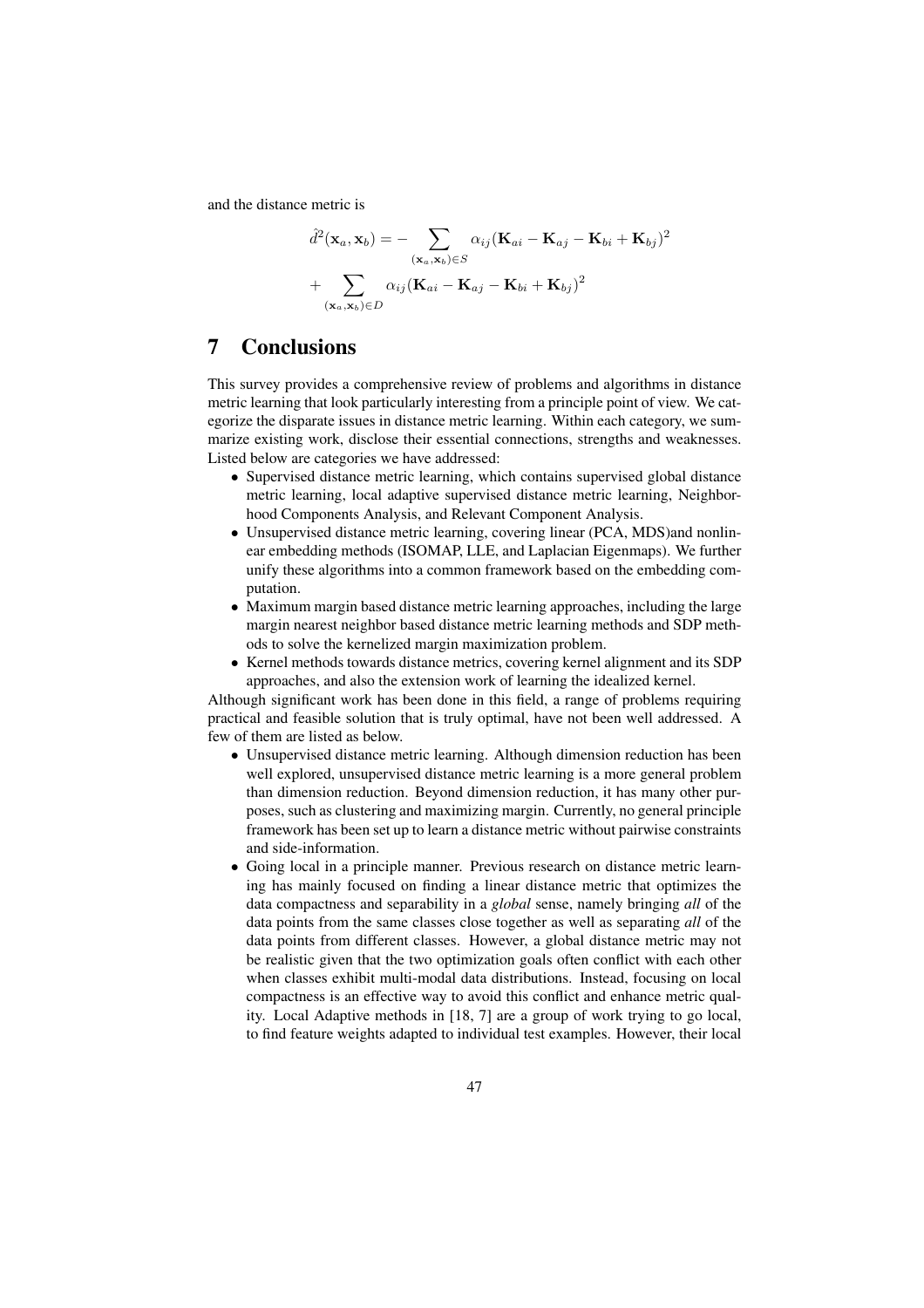distance metrics are hand crafted and are therefore unable to take full advantage of the available training data. Another related work NCA [9] suffers from the scalability problem. Consequently, we need more principle approaches to learn local distance metrics.

- Learn an explicit nonlinear distance metric in the local sense. No current nonlinear dimension reduction approaches can learn an explicit nonlinear metric. Therefore, an interesting question to ask is how to learn an explicit nonlinear distance metric from the local pairwise constraints by optimizing the *local compactness* and *local separability*.
- Efficiency issue. Recall the global distance metric learning method [11], Neighborhood Component Analysis (NCA) [9] and Large Margin Nearest Neighbor classifier [10]. They all formulate distance metric learning as a constrained convex programming problem, and attempt to learn complete distance metrics from the training data. This is computationally expensive and prone to overfitting, especially when applied to tasks with limited number of training samples, and the feature dimension is large, e.g. online Medical Image retrieval. Therefore, one tough problem of distance metric learning algorithms is, how to simplify the learning problem while improving the performance with less training samples and larger dimensions.

Conclusively, as an essential technique in machine learning research, distance metric learning problem has not been well addressed so far. There is still much work to be done and many interesting questions remaining.

# References

- [1] X. He, O. King, W.-Y. Ma, M. Li, and H. J. Zhang, "Learning a semantic space from user's relevance feedback for image retrieval," *IEEE Trans. Circuits and Systems for Video Technology*, vol. 13, no. 1, 2003.
- [2] X. He, W.-Y. Ma, and H.-J. Zhang, "Learning an image manifold for retrieval," in *Proc. ACM Multimedia*, 2004.
- [3] J. He, M. Li, H.-J. Zhang, H. Tong, and C. Zhang, "Manifold ranking based image retrieval," in *Proc. ACM Multimedia*, 2004.
- [4] H. Muller, T. Pun, and D. Squire, "Learning from user behavior in image retrieval: Application of market basket analysis," *International Journal of Computer Vision*, vol. 56, no. 1–2, 2004.
- [5] R. Yan, A. Hauptmann, and R. Jin, "Negative pseudo-relevance feedback in content-based video retrieval," in *Proc. ACM Multimedia*, 2003.
- [6] T. Hastie and R. Tibshirani, "Discriminant adaptive nearest neighbor classification," *IEEE Pattern Analysis and Machine Intelligence*, vol. 18, no. 6, 1996.
- [7] C. Domeniconi and D. Gunopulos, "Adaptive nearest neighbor classification using support vector machines," *Proc. NIPS*, 2002.
- [8] J. Peng, D. Heisterkamp, and H. Dai, "Adaptive kernel metric nearest neighbor classification," *Proc. International Conference on Pattern Recognition*, 2002.
- [9] J. Goldberger, S. Roweis, G. Hinton, and R. Salakhutdinov, "Neighbourhood components analysis," in *Proc. NIPS*, 2005.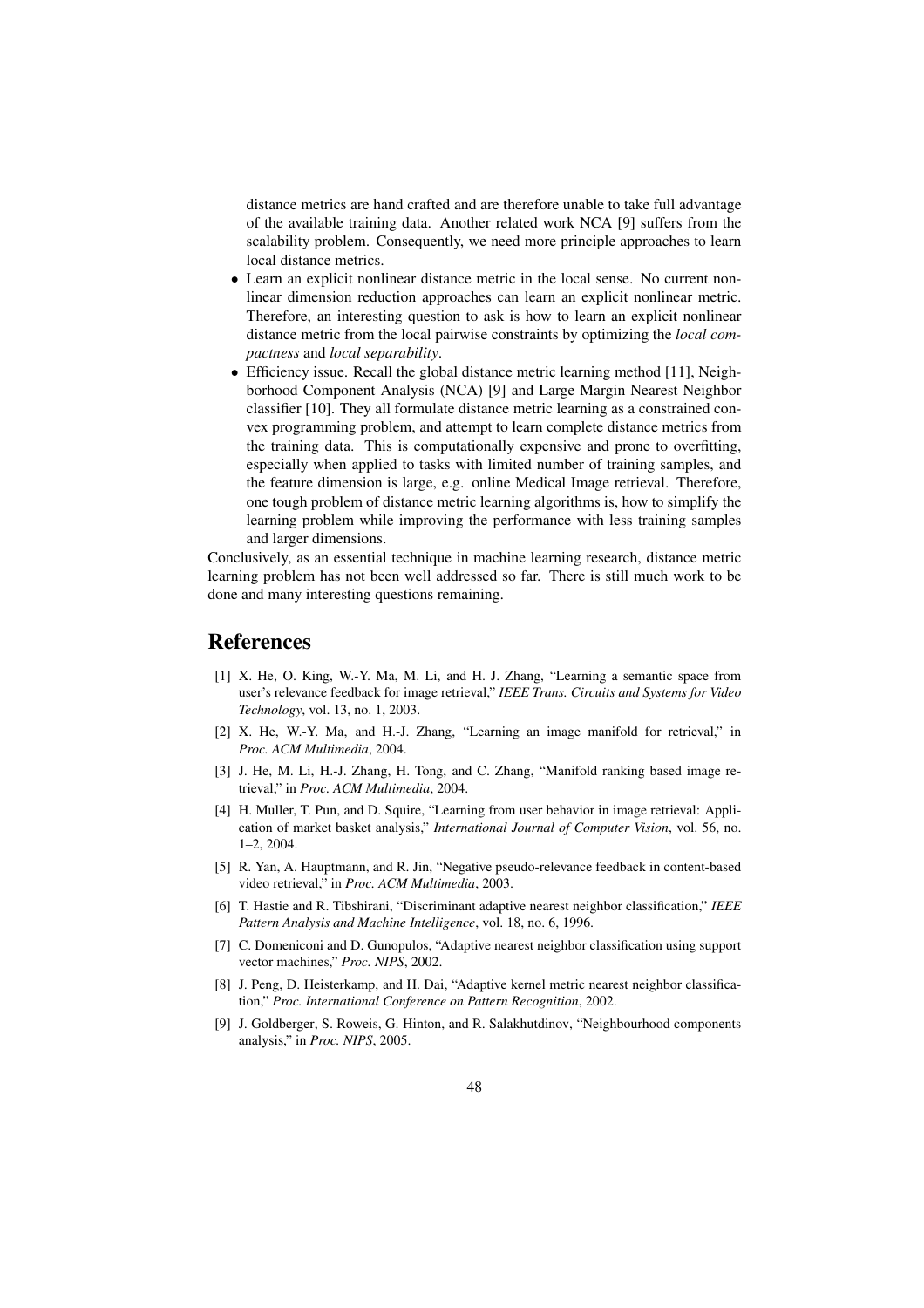- [10] K. Weinberger, J. Blitzer, and L. Saul, "Distance metric learning for large margin nearest neighbor classification," in *Proc. NIPS*, Y. Weiss, B. Schölkopf, and J. Platt, Eds. Cambridge, MA: MIT Press, 2006, pp. 1475–1482.
- [11] E. Xing, A. Ng, M. Jordan, and S. Russell, "Distance metric learning with application to clustering with side-information," in *Proc. NIPS*, 2003.
- [12] G. Lebanon, "Flexible metric nearest neighbor classification," in *Proc. Uncertainty in Artificial Intelligence*, 2003.
- [13] A. Bar-Hillel, T. Hertz, N. Shental, and D. Weinshall, "Learning distance functions using equivalence relations," in *Proc. International Conference on Machine Learning*, 2003.
- [14] L. Vandenberghe and S. Boyd, "Semidefinite programming," *SIAM Review*, vol. 38, no. 1, 1996.
- [15] P. Gill, W. Murray, and M. Wright, *Practical Optimization*. Academic Press, 1981.
- [16] Z. Zhang, J. Kwok, and D. Yeung, "Parametric distance metric learning with label information," in *Proc. International Joint Conference on Artificial Intelligence*, 2003.
- [17] J. T. Kwok and I. W. Tsang, "Learning with idealized kernels," *Proc. International Conference on Machine Learning*, 2003.
- [18] J. Friedman, "Flexible metric nearest neighbor classification," Stanford University Statistics Department., Tech. Rep., 1994.
- [19] K. Zhang, M. Tang, and J. T. Kwok, "Applying neighborhood consistency for fast clustering and kernel density estimation." in *Proc. Computer Vision and Pattern Recognition*, 2005, pp. 1001–1007.
- [20] R. O.Duda and P. E. Hart, *Pattern classification and scene analysis*. New York: Wiley, 1973.
- [21] T. Cover and P. Hart, "Nearest neighbor pattern classification," in *IEEE transaction on Information Theory*, 1967, pp. 21–27.
- [22] T.M.Cover, "Rates of covergence of nearest neighbor procedures," in *Hawaii Inter. Conf. on System Sciences*, Western Periodicals, Honolulu, 1968, pp. 413–415.
- [23] G. J. Mclachlan, *Discriminant Analysis and Statistical Pattern Recognition*. New York: Wiley, 1992.
- [24] C. Domeniconi, J. Peng, and D. Gunopulos, "Locally adaptive metric nearest-neighbor classificaton," *IEEE Pattern Analysis and Machine Intelligence*, vol. 24, no. 9, pp. 1281– 1285, 2002.
- [25] S. Bermejo and J. Cabestany, "Large margin nearest neighbor classifiers," in *Proceedings of the 6th International Work-Conference on Artificial and Natural Neural Networks*. London, UK: Springer-Verlag, 2001, pp. 669–676.
- [26] R. Short and K.Fukanaga, "A new nearest distance measure," in *Proc. International Conference on Pattern Recognition*, 1980, pp. 81–86.
- [27] R. Short and K. Fukanaga, "The optimal distanc measure for nearest neighbor classification," in *IEEE transaction on Information Theory*, 1981, pp. 622–627.
- [28] A. M. C. Atkeson and S. Schaal, "Locally weighted learning," *AI Review*, 1996.
- [29] N. Shental, T. Hertz, D. Weinshall, and M. Pavel, "Adjustment learning and relevant component analysis," in *Proc. of the European Conference on Computer Vision*. London, UK: Springer-Verlag, 2002, pp. 776–792.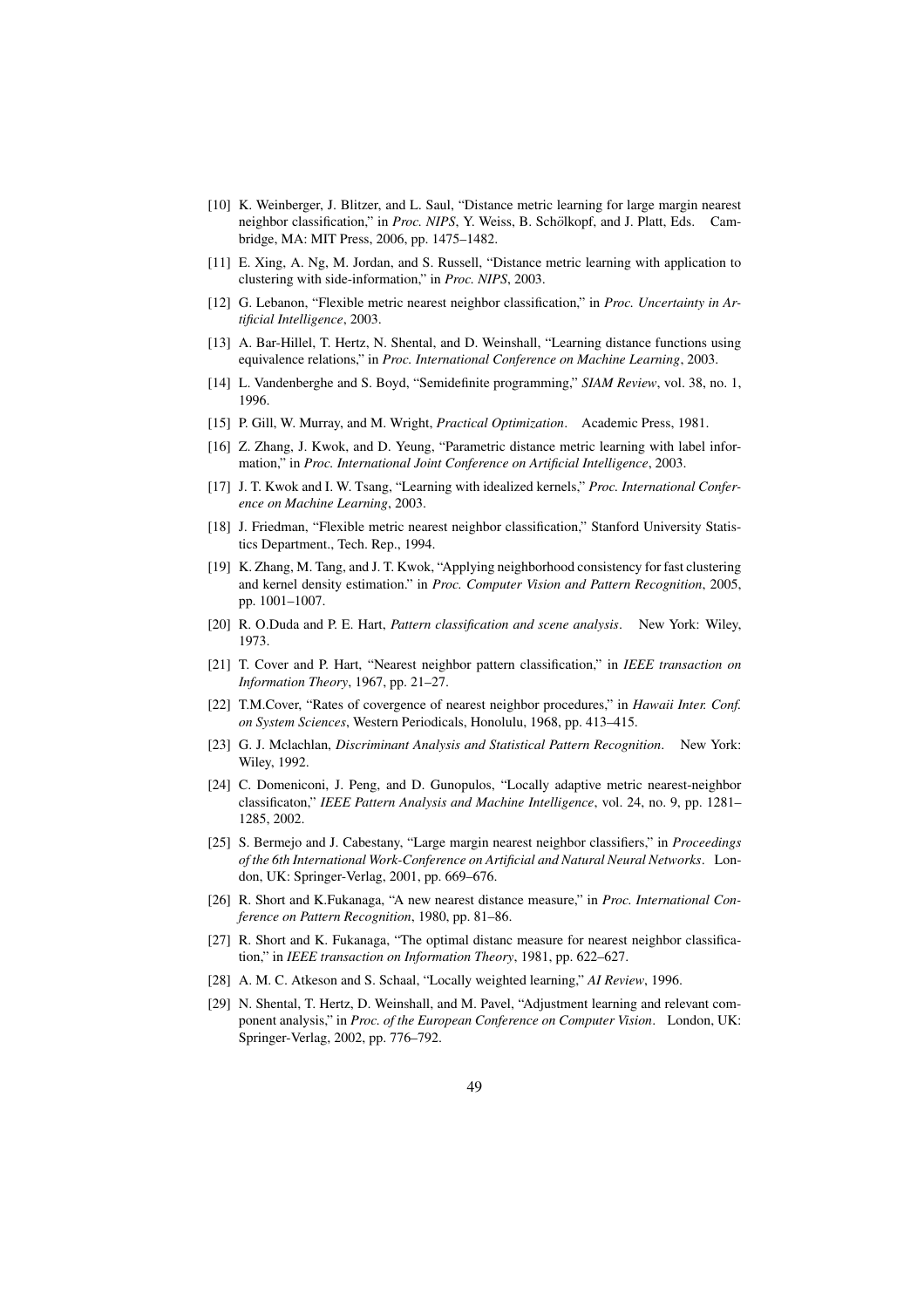- [30] J. T. K. Ivor W. Tsang, Pak-Ming Cheung, "Kernel relevant component analysis for distance metric learning," in *Proc. of the International Joint Conference on Neural Networks*, 2005.
- [31] R. Linsker, "An application of the principle of maximum information preservation to linear systems," in *Proc. NIPS*, 1989, pp. 186–194.
- [32] J. Tenenbaum, V. de Silva, and J. C. Langford, "A global geometric framework for nonlinear dimensionality reduction," *Science*, vol. 290, pp. 2319–2323, 2000.
- [33] L. K. Saul and S. T. Roweis, "Think globally, fit locally: Unsupervised learning of low dimensional manifolds," *Journal of Machine Learning Research*, vol. 4, pp. 119–155, 2003.
- [34] M. Belkin and P. Niyogi, "Laplacian eigenmaps for dimensionality reduction and data representation," *Neural Computation*, vol. 15, no. 6, pp. 1373–1396, 2003.
- [35] T. Cox and M. Cox, "Multidimensional scaling," in *London: Chapman and Hall*, 1994.
- [36] J. Zhang, S. Li, and J. Wang, "Manifold learning and applications in recognition," in *Intelligent Multimedia Processing with Soft Computing. Springer-Verlag, Heidelberg.*, 2004.
- [37] V. de Silva and J. Tenenbaum, "Unsupervised learning of curved manifolds," in *the MSRI workshop on nonlinear estimation and classification*. New York: Springer Verlag, 2002.
- [38] S. T. Roweis and K. S. Lawrance, "Nonlinear dimensionality reduction by locally linear embedding," in *Science*, vol. 290, 2000, pp. 2323–2326.
- [39] X. He and P. Niyogi, "Locality preserving projections," in *Proc. NIPS*, 2003.
- [40] G. Hinton and S. T. Roweis, "Stochastic neighbor embedding," 2002, pp. 833–840.
- [41] M. Brand, "Charting a manifold," in *Proc. NIPS*, vol. 15, 2003, pp. 961–968.
- [42] T. Hastie and W. Stuetzle, "Principla curves," in *Journal of the American Statistical Association,84(406)*, 1988, pp. 502–516.
- [43] T. L. B. Kégl, A. Krzyzak and K. Zeger, "Learning and design of principal curves," in *IEEE Pattern Analysis and Machine Intelligence*, no. 3, 2000, pp. 281–297.
- [44] M. S. C.M. Bishop and C. Williams, "Gtm:the generative topographic mapping," in *Neural Computation*, vol. 10, 1998, pp. 215–234.
- [45] K. Chang and J. Ghosh, "A unified model for probabilistic principal surfaces," in *IEEE Pattern Analysis and Machine Intelligence*, vol. 23, no. 1, 2001, pp. 22–41.
- [46] A. J. Smola, R. C. Williamson, S. Mika, and B. Schölkopf, "Regularized principal manifolds," in *the 4th European Conference on Computational Learning Theory*, 1999, pp. 214–229.
- [47] Y. Bengio, J. Paiement, P. Vincent, O. Delalleau, N. L. Roux, and M. Ouimet, "Out-ofsample extensions for lle, isomap, mds, eigenmaps, and spectral clustering," in *Proc. NIPS*. Cambridge, MA: MIT Press, 2004.
- [48] J. M. I. Ng, A. Y. and Y. Weiss, "On spectral clustering: Analysis and an algorithm," in *Proc. NIPS*, 2002.
- [49] G. R. G. Lanckriet, N. Cristianini, P. Bartlett, L. E. Ghaoui, and M. I. Jordan, "Learning the kernel matrix with semidefinite programming," *Journal of Machine Learning Research*, vol. 5, pp. 27–72, 2004.
- [50] C. Cortes and V. Vapnik, "Support-vector network," in *Machine Learning*, 1995, pp. 273– 297.
- [51] I. G. Boser, B. and V. Vapnik, "A training algorithm for optimal margin classifiers," in *the Fifth Annual Workshop on Computational Learning Theory*, 1992.